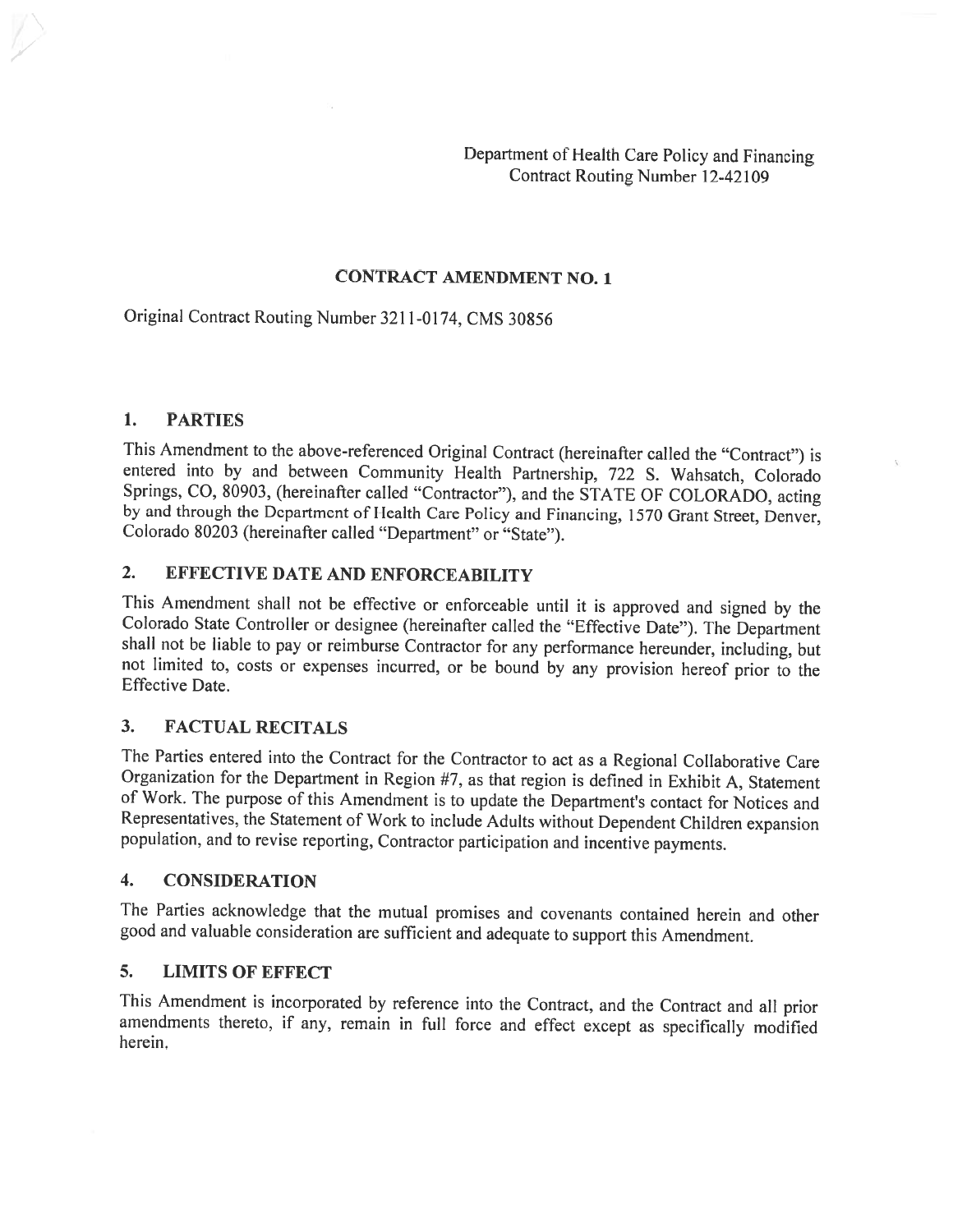#### 6. MODIFICATIONS

The Contract and all prior amendments thereto, if any, are modified as follows:

A. Section 16, Notices and Representatives, is hereby deleted in its entirety and replaced with the following:

### 16. NOTICES AND REPRESENTATIVES

Each individual identified below is the principal representative of the designating Party. All notices required to be <sup>g</sup>iven hereunder shall be hand delivered with receipt required or sent by certified or registered mail to such Party's principal representative at the address set forth below. In addition to, but not in lieu of, <sup>a</sup> hard-copy notice, notice also may be sent by e-mail to the e-mail addresses, if any, set forth below. Either Party may from time to time designate by written notice substitute addresses or persons to whom such notices shall be sent. Unless otherwise provided herein, all notices shall be effective upon receipt.

| For the State:      | <b>Bill Heller</b>                             |
|---------------------|------------------------------------------------|
|                     | Department of Health Care Policy and Financing |
|                     | 1570 Grant Street                              |
|                     | Denver, CO 80203                               |
|                     | william.heller@state.co.us                     |
|                     |                                                |
| For the Contractor: | Carol Bruce-Fritz, Executive Director          |
|                     | Community Health Partnership                   |
|                     | PO Box 249                                     |
|                     | Colorado Springs, CO 80901-0249                |

- B. HIPAA Business Associates Addendum, Section 15, Representatives and Notices, Subsection b, Notices, is hereby added as follows:
	- b. Notices. All required notices shall be in writing and shall be hand delivered or given by certified or registered mail to the representatives at the addresses set forth below.

#### State/Covered Entity Representative:

| Name:       | <b>Bill Heller</b>                             |
|-------------|------------------------------------------------|
| Title:      | Director, CHP+ and Medicaid Programs Division  |
| Department: | Department of Health Care Policy and Financing |
| Address:    | 1570 Grant Street, Denver, CO 80203            |

#### Contractor/Business Associate Representative:

| Carol Bruce-Fritz                           |
|---------------------------------------------|
| <b>Executive Director</b>                   |
| Community Health Partnership                |
| PO Box 249, Colorado Springs, CO 80901-0249 |
|                                             |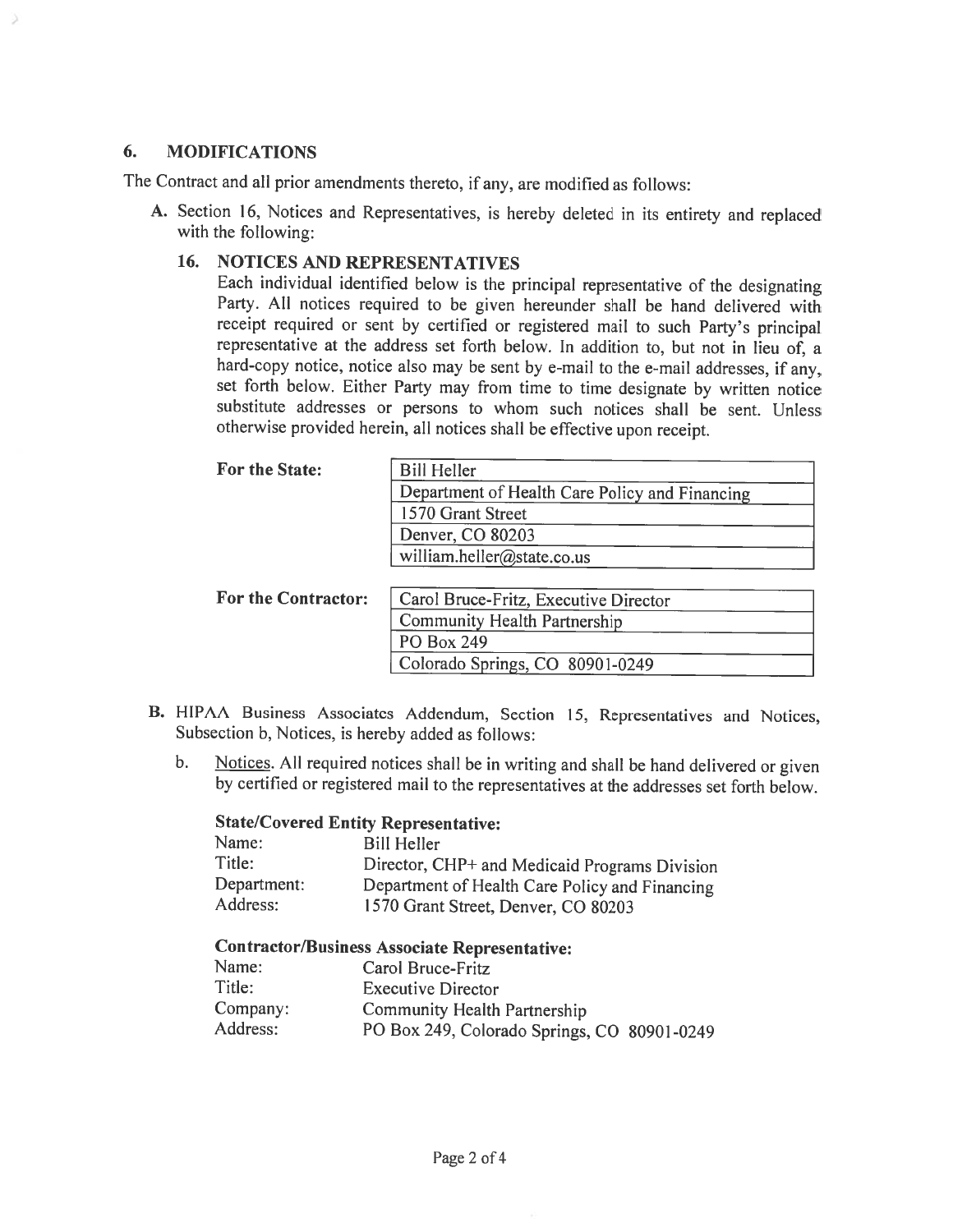# 7. START DATE

This Amendment shall take effect on its Effective Date.

## 8. ORDER OF PRECEDENCE

Except for the Special Provisions and the HIPAA Business Associates Addendum, in the event<br>of any conflict, inconsistency, variance, or contradiction between the provisions of this<br>Amendment and any of the provisions of th

### 9. AVAILABLE FUNDS

Financial obligations of the state payable after the current fiscal year are contingent upon funds for that purpose being appropriated, budgeted, or otherwise made available to the Department by the federal government, sta

# REMAINDER OF THIS PAGE INTENTIONALLY LEFT BLANK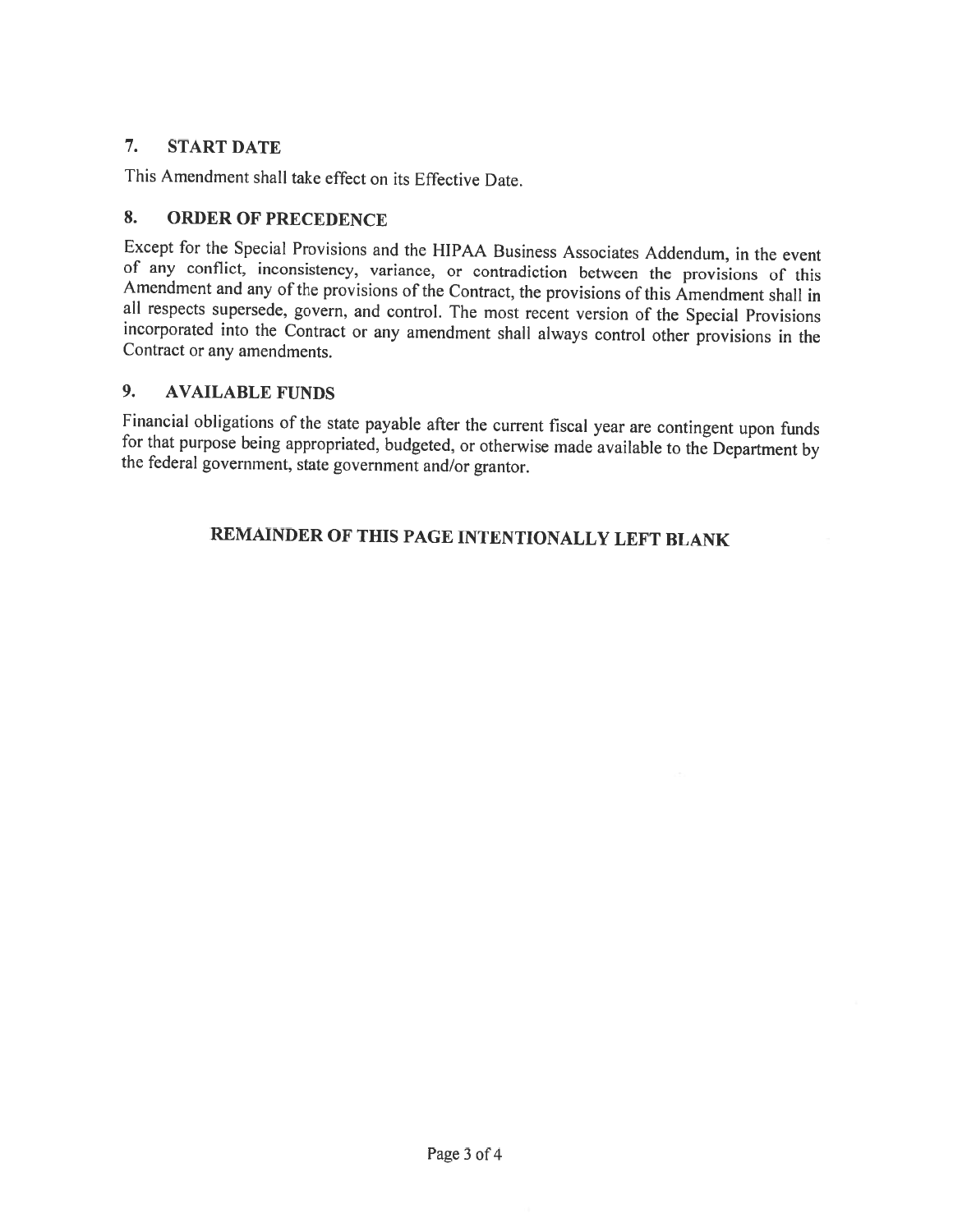# THE PARTIES HERETO HAVE EXECUTED THIS AMENDMENT

Persons signing for Contractor hereby swear and affirm that they are authorized to act on Contractor's behalf and acknowledge that the State is relying on their representations to that effect.

|       | <b>CONTRACTOR:</b><br><b>Community Health Partnership</b> |       | <b>STATE OF COLORADO:</b><br>John W. Hickenlooper, Governor |
|-------|-----------------------------------------------------------|-------|-------------------------------------------------------------|
| By:   | Signature of Authorized Officer                           | By:   | Susan E. Birch, MBA, BSN, RN                                |
|       |                                                           |       | <b>Executive Director</b>                                   |
|       |                                                           |       | Department of Health Care Policy and                        |
|       |                                                           |       | Financing                                                   |
| Date: |                                                           | Date: |                                                             |
|       |                                                           |       | <b>LEGAL REVIEW:</b>                                        |
|       | Printed Name of Authorized Officer                        |       | John W. Suthers, Attorney General                           |
|       |                                                           |       |                                                             |
|       | Printed Title of Authorized Officer                       | By:   |                                                             |
|       |                                                           |       |                                                             |
|       |                                                           | Date: |                                                             |
|       |                                                           |       |                                                             |

# ALL CONTRACTS REQUIRE APPROVAL BY THE STATE CONTROLLER

CRS §24-30-202 requires the State Controller to approve all State Contracts. This Contract is not valid until signed and dated below by the State Controller or delegate. Contractor is not authorized to begin performance until such time. If Contractor begins performing prior thereto, the State of Colorado is not obligated to pay Contractor for such performance or for any goods and/or services provided hereunder.

| STATE CONTROLLER:       |                                                |  |  |
|-------------------------|------------------------------------------------|--|--|
| David J. McDermott, CPA |                                                |  |  |
| By:                     |                                                |  |  |
|                         | Department of Health Care Policy and Financing |  |  |
| Date:                   |                                                |  |  |
|                         |                                                |  |  |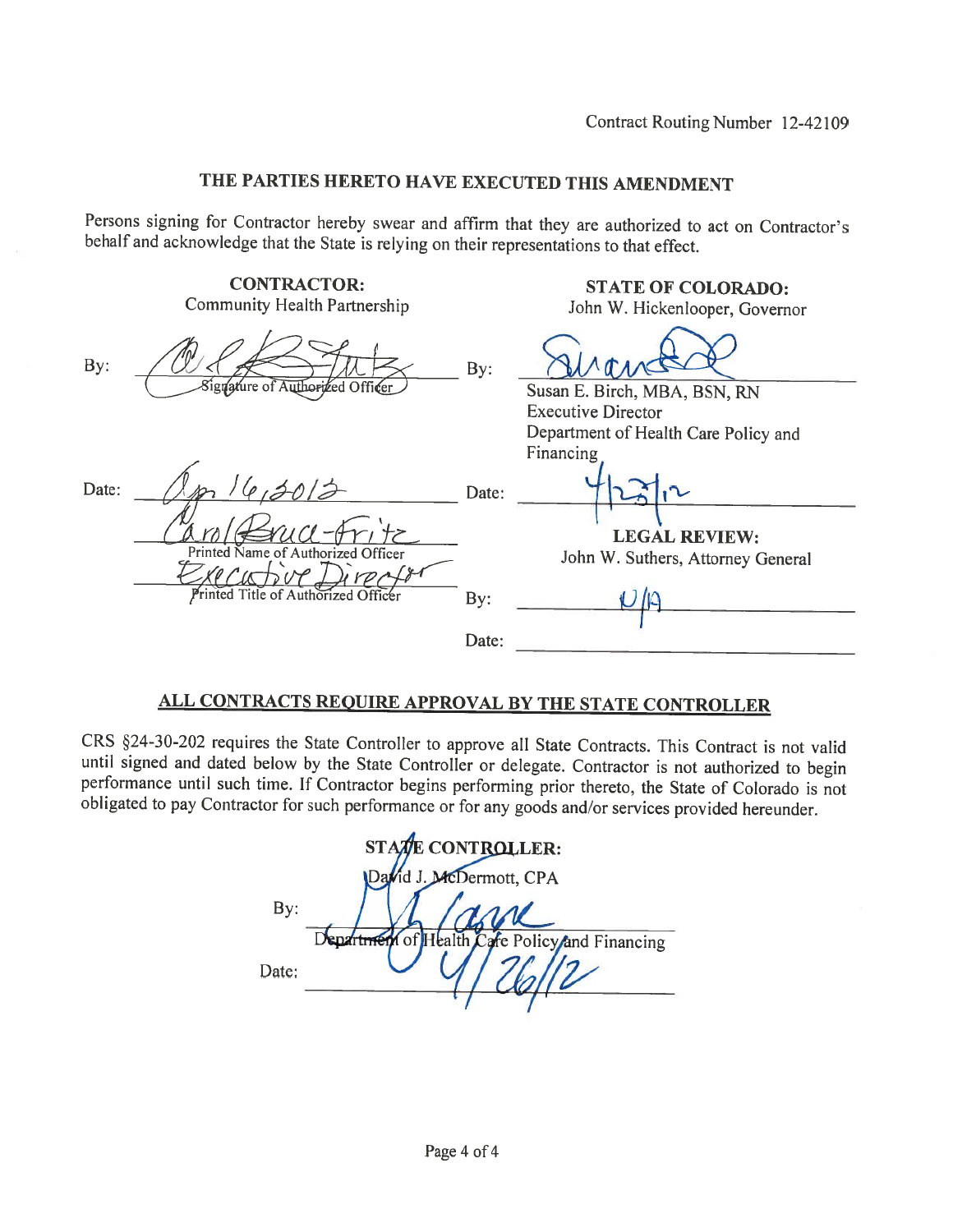### EXHIBIT A-i STATEMENT OF WORK

#### SECTION 1.0 TERMINOLOGY

### 1.1. ACRONYMS, ABBREVIATIONS AND DEFINITIONS

- 1.1.1. Acronyms and abbreviations are defined at their first occurrence in this Statement of Work. The following list of acronyms, abbreviations and definitions is provided to assist the reader in understanding acronyms, abbreviations and terminology used throughout this document.
- 1.1.1.1. ACC Accountable Care Collaborative.
- 1.1.1.2. ACC Program The Department program designed to affordably optimize Client health, functioning and self-sufficiency with the primary goals to improve Medicaid Client health outcomes and control costs.
- 1.1.1.3. AwDC Adults without Dependent Children as defined in CRS §25.5-4-402.3.
- 1.1.1.4. BHO Behavioral Health Organization.
- 1.1.1.5. C.C.R. —Colorado Code of Regulations.
- 1.1.1.6. CFR Code of Federal Regulations.
- 1.1.1.7. Chief Medical Officer The position within the Contractor's organization responsible for the implementation of all clinical and/or medical programs.
- 1.1.1.8. Client An individual eligible for and enrolled in the Colorado Medicaid Program.
- 1.1.1.9. Contract Manager The position within the Contractor's organization that acts as the primary point of contact between the Contractor and the Department.
- 1.1.1.10. Contractor's PCMP Network All of the providers who have contracted with the Contractor to provide primary care medical home services within the Contractor's Region or to provide primary care medical home services to Members enrolled with the Contractor.
- 1.1.1.11. Contractor's Region The region in which the Contractor operates, in the case of this Contract, Region #7.
- 1.1.1.12. Covered Services Medicaid benefits according to the Department' State Plan, as filed with the federal Centers for Medicare and Medicaid Services, which are provided through billing manuals and provider bulletins.
- 1.1.1.13. CRS Colorado Revised Statutes.
- $1.1.1.14.$ EPSDT - Early Periodic Screening, Diagnosis and Treatment.
- 1.1.1.15. Essential Community Provider—A provider defined under CRS §25.5-5-403.
- 1.1.1.16. Expansion Phase The period of time from the end of the Initial Phase until termination of the Contract.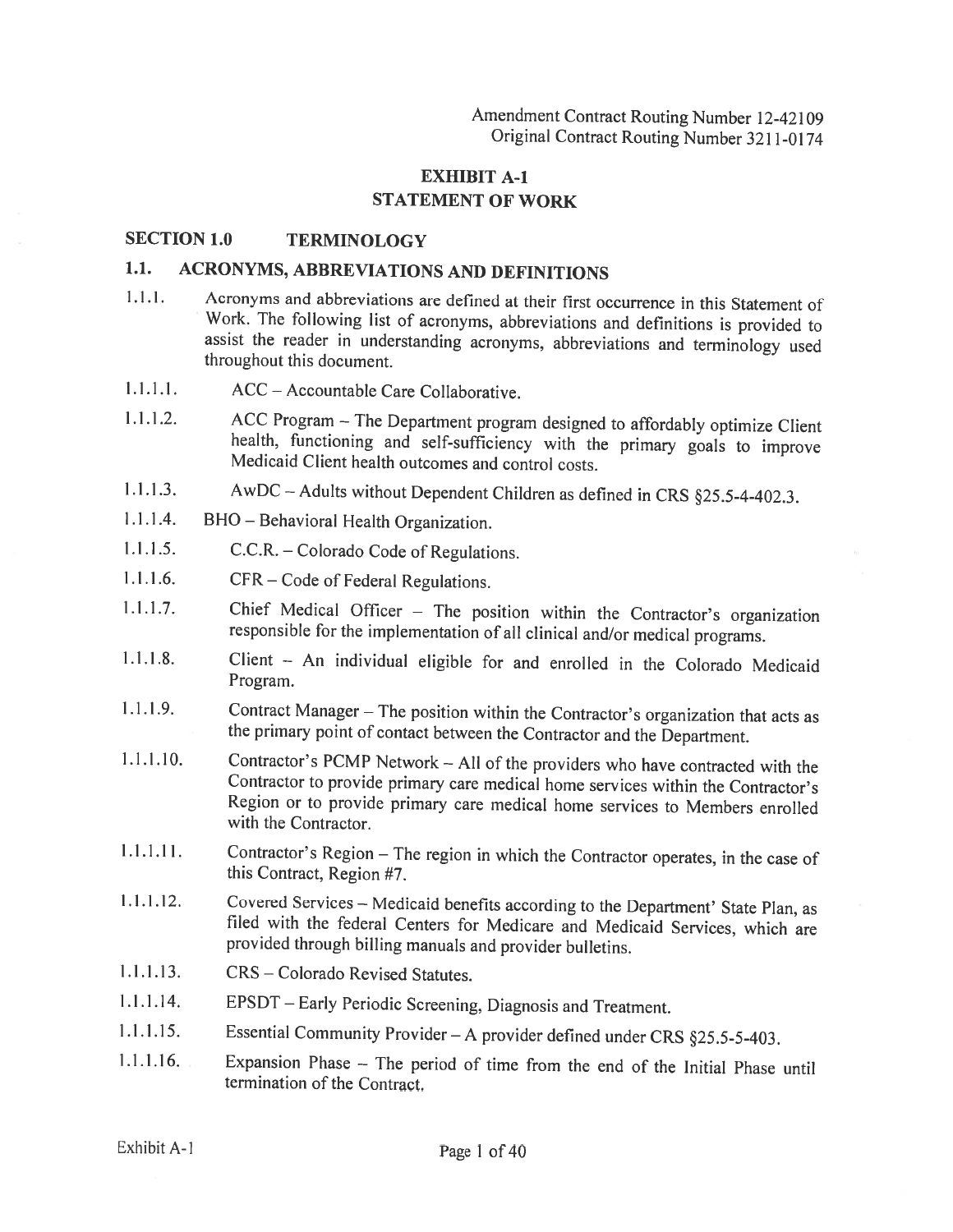- 1.1.1.17. Federally Qualified Health Center—A provider defined under <sup>10</sup> C.C.R. 2505-10 §8.700.1.
- 1.1.1.18. Financial Manager The position within the Contractor's organization that is responsible for the implementation and oversight of all of the Contractor's financial operations.
- 1.1.1.19. FQHC Federally Qualified Health Center.
- 1.1.1.20. Go-Live Date June 1, 2011, or the date, upon which the Department <sup>g</sup>ives approval for the Contractor to begin the Initial Phase, whichever is later.
- 1.1.1.21. Initial Phase The period of time from the Go-Live Date until June 30, <sup>2012</sup> or until the Contractor is authorized by the Department to enter the Expansion Phase, whichever is later.
- .1 .1.22. Key Personnel The individuals fulfilling the positions of Contract Manager, Financial Manager or Chief Medical Officer.
- 1.1.1.23. Marketing Activities Any activity defined in <sup>42</sup> CFR 438.104.
- <sup>1</sup> .1 .1.24. Medical Home An approach to providing comprehensive primary-care that facilitates partnerships between individual patients, their providers, and, where appropriate, the patient's family, that meets the requirements described in Exhibit B, Medical Home Model Principles.
- 1.1.1.25. Member Any individual Client who is enrolled with the Contractor or another RCCO.
- 1.1.1.26. MMIS —the Colorado Medicaid Management Information System.
- 1.1.1.27. PCCM Primary Care Case Manager
- 1.1.1.28. Primary Care Case Manager <sup>A</sup> <sup>p</sup>hysician, <sup>a</sup> <sup>p</sup>hysician group practice, <sup>a</sup> <sup>p</sup>hysician assistant, nurse practitioner, certified nurse-midwife or entity that employs or arranges with providers to furnish primary care case management services or as described 42 CFR 438.2.
- 1.1.1.29. Primary Care Medical Provider <sup>A</sup> primary care provider who serves as <sup>a</sup> Medical Home for Members. <sup>A</sup> PCMP may be <sup>a</sup> FQHC, RHC, clinic or other group practice that provides the majority of <sup>a</sup> Member's comprehensive primary, preventive and sick care. <sup>A</sup> PCMP may also be individual or pods of PCMPs that are <sup>p</sup>hysicians, advanced practice nurses or <sup>p</sup>hysician assistants with <sup>a</sup> focus on primary care, general practice, internal medicine, pediatrics, geriatrics or obstetrics and gynecology.
- 1.1.1.30. PCMP Primary Care Medical Provider.
- 1.1.1.31. PIP Performance Improvement Plan.
- 1.1.1.32. PMPM Per Member Per Month.
- 1.1.1.33. RCCO Regional Care Collaborative Organization.
- 1.1.1.34. Region <sup>A</sup> geographical area containing specific counties, within the State of Colorado, that is served by <sup>a</sup> RCCO.
- 1.1.1.35. Region #7 The geographical area encompassing El Paso, Elbert, Park and Teller Counties.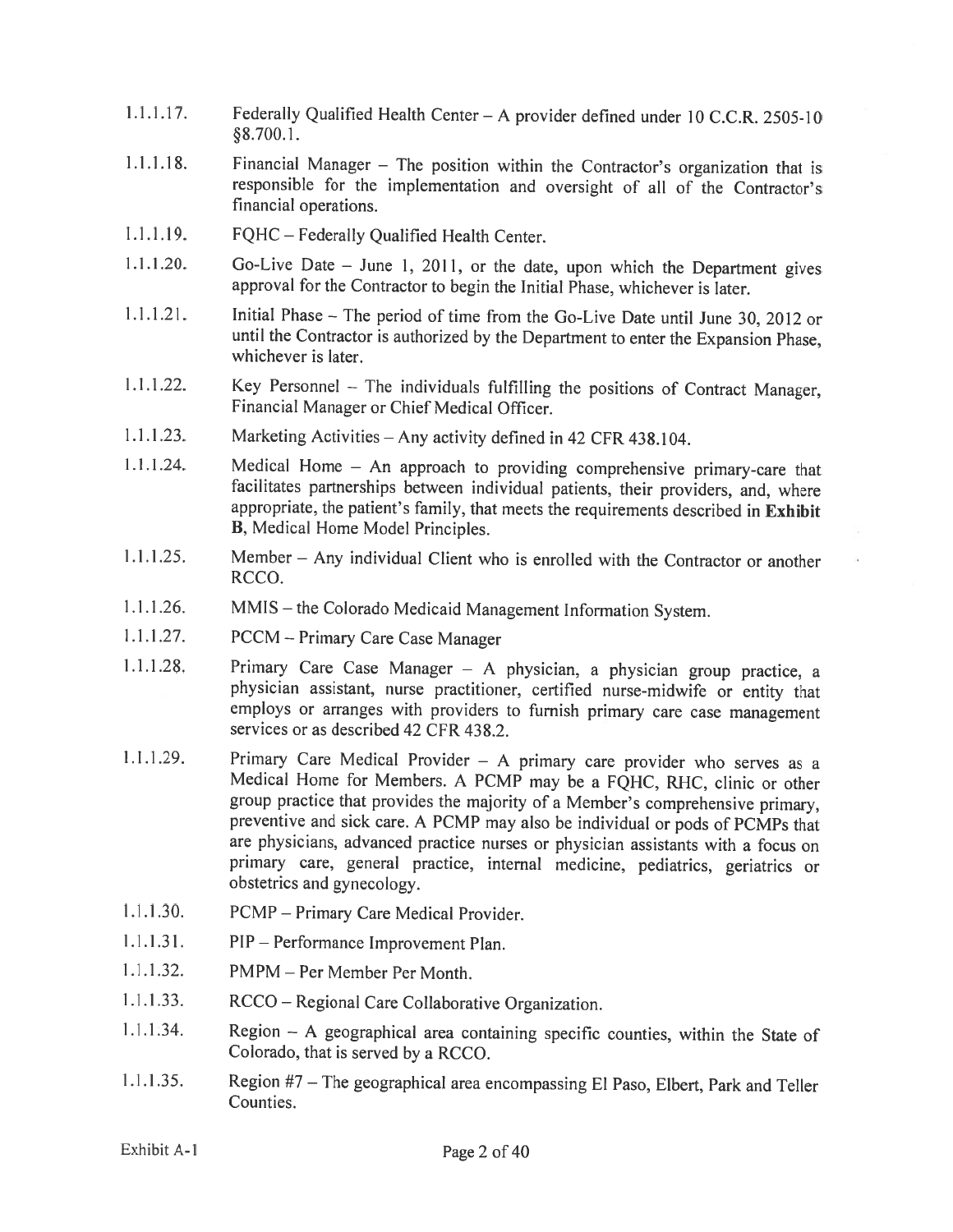- <sup>1</sup> .1 .1 .36. Regional Care Collaborative Organization One of seven (7) regional entities contracted with the Department to support the ACC Program by improving the health outcomes for Members and controlling the cost of care.
- 1.1.1.37. RHC Rural Health Clinic.
- 1.1.1.38. Rural Health Clinic <sup>A</sup> provider or practice as defined in <sup>10</sup> C.C.R. 2505-10 §8.740.
- 1.1.1 .39. SDAC Statewide Data Analytics Contractor.
- 1.1.1.40. Start-Up Phase The period of time from the Contract's Effective Date until the Go-Live Date.
- 1.1.1.41. STD Sexually Transmitted Disease.

#### SECTION 2.0 REGION AND PERSONNEL

#### 2.1. REGION

2.1.1. The Contractor shall be the RCCO for Region #7 and shall be <sup>a</sup> Primary Care Case Manager (PCCM), as defined in 42 CFR §438.2, for Members are enrolled with the Contractor. Region #7 includes El Paso, Elbert, Park and Teller Counties.

#### 2.2. PERSONNEL

- 2.2.1. The Contractor shall possess the corporate resources and structure necessary to perform its responsibilities under the Contract and successfully implement and operate the Accountable Care Collaborative (ACC) Program in the Contractor's Region.
- 2.2.2. The Contractor shall provide the following positions, defined as Key Personnel, in relation to the Contract:
- 2.2.2.1. Contract Manager
- 2.2.2.1.1. The Contract Manager shall be the Department's primary point of contact for Contract and performance issues and responsibilities.
- 2.2.2.1.2. Al! communication between the Department and the Contractor shall be facilitated by the Contract Manager.
- 2.2.2.1.3. The Contract Manager shall ensure that all Contract obligations are in compliance with all state and federal laws, regulations policies and procedures and with the requirements of the Contract.
- 2.2.2.2. Financial Manager
- 2.2.2.2.1. The Financial Manager shall be responsible for the implementation and oversight of the budget, accounting systems and all other financial operations of the Contractor.
- 2.2.2.2.2. The Financial Manager shall ensure that all financial operations of the Contractor are in compliance with all state and federal laws, regulations policies and procedures and with the requirements of the Contract.
- 2.2.2.3. Chief Medical Officer
- 2.2.2.3.1. The Chief Medical Officer shall be <sup>a</sup> <sup>p</sup>hysician licensed by the State of Colorado and certified by the Colorado Board of Medical Examiners.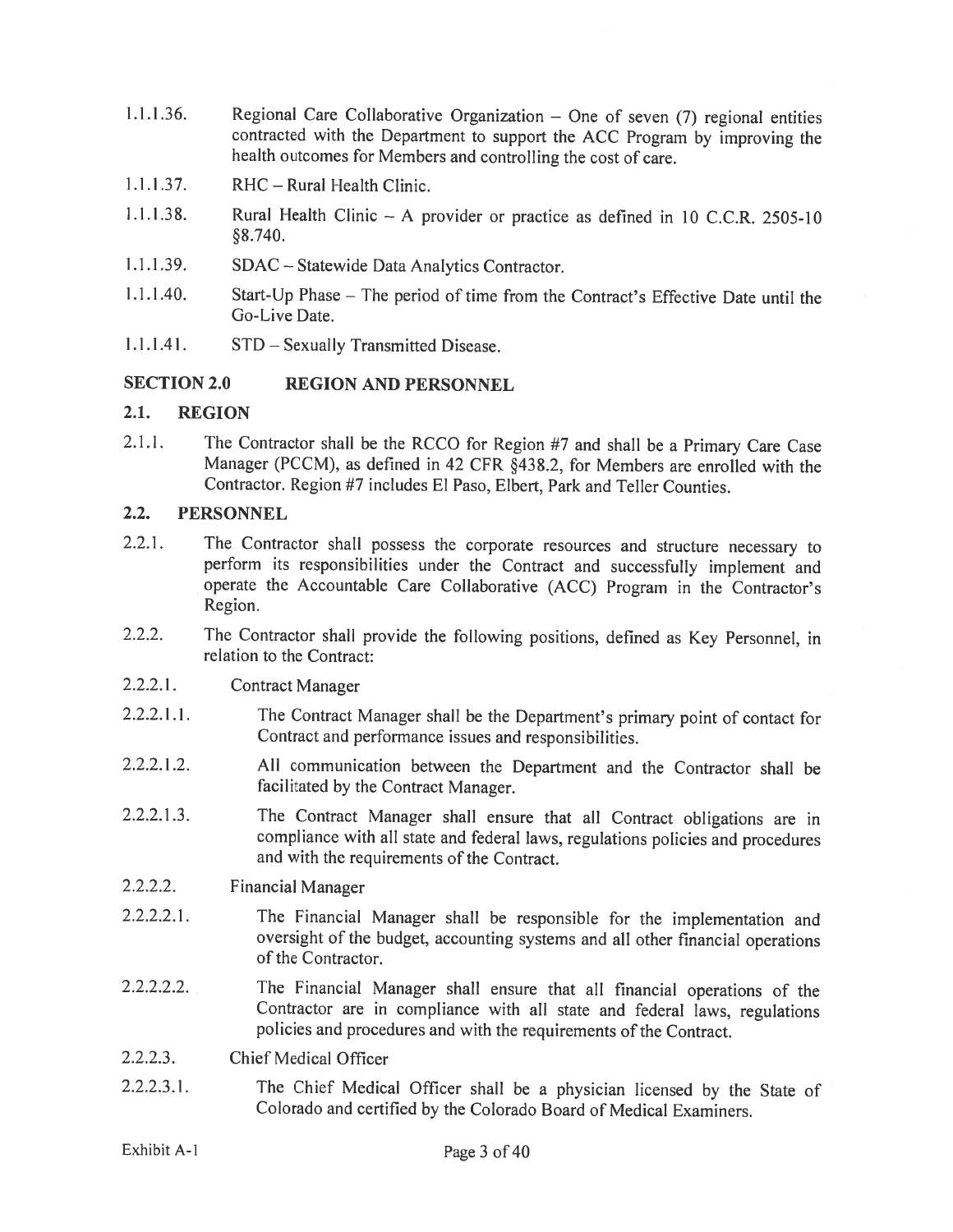- 2.2.2.3.2. The Chief Medical Officer shall be responsible for the implementation of all clinical and/or medical programs implemented by the Contractor.
- 2.2.2.3.3. The Chief Medical Officer shall ensure that all clinical and/or medical programs implemented by the Contractor are implemented and operated in compliance with all state and federal laws, regulations policies and procedures and with the requirements of the Contract.
- 2.2.3. Each Key Personnel position shall be filled by separate and distinct individuals. No individual shall be allowed to fulfill multiple Key Personnel positions simultaneously.
- 2.2.4. The Contract Manager shall perform their responsibilities out of an office that is either located within the Contractor's Region or located in the Denver metro area.

#### 2.2.5. Other Staff Functions

- 2.2.5.1. The Contractor shall provide staff necessary to ensure that the following functions are performed, in addition to those of the Key Personnel:
- 2.2.5.1 .1. Outcomes and Performance Improvement Management, including overseeing Member and administrative outcomes, coordinating quality improvement activities across the Contractor's Region, benchmarking performance against other Regional Care Collaborative Organizations (RCCOs), ensuring alignment with federal and state guidelines, and setting internal performance goals and objectives.
- 2.2.5.1.2. Medical Management and Care Coordination Activities, including overseeing medical management and care coordination activities to assist providers and Members in rendering and accessing necessary and appropriate services and resources.
- 2.2.5.1.3. Communications Management, including organizing, developing, modifying and disseminating information, by way of written material and forums, to providers and Members.
- 2.2.5.1.4. Provider Relations and Network Management, including establishing agreements with Primary Care Medical Providers (PCMPs), establishing all other formal and informal relationships with providers, provider education, data-sharing, and addressing providers' questions and concerns.
- 2.2.6. The Contractor shall provide <sup>a</sup> staff person to be <sup>a</sup> member of <sup>a</sup> Department sponsored workgroup on AwDC issues.
- 2.2.7. The Contractor shall maintain an office in the Contractor's Region and shall make Key Personnel, and other personnel requested by the Department, available for meetings in locations within the State of Colorado, at the Department's request.
- 2.2.8. The Contractor shall provide the Department with an organizational chart listing all positions within the Contractor's organization that are responsible for the performance of any activity related to the Contract, their hierarchy and reporting structure and the names of the individuals fulfilling each position, within thirty (30) days of the Contract's Effective Date. The organizational chart shall contain accurate and up-to-date telephone numbers and email addresses for each individual listed.
- 2.2.8.1. DELIVERABLE: Organizational Chart.
- 2.2.8.2. DUE: Thirty (30) days from the Contract's Effective Date.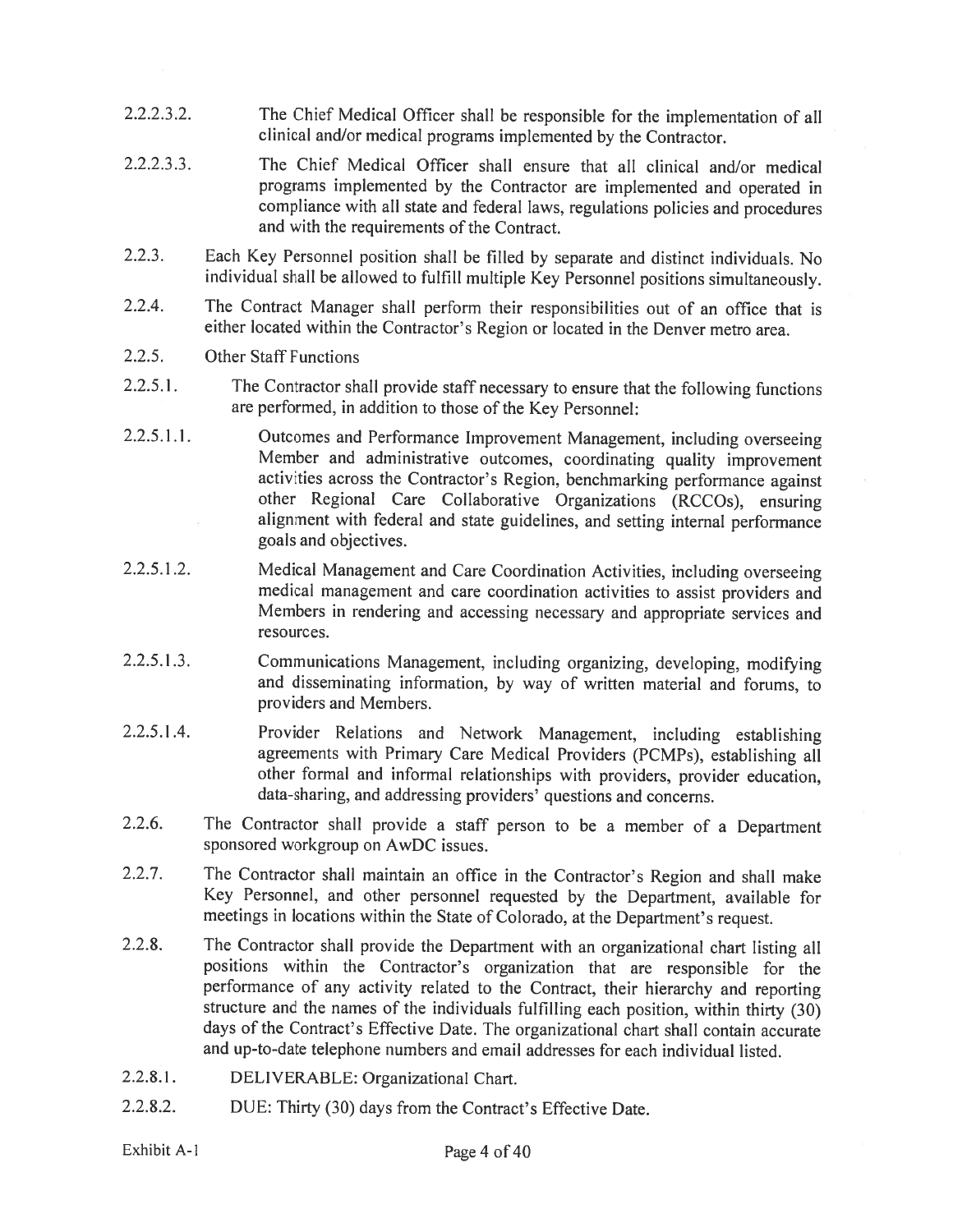- 2.2.9. Contractor shall provide the Department with the opportunity to approve new Key Personnel working on the Contract. Any new Key Personnel shall have, at <sup>a</sup> minimum, the same qualifications as the individual previously fulfilling that position. The Contractor shall deliver an updated Organizational Chart within five (5) days of any change in Key Personnel or request from the Department for an updated Organizational Chart. The Contractor shall deliver to the Department an interim <sup>p</sup>lan for fulfilling any vacant position's responsibilities and the <sup>p</sup>lan for filling the vacancy.
- 2.2.9.1. DELIVERABLE: Updated Organizational Chart.
- 2.2.9.2. DUE: Five (5) days from any change in Key Personnel of from the Department's request for an updated Organizational Chart.
- 2.2.10. The Contractor shall appoint any new Key Personnel only after <sup>a</sup> candidate has been approved by the Department to fill <sup>a</sup> vacancy.
- 2.2.11. The Department may request the removal from Work on the Contract of employees or agents of the Contractor whom the Department justifies as being incompetent, careless, insubordinate, unsuitable or otherwise unacceptable, or who's continued employment on the Contract the Department deems to be contrary to the public interest or not in the best interest of the Department. For any requested removal of Key Personnel, the Department shall provide written notice to Contractor identifying each element of dissatisfaction with each Key Personnel, and Contractor shall have ten (10) business days from receipt of such written notice to provide the Department with <sup>a</sup> written action <sup>p</sup>lan to remedy each stated point of dissatisfaction. Contractor's written action <sup>p</sup>lan may or may not include the removal of Key Personnel from Work on the Contract.

### SECTION 3.0 MEMBERSHIP, ENROLLMENT AND CLIENT CONTACT

#### 3.1. MEMBERSHIP AND ENROLLMENT

- 3.1.1. Enrollment and PCMP Selection
- 3.1.1.1. The Department will enroll Clients with the Contractor based on the Department's enrollment and reenrollment procedures. The Contractor shall accept all Clients, that the Department enrolls, that are eligible for enrollment. The Contractor shall accept individuals eligible for enrollment in the ACC Program in the order in which they are passively enrolled or apply without restriction. The Department may enroll any Client who is included in any of the eligibility categories shown in Exhibit D, Eligible Member Categories.
- 3.1.1.2. Members who are eligible through AwDC are mandatorily enrolled in the ACC Program.
- 3.1.1.3. Each Member shall have the option to select <sup>a</sup> PCMP to provide comprehensive primary-care to the Member and <sup>a</sup> majority of all of the Member's medical care. If <sup>a</sup> Member has not selected <sup>a</sup> PCMP prior to the Member's enrollment, the Contractor shall attempt to contact the Member and assist the Member in selecting <sup>a</sup> PCMP. The Contractor shall attempt to contact the Member <sup>a</sup> minimum of three (3) times, through telephone, any method of mailing, as defined in <sup>10</sup> C.C.R. 2505-10 §8.050 or home visits. If the initial three contacts are not successful, the Contractor shall identify and implement methods to continue to attempt to reach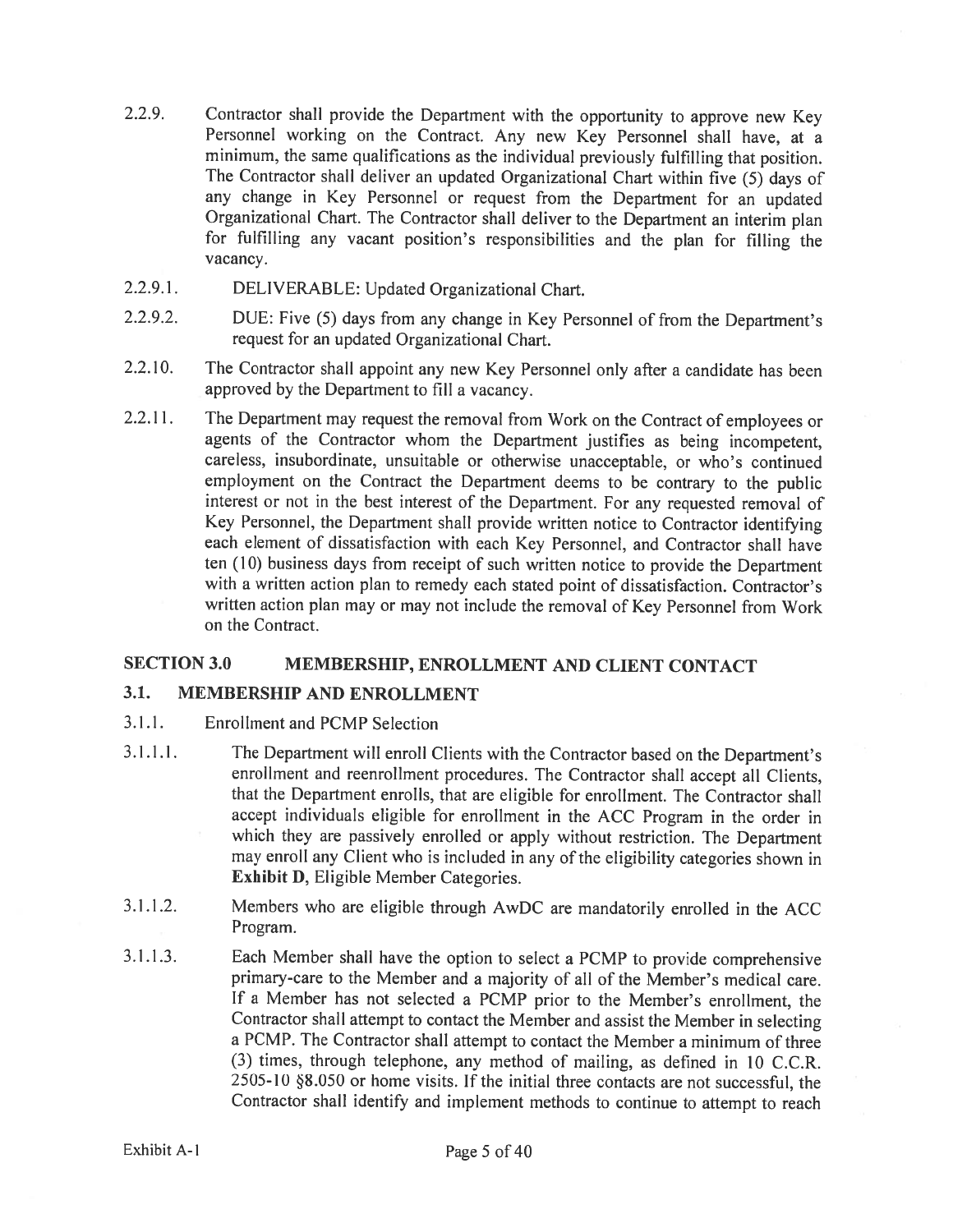those clients. The Contractor shall develop specific strategies for reaching AwDC members. Once the Contractor has contacted the Member, it shall provide the Member with contact information for available geographically appropriate PCMPs who are enrolling new Members in the Member's Region and assist the Member in selecting <sup>a</sup> PCMP. The Contractor may act as <sup>a</sup> liaison between the Member and any PCMP the Member wishes to select. The Contractor shall document all attempts at contacting Members who have not selected <sup>a</sup> PCMP and the results of each attempt. The Contractor shall maintain <sup>a</sup> record of all attempts made to contact <sup>a</sup> Member.

- 3.1.1.3.1. The Department shall provide the Contractor with <sup>a</sup> Member eligibility report and <sup>a</sup> Member eligibility change report, on <sup>a</sup> monthly basis. The Member eligibility report shall contain the PCMP selected by each Member in the Contractor's Region and the applicable demographics for each Member. The Member change report shall show any additions, deletions or changes to the existing PCMP selection records.
- 3.1.1.4. Members have the option to select PCMP or receive care within <sup>a</sup> Region other than the one in which they reside. In the event that <sup>a</sup> Member within Contractor's Region selects <sup>a</sup> PCMP or selects to receive care within another RCCO's Region, the Contractor shall coordinate with the other RCCO to ensure that the Member's quality, quantity and timeliness of care are not affected by the Member's choice.
- 3.1.1.4.1. The Department and Contractor shall work together to implement <sup>a</sup> report that will alert the Contractor when <sup>a</sup> Member in the Contractor's Region selects <sup>a</sup> PCMP in another Region so that the Contractor may coordinate with that other Region's RCCO.
- 3.1.1.5. The Contractor shall coordinate with any other RCCO, in the event that <sup>a</sup> Member residing within the other RCCO's Region selects <sup>a</sup> PCMP or selects to receive care within the Contractor's Region, to ensure that the Member's quality, quantity and timeliness of care are not affected by the Member's choice.
- 3.1.1.6. The Contractor shall only accept Members who reside within their Region and who reside sufficiently near the office of <sup>a</sup> PCMP in the Contractor's network for the Member to reach that PCMP within <sup>a</sup> reasonable time and using available and affordable modes of transportation.
- 3.1.1.7. The Contractor shall not discriminate against individuals eligible to enroll in the ACC Program on the basis of race, color or national origin, and shall not use any policy or practice that has the effect of discriminating on the basis of race, color or national origin.
- 3.1.1.8. The Department will provide the Contractor with the following reports, from of the Colorado MMIS Medicaid Management Information System (MMIS), for the Contractor to verify Member eligibility and enrollment:
- 3.1.1.8.1. Daily Disenrollment.
- 3.1.1.8.2. Monthly Enrollment Change.
- 3.1.1.8.3. Monthly Report of All Enrollees.
- 3.1.1.8.4. Daily New Enrollees.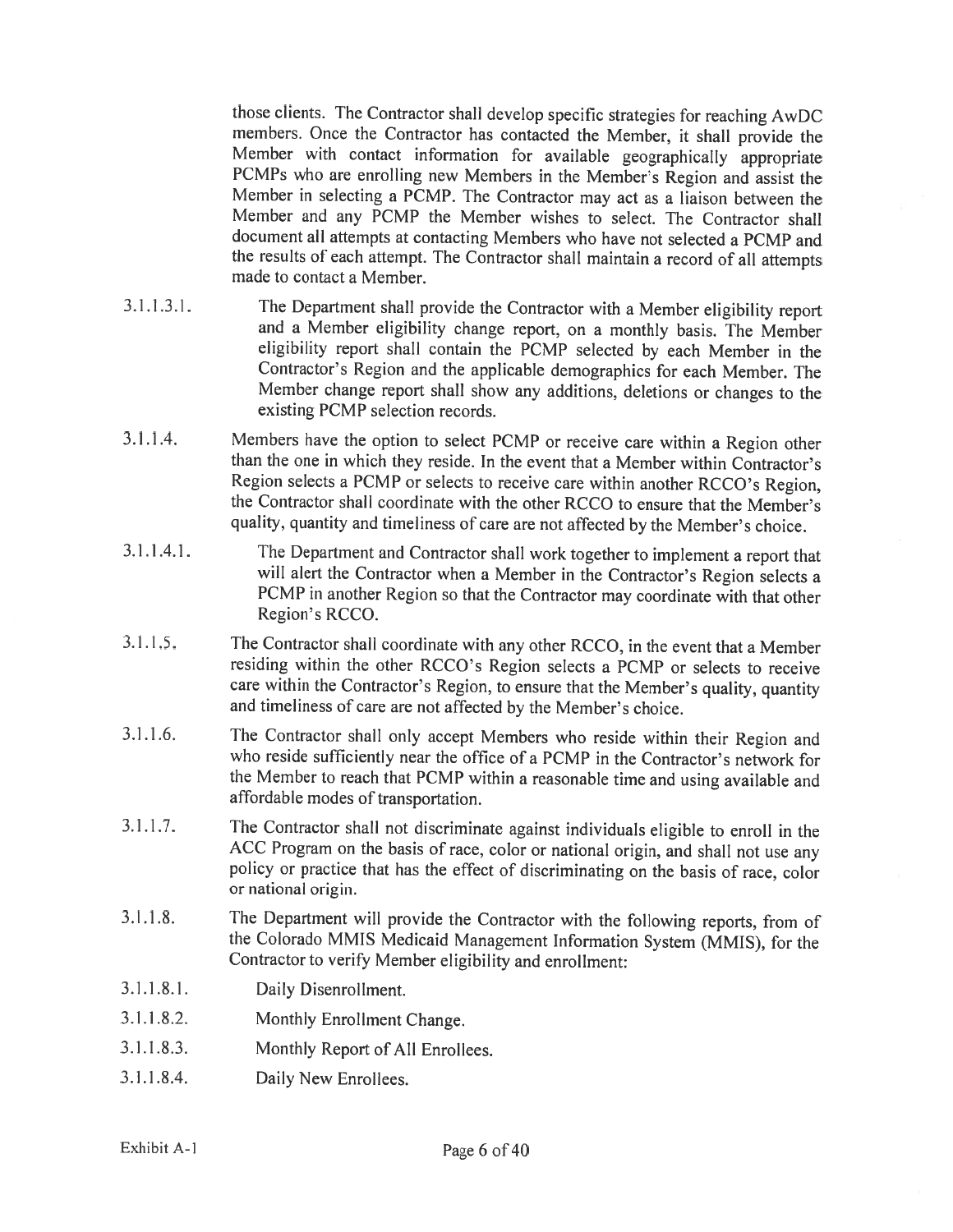3.1.1.8.5. Monthly Disenrollments. 3.1.1.8.6. Monthly New Enrollees. 3.1.1.8.7. X12 transaction reports, including: 3.1.1.8.7.1. Client Capitations. 3.1.1.8.7.2. Benefit Enrollment and Maintenance. 3.1.1 .8.7.3. Eligibility Response. 3.1 .1 .8.7.4. Acknowledgment of <sup>a</sup> sent transaction. 3.1.1.8.8. Managed Care Transaction Report. 3.1.1.8.9. Monthly ACC Roster Report.

#### 3.1 .2. Disenrollment

- 3.1.2.1. Contractor may only request disenroliment of <sup>a</sup> Member from the ACC Program for cause. The Department shall review the Contractor's requests for disenroilment and may grant or reject the Contractor's request at its discretion. <sup>A</sup> disenrollment for cause may only occur under the following circumstances:
- 3.1.2.1.1. The Member moves out of the Contractor's Region.
- 3.1.2.1.2. The Contractor's <sup>p</sup>lan does not, because of moral or religious reasons, cover the service the Member seeks.
- 3.1.2.1.3. The Member needs related services to be performed at the same time, not all related services are available within the network and the Member's PCMP or another provider determines that receiving the services separately would subject the Member to unnecessary risk.
- 3.1 .2.1 .4. Other reasons, including but not limited to, poor quality of care, lack of access to services covered under the Contract or lack of access to providers experienced in dealing with the Member's health care needs.
- 3.1.2.1.5. Abuse or intentional misconduct consisting of any of the following:
- 3.1.2.1.5.1. Behavior of the Member that is disruptive or abusive to the extent that the Contractor's ability to furnish services to either the Member or other Members is impaired.
- 3.1.2.1.5.2. <sup>A</sup> documented, ongoing pattern of failure on the part of the Member to keep scheduled appointments or meet any other Member responsibilities.
- 3.1.2.1.5.3. Behavior of the Member that poses <sup>a</sup> <sup>p</sup>hysical threat to the provider, to other provider, Contractor or PCMP staff or to other Members.
- 3.1.2.1.5.4. The Contractor shall provide one oral warning, to any Member exhibiting abusive behavior or intentional misconduct, stating that continuation of the behavior or misconduct will result in <sup>a</sup> request for disenroliment. If the Member continues the behavior or misconduct after the oral warning, the Contractor shall send <sup>a</sup> written warning that the continuation of the behavior or misconduct will result in disenroliment from the Contractor's <sup>p</sup>lan. The Contractor shall send <sup>a</sup> copy of the written warning and <sup>a</sup> written report of its investigation into the behavior, to the Department, no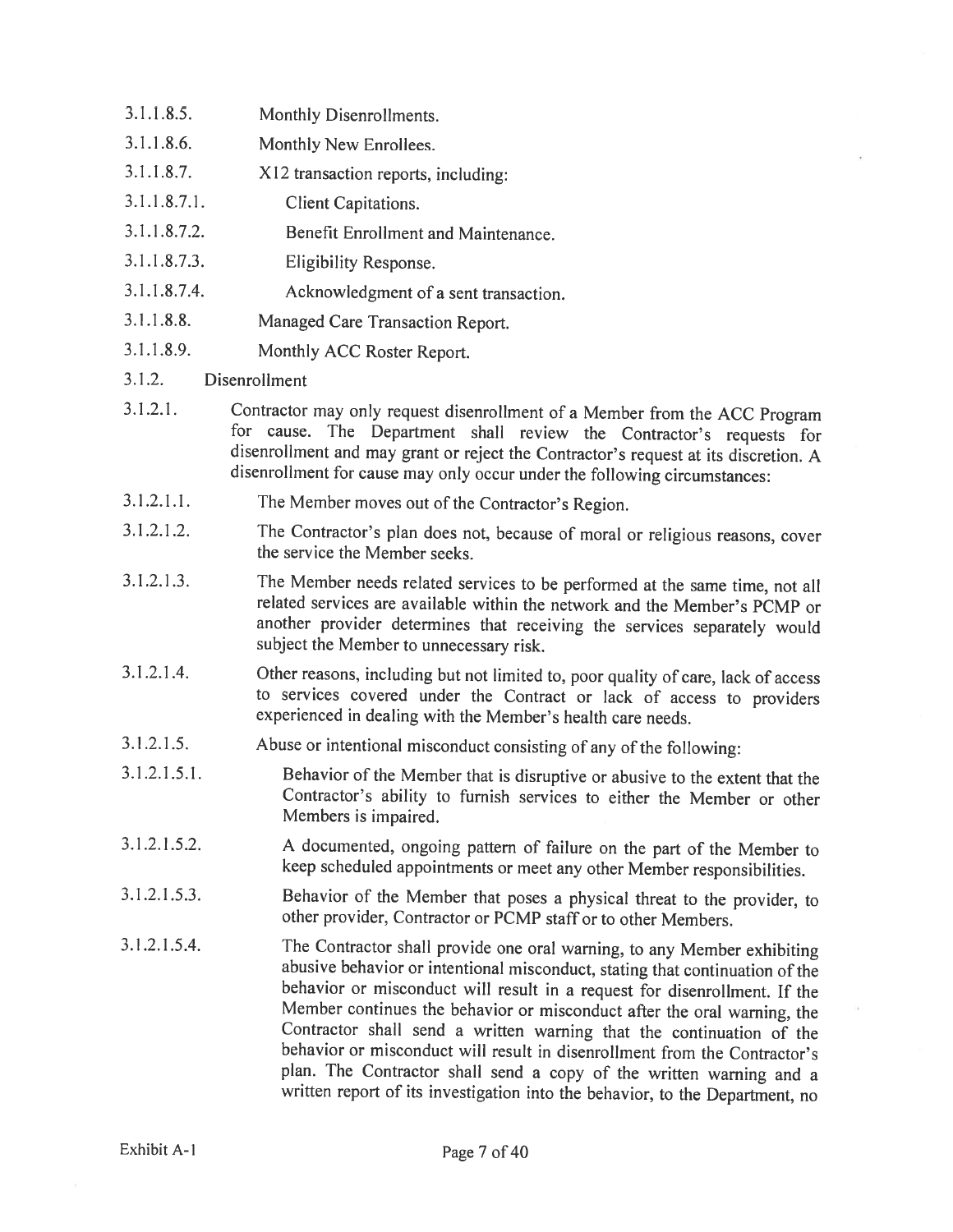less than thirty (30) days prior to the disenrollment. If the Member's behavior or misconduct poses an imminent threat to the provider, to other provider, Contractor or PCMP staff or to other Members, the Contractor may request an expedited disenroilment after it has provided the Member exhibiting the behavior or misconduct an oral warning. 3.1.2.1.5.4.1. DELIVERABLE: Written warning and written report of abusive behavior or intentional misconduct. 3.1.2.1.5.4.2. DUE: No less than thirty (30) days prior to disenrollment unless the Department approves expedited disenroilment. 3.1.2.1.6. The Member commits fraud or knowingly furnishes incorrect or incomplete information on applications, questionnaires, forms or statements submitted to the Contractor as part of the Member's enrollment in the Contractor's <sup>p</sup>lan. 3.1.2.1.7. Any other reason determined to be acceptable by the Department. 3.1.2.2. Disenrollment for cause shall not include disenroliment because of: 3.1.2.2.1. Adverse changes in the Member's health status. 3.1.2.2.2. Change in the Member's utilization of medical services. 3.1.2.2.3. The Member's diminished mental capacity. 3.1.2.2.4. Any behavior of the Member resulting from the Member's special needs, as determined by the Department, unless those behaviors seriously impair the Contractor's ability to furnish services to that Member or other 3.1.2.2.5. Receipt of Medicare coverage at any time following the end of the Initial Phase. 3.1.2.3. The Department may select to disenroll any Member at the Department's sole discretion. If the Department selects to disenroll a Member, the Department may reenroll that same Member with the Contractor at any time 3.1.2.4. The Department may disenroll any Member, who requests disenrollment, in its sole discretion. 3.1.2.5. The Department may disenroll <sup>a</sup> Member from the ACC Program upon that Member's request. <sup>A</sup> Member may request disenrollment, and the Department may grant the Member's request: 3.1.2.5.1. For cause, at any time. <sup>A</sup> disenrollment for cause may occur under the following circumstances:

- 3.1.2.5.1.1. The Member moves out of the Contractor's service area.
- 3.1.2.5.1.2. The Contractor does not, because of moral or religious objections, cover the service the Member needs.
- 3.1.2.5.1.3. The Member needs related services (for example, <sup>a</sup> caesarean section and <sup>a</sup> tubal ligation) to be performed at the same time, not all related services are available within the network and the Member's PCMP or another <sup>p</sup>hysician determines that receiving the services separately would subject the Member to unnecessary risk.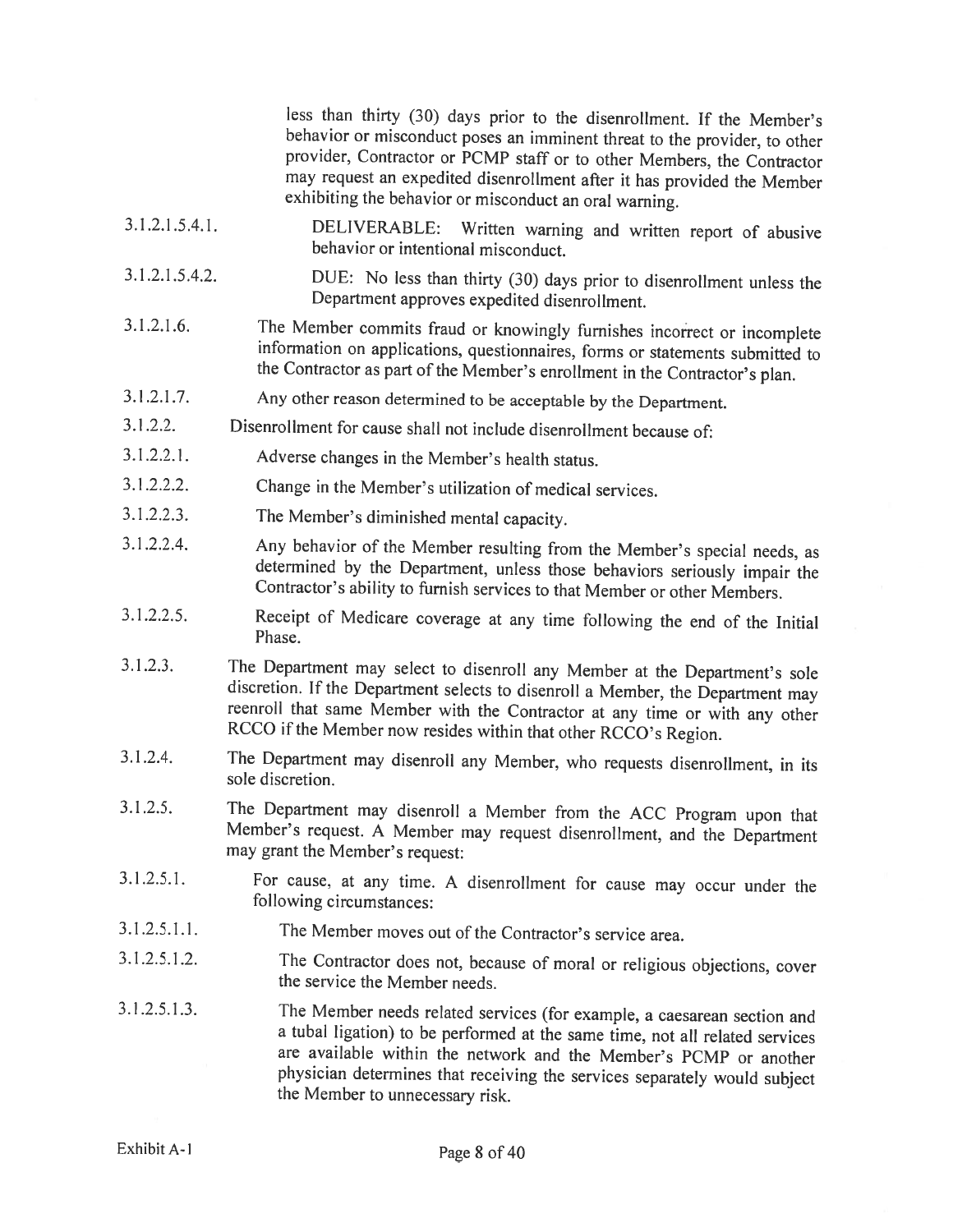- 3.1.2.5.1.4. Administrative error on the part of the Department or its designee or the Contractor including, but not limited to, system error.
- 3.1.2.5.1.5. Poor quality of care, as documented by the Department.
- 3.1.2.5.1 .6. Lack of access to covered services, as documented by the Department.
- 3.1 .2.5.1.7. Lack of access to Providers experienced in dealing with the Member's health care needs.
- 3.1.2.5.2. Without cause, at any time during the ninety (90) days following the date of the Member's initial enrollment with the Contractor.
- 3.1.2.5.2.1. <sup>A</sup> Member may request disenroliment, without cause, at least once every twelve (12) months after the first ninety (90) day period.
- 3.1.2.5.2.2. <sup>A</sup> Member may request disenroliment, without cause, upon automatic reenroliment under <sup>42</sup> CFR 438.56(g), if the temporary loss of Medicaid eligibility has caused the recipient to miss the annual disenrollment opportunity.
- 3.1 .2.6. The Department may reenroll with the Contractor any Member who was disenrolled solely because the Member lost eligibility for Medicaid benefits and the loss was for <sup>a</sup> period of sixty (60) days or less.
- 3.1.2.7. In the event that the Department grants <sup>a</sup> request for disenroliment, either from the Contractor or from <sup>a</sup> Member, the effective date of that disenroilment shall be no later than the first day of the second month following the month in which the Member or Contractor files the request. If the Department fails to either approve or deny the request in this timeframe, the request shall be considered approved.
- 3.1.2.8. The Contractor shall have written policies that comply with the requirements of Exhibit C, Member Rights and Protections.

# 3.2. CLIENT CONTACT RESPONSIBILITIES

- 3.2.1. All materials that the Contractor creates for distribution to any Client or Member shall be culturally and linguistically appropriate to the recipient.
- 3.2.1.1. All materials shall be written in English and Spanish, or any other prevalent language, as directed by the Department or as required by 42 CFR 438. The Contractor shall notify all Members and potential Members of the availability of alternate formats for the information, as required by 42 CFR 438.10, and how to access such information.
- 3.2.1.2. All materials shall be written in easy to understand language and shall comply with all applicable requirements of <sup>42</sup> CFR 438.10.
- 3.2.1.3. The Contractor shall submit all materials to the Department at least ten (10) Business Days prior to the Contractor printing or disseminating such materials to any Member or Client, unless the Department approves <sup>a</sup> shorter submission deadline. The Department may review any materials and reserves the right to require changes or redrafting of the document as the Department determines necessary to ensure that the language is easy to understand. The Contractor shall make any required changes to the materials. Once a change is made to the materials, the Contractor shall not use any prior versions of the materials in any distribution to any Client or Member, unless the Department gives express written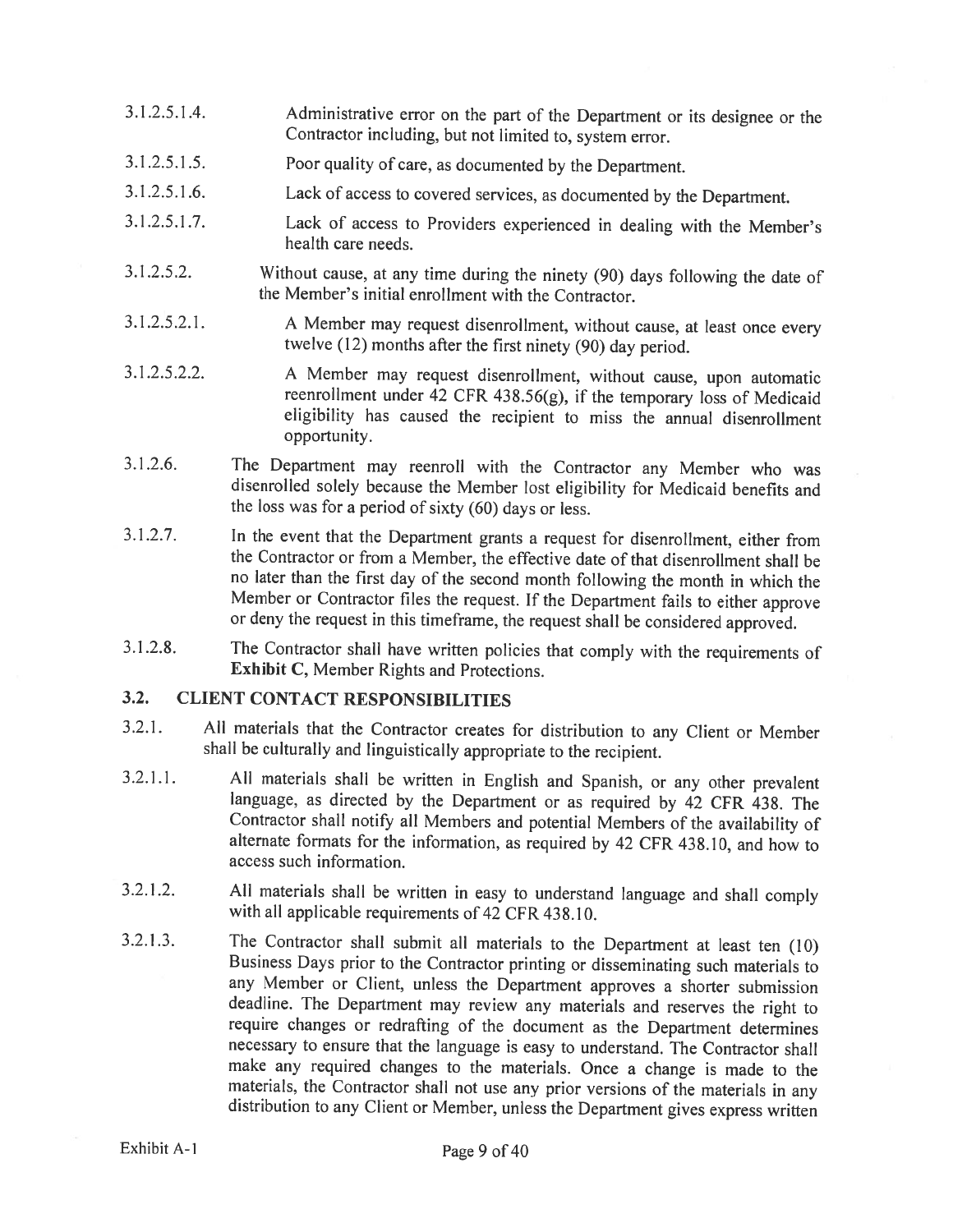consent. This submission requirement shall not apply to items that are directed toward and addressed to individual Members.

- 3.2.1.3.1. DELIVERABLE: Updated client materials including changes required by the Department.
- 3.2.1.3.2. DUE: Thirty (30) days from the request by the Department to make <sup>a</sup> change.
- 3.2.2. Using the Department provided data on all ACC members, the Contractor shall assist any ACC member who calls by providing them with contact information for their RCCO and their PCMP if they have one. If the member does not have <sup>a</sup> PCMP, the Contractor shall assist the client in identifying <sup>a</sup> PCMP and making that selection with the enrollment broker.
- 3.2.3. The Contractor shall create the following materials during the Start-Up Phase:
- 3.2.3.1. <sup>A</sup> section of the Department's ACC Program Member Handbook, that describes the Contractor's roles, responsibilities and functions that support the ACC Program, how to access the Contractor's care coordination services and relevant telephone numbers and website addresses. The information in this section shall be specific to the Contractor's Region.
- $3.2.3.1.1.$ DELIVERABLES: ACC Program Member Handbook section specific to the Contractor's Region.
- 3.2.3.1.2. DUE: Thirty (30) days from the Contract's Effective Date.
- 3.2.3.2. <sup>A</sup> Directory of PCMPs.
- 3.2.3.2.1. DELIVERABLES: PCMP Directory.
- 3.2.3.2.2. DUE: by the Go-Live Date and monthly by the first day of the month, unless extension is allowed by the Department.
- 3.2.4. Marketing
- 3.2.4.1. The Contractor shall not engage in any Marketing Activities, as defined in <sup>42</sup> CFR 438.104, during the Start-Up Phase or the Initial Phase.
- 3.2.4.2. During the Expansion Phase, the Contractor may engage in Marketing Activities at its discretion. The Contractor shall not distribute any marketing materials without the Department's approval.
- 3.2.4.2.1. The Contractor shall submit all materials relating to Marketing Activities to the Department's designee, and allow the Department's Night State Medical materials the Contractor proposes to use in relation to its Marketing Activities<br>before distributing any such materials. Based on this review, the Department<br>may require changes to any materials before the Contractor may d those materials, or may disallow the use of any specific materials in its sole discretion.
- 3.2.4.2.2. The Contractor shall specify methods of assuring the Department that Marketing, including <sup>p</sup>lans and materials, is accurate and does not mislead, confuse, or defraud the Members or the Department.
- 3.2.4.2.3. The Contractor shall distribute the materials to the entire service area.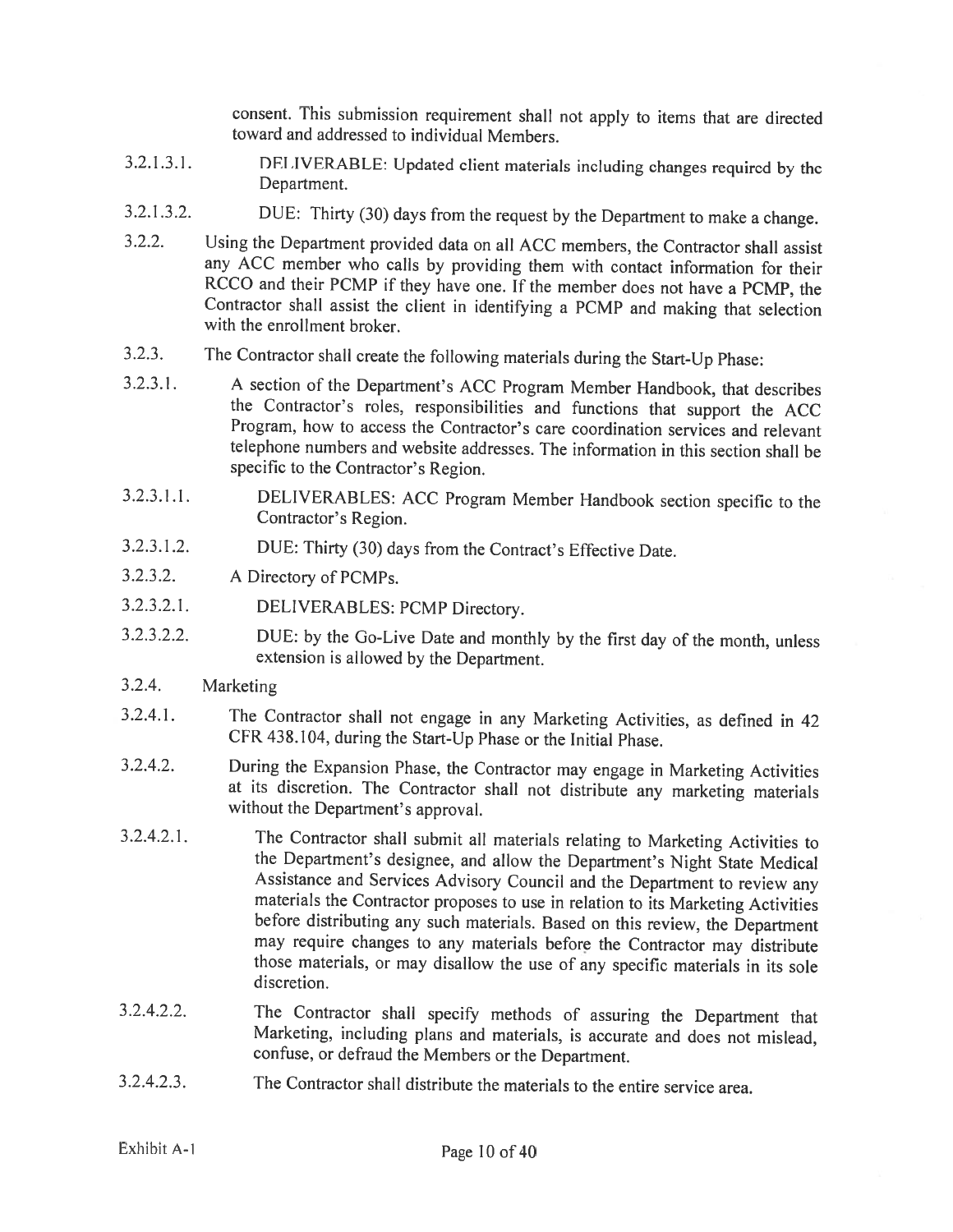- 3.2.4.2.4. The Contractor shall not seek to influence enrollment in conjunction with the sale or offering of any private insurance.
- 3.2.4.2.5. The Contractor and any Subcontractors shall not, directly or indirectly, engage in door-to-door, telephone, or other cold call marketing activities.
- 3.2.4.2.6. Marketing materials shall not contain any assertion or statement, whether written or oral, that the potential Member must enroll with the Contractor to obtain benefits or not to lose benefits.
- 3.2.4.2.7. Marketing Materials shall not contain any assertion or statement, whether written or oral, that the Contractor is endorsed by the Centers for Medicare and Medicaid Services, the Federal or State government or similar entity.
- 3.2.4.3. The Contractor shall only engage in Marketing Activities in compliance with federal and state laws, regulations, policies and procedures.
- 3.2.5. Upon termination of <sup>a</sup> PCMP's agreement or participation with the Contractor, for any reason, the Contractor shall notify any Member, who has selected that PCMP, of that PCMP's termination, as required in 42 CFR 438.10(f)(5).
- 3.2.5.1. DELIVERABLE: Notice to Members of PCMP termination.
- 3.2.5.2. DUE: Fifteen (15) days from the notice of termination.
- 3.2.6. The Contractor shall conduct ongoing Member satisfaction surveys that include, but are not limited to. how the individual was treated, adequacy of information provided regarding that treatment and <sup>p</sup>lan of care, cleanliness of service environment, billing efficiency, ease of parking and length of wait time.
- 3.2.7. The Contractor shall develop <sup>a</sup> newsletter for Members and distribute this newsletter to the Members who reside within the Contractor's Region on <sup>a</sup> quarterly basis.
- 3.2.7.1. The Contractor shall determine the specific schedule and method for delivering the newsletter to its Members.
- 3.2.7.2. This newsletter shall include information on the ACC Program, <sup>p</sup>lan benefits, highlights of program changes, upcoming Member Advisory Committee meetings, health and weilness information, quality improvement initiatives, and best practices in healthcare.

### SECTION 4.0 NETWORK STRATEGY

### 4.1. PCMP NETWORK AND NETWORK DEVELOPMENT

- 4.1.1. The Contractor shall create, administer and maintain <sup>a</sup> network of PCMPs and other Medicaid providers, building on the current network of Medicaid providers, to serve the needs of its Members.
- 4.1.2. The Contractor shall document its relationship with and requirements for each PCMP in the Contractor's PCMP Network in <sup>a</sup> written contract with that PCMP.
- 4.1.3. The Contractor shall only enter into written contracts with PCMPs that meet the following criteria:
- 4.1.3.1. The PCMP practice and the individual PCMP are enrolled as <sup>a</sup> Colorado Medicaid provider.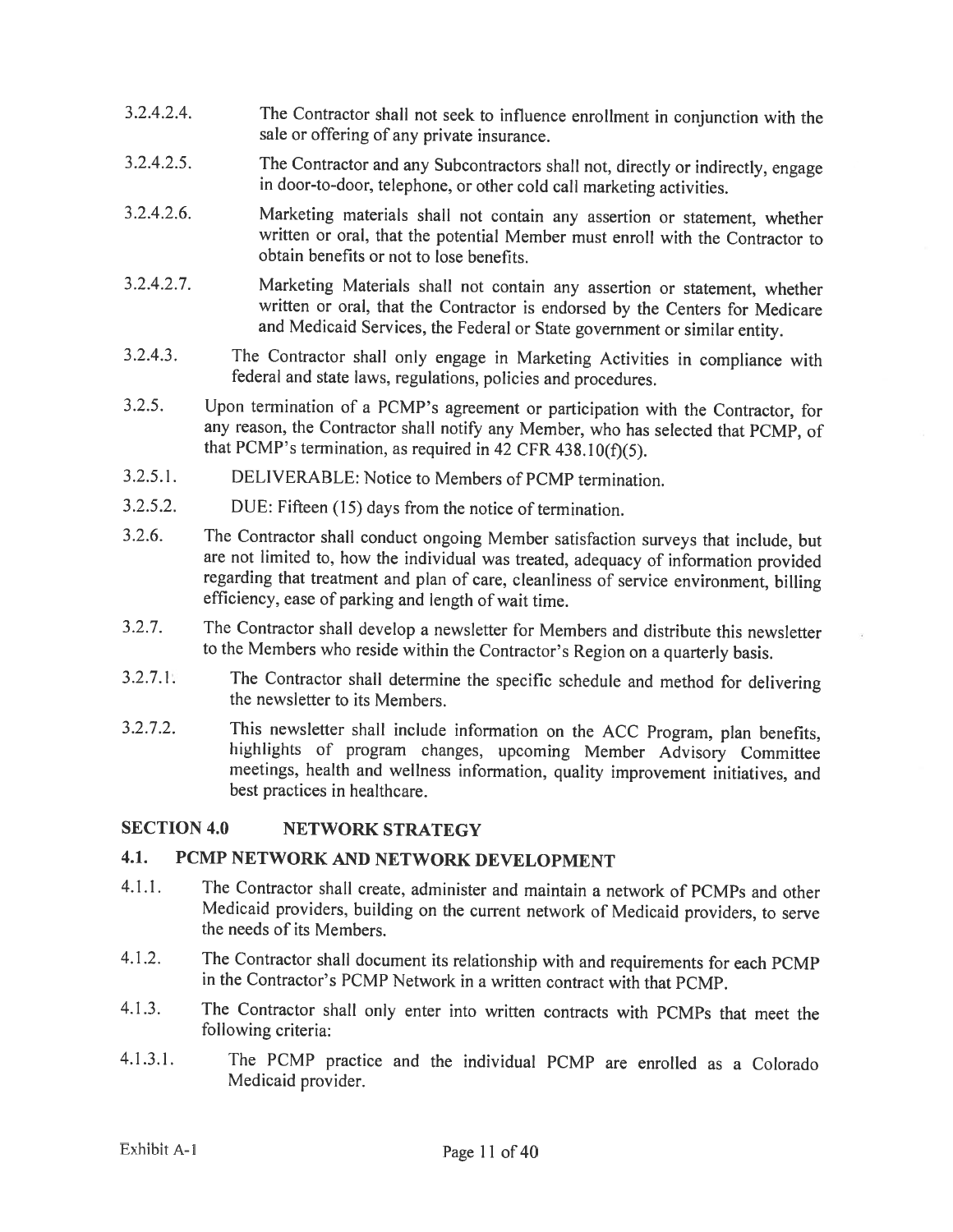- 4.1.3.2. The PCMP practice and the individual PCMP, as applicable, are currently licensed by the Colorado Board of Nursing or Board of Medical Examiners to practice medicine in the State of Colorado.
- 4.1.3.3. The individual PCMP shall act as the primary care provider for <sup>a</sup> Member and is capable of providing <sup>a</sup> majority of that Member's comprehensive primary, preventative and urgent or sick care.
- 4.1.3.4. The PCMP practice is certified by the Department as a provider in the Medicaid and CHP+ Medical Homes for Children Program or the PCMP practice is a Federally Qualified Health Center, a Rural Health Clinic, clinic
- 4.1.3.5. The Contractor may not prohibit <sup>a</sup> PCMP from entering into <sup>a</sup> contract with another RCCO.
- 4.1.4. The Contractor shall ensure that its PCMP network is sufficient to meet the requirements for every Member's Access to Care, to serve all Member's primary care needs and allow for adequate Member freedom of choice amongst PCMPs and providers during the Initial Phase and Expansion Phase.
- 4.1.5. The Contractor's network shall include Essential Community Providers and private for-profit and not-for-profit providers.
- 4.1 .6. The Contractor shall ensure that its network includes providers or PCMPs with the interest and expertise in serving the special populations that include, but are not limited to:
- 4.1 .6.1. The <sup>p</sup>hysically or developmentally disabled.
- 4.1.6.2. Children and foster children.
- 4.1 .6.3. Adults and the aged.
- 4.1 .6.4. Non-English speakers.
- 4.1.6.5. AwDC expansion population.
- 4.1.6.6. Members with complex behavioral or <sup>p</sup>hysical health needs.
- 4.1.6.7. Members with Human Immunodeficiency Virus (HIV).
- 4.1.7. The Contractor's network shall provide the Contractor's Members with <sup>a</sup> meaningful choice in selecting <sup>a</sup> PCMP.
- 4.1.7.1. If <sup>a</sup> Member within the Contractor's Region selects <sup>a</sup> provider that has not entered into an agreement with the Contractor or another RCCO, the Contractor shall make an effort to enroll the provider.
- 4.1.7.1.1. The Contractor shall make an initial contact, through any method allowed by the Department and state and federal statutes, regulations policies or procedures, with the provider to attempt to enroll the provider
- 4.1 .7.1 .2. If the Contractor is unsuccessful in its initial contact, then the Contractor shall make one (1) follow-up contact to attempt to enroll the provider in the Contractor's network.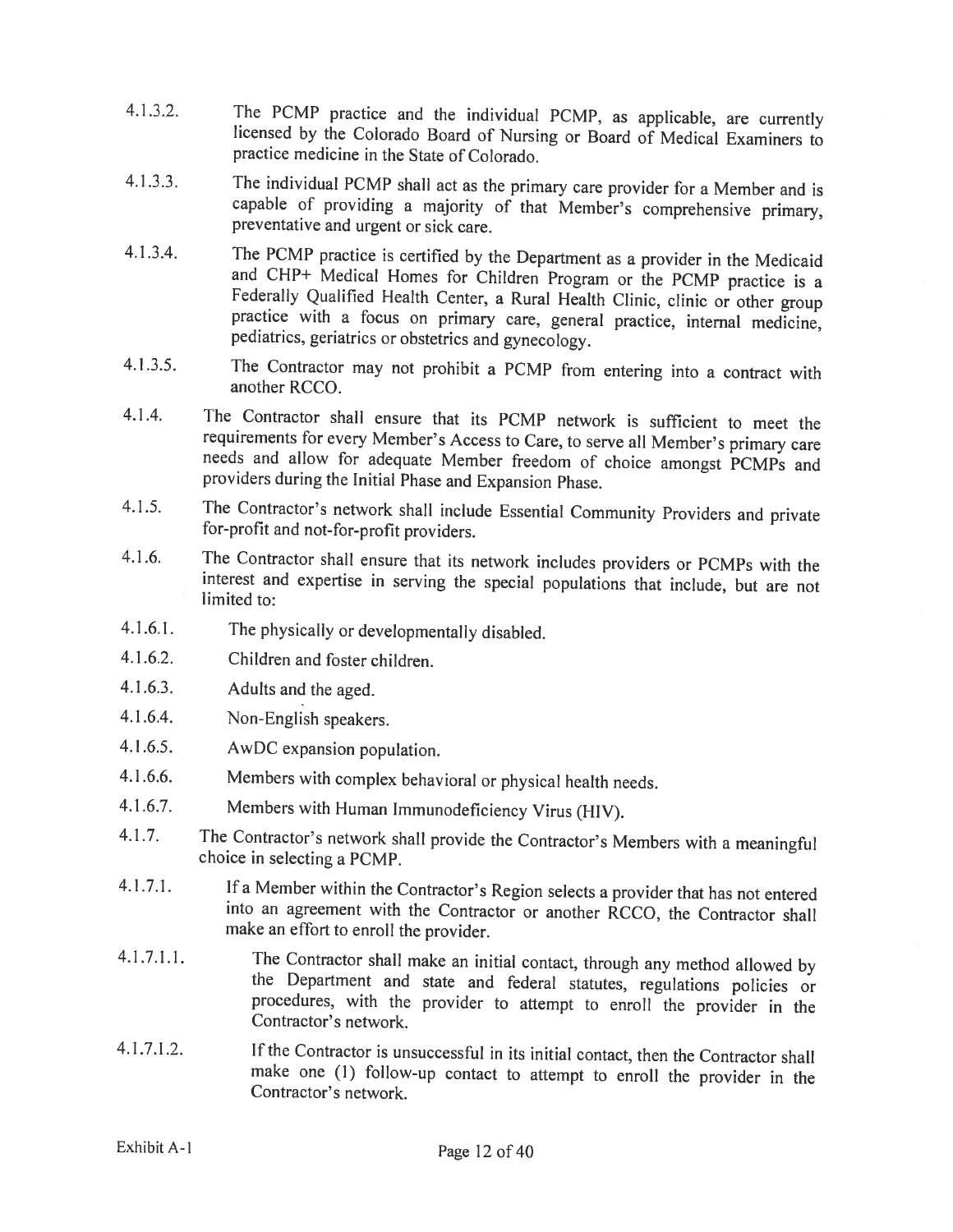- 4.1 .8. The Contractor shall reasonably ensure that all providers and PCMPs in its network are aware of the requirement for <sup>a</sup> referral before <sup>a</sup> Member receives services from another provider.
- 4.1.9. The Contractor may provide its Members access to all of the following:
- 4.1.9.1. <sup>A</sup> mobile clinic offering walk-in care to the homeless Members in the Contractor's Region.
- 4.1.9.2. <sup>A</sup> mobile family clinic offering walk-in and scheduled appointments.
- 4.1.9.3. Twenty-four (24) hour per day nurse triage <sup>p</sup>hone service and rotating on-call providers.
- 4.1.10. The Contractor shall provide an electronic system to track its relationships with all of its PCMPs and any other provider with whom it has a relationship. This system shall include, but is not limited to, informati deficiencies in the services available within the Contractor's network of providers and to perform the necessary outreach to address those deficiencies.

# 4.2. ACCESS-TO-CARE STANDARDS

- 4.2.1. The Contractor's PCMP Network shall have a sufficient number of PCMPs so that each Member has a PCMP and each Member has their choice of at least two (2) PCMPs within their zip code or within thirty (30) minutes of driving time from their location, whichever area is larger. For rural and frontier areas, the Department may adjust this requirement based on the number and loca
- 4.2.1.1. In the event that there are less than two (2) medical providers qualified to be a PCMP within the area defined in the prior paragraph for a specific Member, then the requirements of that paragraph shall not apply
- 4.2.2. The Contractor's PCMP Network shall provide for extended hours on evenings and weekends and alternatives for emergency room visits for after-hours urgent care. The Contractor will determine the appropriate requireme submit these requirements to the Department for approval. The Contractor shall assess the needs of the Contractor's Region on <sup>a</sup> regular basis, no less often than quarterly, and submit <sup>a</sup> request to the Department to adjust its requirements accordingly.
- 4.2.2.1. At <sup>a</sup> minimum, the Contractor's PCMP Network shall provide for twenty-four (24) hour <sup>a</sup> day availability of information, referral and treatment of emergency medical conditions.
- 4.2.3. The Contractor shall have a system to track Member access at the PCMP provider<br>level, including requests for same-day care, requests for routine care and how long a<br>Member must wait before an appointment is availabl
- 4.2.4. The Contractor's PCMP Network shall be sufficient to ensure that appointments will be available to all Members:
- 4.2.4.1. Within forty-eight (48) hours of <sup>a</sup> Member's request for urgent care.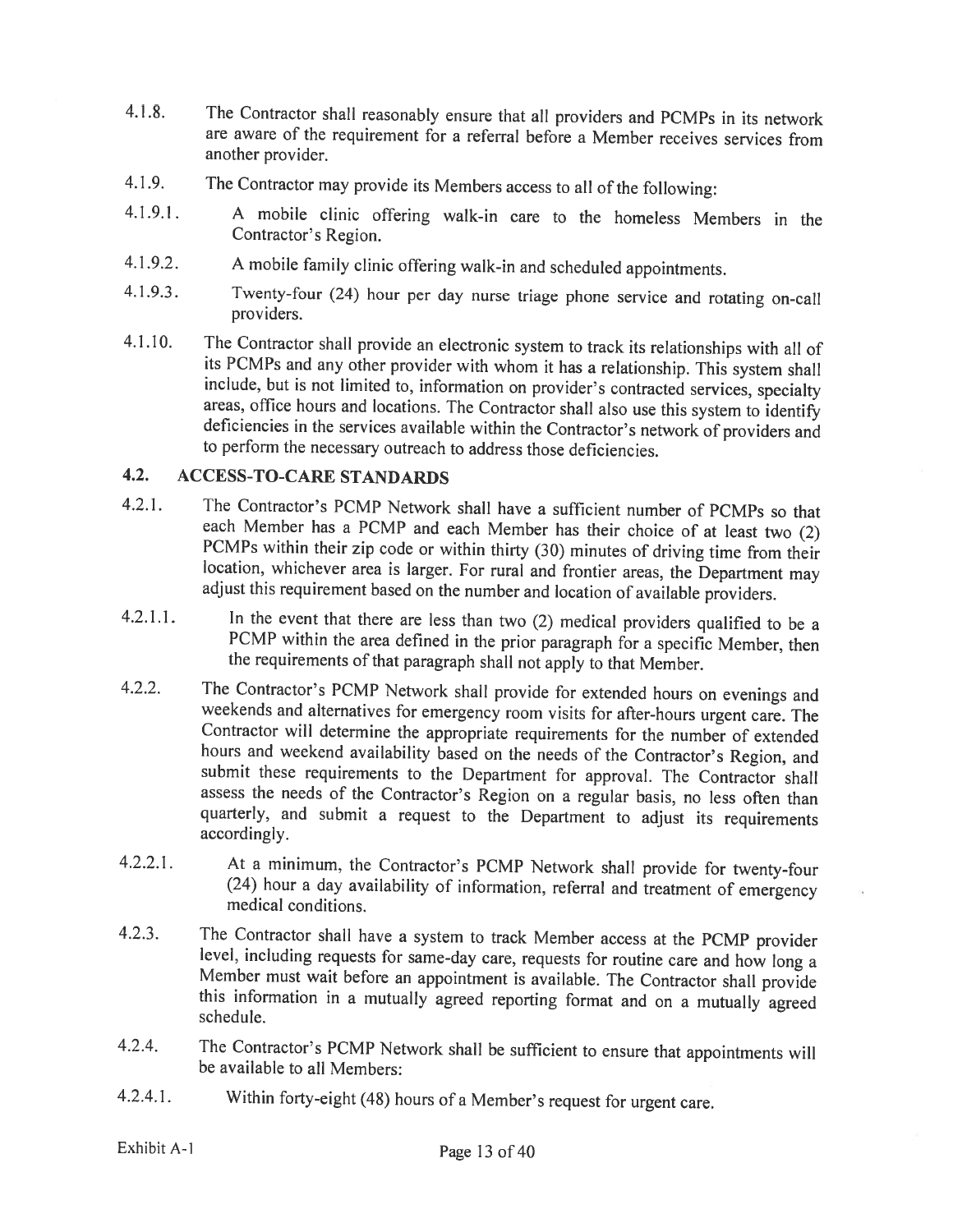- 4.2.4.2. Within ten (10) calendar days of <sup>a</sup> Member's request for non-urgent, symptomatic care.
- 4.2.4.3. Within forty-five (45) calendar days of <sup>a</sup> Member's request for non-symptomatic care, unless an appointment is required sooner to ensure the provision of screenings in accordance with the Department's accepted Early Periodic Screening, Diagnosis and Treatment (EPSDT) schedules.
- 4.2.5. The Contractor shall reasonably ensure that Members in the Contractor's Region have access to specialists and other Medicaid providers promptly with <sup>a</sup> referral and without compromising the Member's quality of care or health.
- 4.2.6. The Department shall reimburse any provider for a Member's emergency services as otherwise authorized by Medicaid regardless of whether the provider that furnished the services has <sup>a</sup> contract with the Contractor.

# 4.3. ONGOING NETWORK MANAGEMENT AND REGIONAL STRATEGY

- 4.3.!. The Contractor shall develop relationships with providers and other community resources in the Contractor's Region. The Contractor shall document its relationships with its informal network, including document its relationships with its informal network, including those providers and community resources, listing the names of the providers and resources, their area or areas of specialty and any other information requested by the Department. The Contractor shall provide updated documentation of its relationships, at least semiannually, once in December and once in June.
- 4.3.1.1. DELIVERABLE: Provider and community resource relationship documentation.
- 4.3.1.2. DUE: Semiannually in December  $31<sup>st</sup>$  and June  $30<sup>th</sup>$ .
- 4.3.2. The Contractor shall create and document <sup>a</sup> communication <sup>p</sup>lan to communicate with all providers, behavioral health managed care organizations and PCMPs in its network and other community resources with which it has relationships, and to promote communication amongst the providers.
- 4.3.2.1. The communication <sup>p</sup>lan may include the following methods:
- 4.3.2.1.1. Assignment of providers to a specific provider relations consultant or pointof-contact within the Contractor's organization.
- 4.3.2.1.2. Holding information sessions for interested providers at practice association meetings or conferences.
- 4.3.2.1.3. Providing orientation sessions for providers that are new to the Contractor's network.
- 4.3.2.1.4. Hosting forums for ongoing training regarding the ACC Program and services the Contractor offers.
- 4.3.2.1 .5. Posting provider tools, trainings, informational material and the Contractor's contact details on the internet in easily accessible formats.
- 4.3.2.1.6. Developing standard communication intervals at which the Contractor will contact providers to maintain connection and lines of communication.
- 4.3.2.2. The Contractor shall distribute <sup>a</sup> network newsletter, on <sup>a</sup> quarterly basis, with tips and tools to promote continuous provider interest and involvement and includes, at <sup>a</sup> minimum: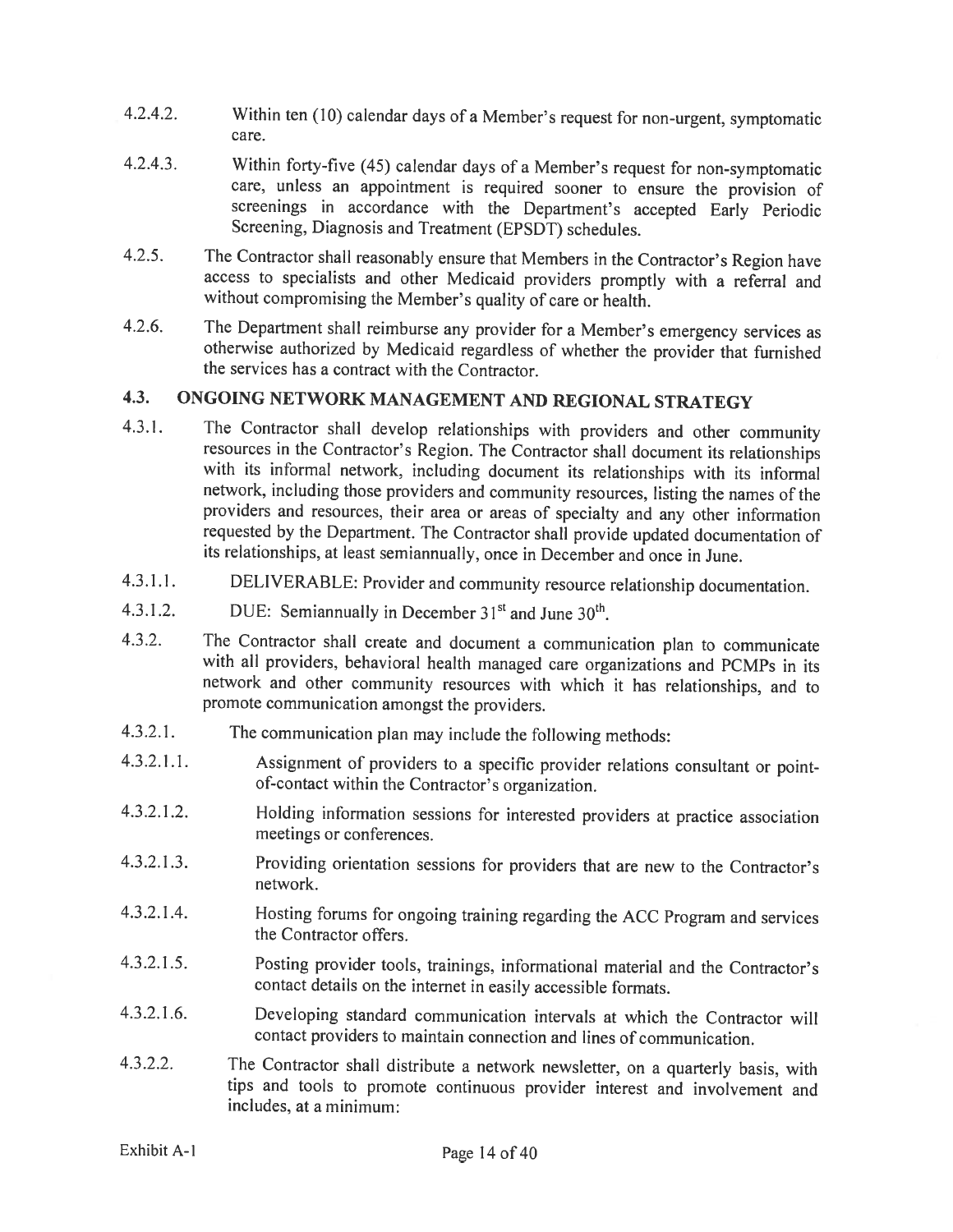- 4.3.2.2.1. Policy changes.
- 4.3.2.2.2. Upcoming training sessions.
- 4.3.2.2.3. Articles supporting program design for PCMPs in the ACC Program.
- 4.3.2.3. The Contractor shall submit its initial communication <sup>p</sup>lan for the Department's review. The Contractor shall submit any significant changes to the Communication <sup>p</sup>lan for the Department's review and approval.
- 4.3.2.3.1. DELIVERABLE: Communication <sup>p</sup>lan.
- 4.3.2.3.2. DUE: Ten (10) days from the Contract's Effective Date for the initial communication <sup>p</sup>lan and thirty (30) days from the date of any change for an updated communication plan.
- 4.3.2.4. The Contractor shall submit an annual communication <sup>p</sup>lan for the Department's review. In addition, the Contractor shall submit any significant changes to the Communication <sup>p</sup>lan for the Department's review and approval prior to implementation.
- 4.3.2.4.1. DELIVERABLE: Annual communication <sup>p</sup>lan.
- 4.3.2.4.2. DUE: Annually on July  $1^{st}$  and thirty (30) days from the date of any change for an updated communication <sup>p</sup>lan.
- $4.3.3.$ The Contractor shall create an expansion <sup>p</sup>lan that will describe how it will expand its network to accommodate the increased Members enrolled during the Expansion Phase. The Contractor shall deliver this expansion <sup>p</sup>lan to the Department within ninety (90) days of the Contract's Effective Date. The Department may direct changes to the <sup>p</sup>lan if it believes the expansion <sup>p</sup>lan is insufficient.
- 4.3.3.1. DELIVERABLE: Expansion <sup>p</sup>lan.
- 4.3.3.2. DUE: Ninety (90) days from the Contract's Effective Date.
- 4.3.4. The Contractor shall update the expansion <sup>p</sup>lan to address any request by the Department and resubmit the updated expansion <sup>p</sup>lan to the Department within ten (10) days of the Department's request for changes.
- 4.3.4.1. DELIVERABLE: Updated expansion <sup>p</sup>lan.
- 4.3.4.2. DUE: Ten (10) days from the Department's request for <sup>a</sup> change.
- 4.3.5. The Contractor shall perform PCMP and provider satisfaction surveys, on <sup>a</sup> quarterly basis, to assess the adequacy of support and assistance rendered by the Contractor to providers.

#### SECTION 5.0 PROVIDER SUPPORT

#### 5.1. ADMINISTRATIVE SUPPORT

- 5.1.1. The Contractor shall make all of the providers in its network aware of Colorado Medicaid programs, policies and processes within one (1) month of executing <sup>a</sup> contract with <sup>a</sup> that provider.
- 5.1.1.1. This information shall include, but is not limited to, information regarding all of the following:
- 5.1.1.1.1. Benefit packages and coverage policies.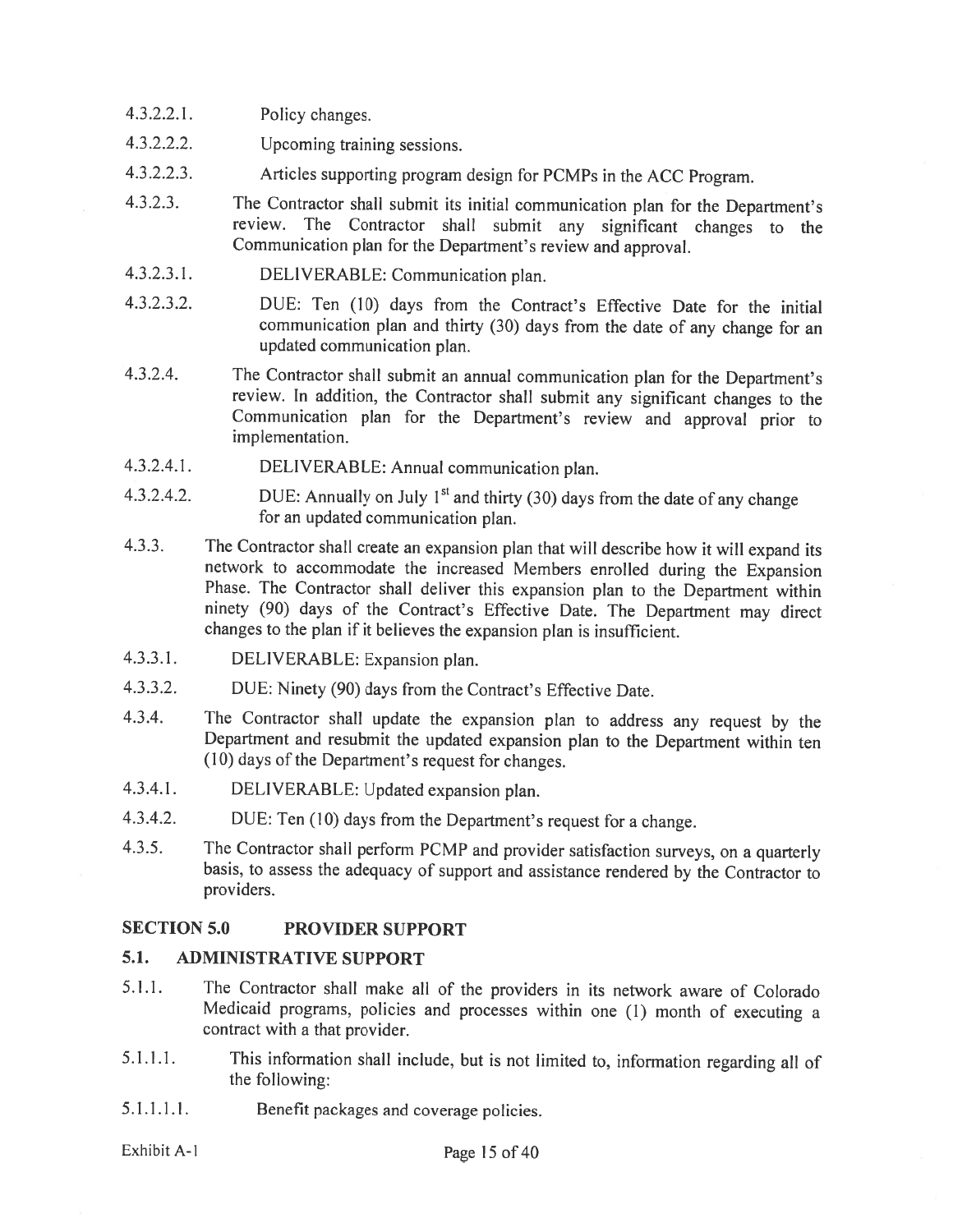- 5.1.1.1.2. Prior authorization referral requirements.
- 5.1.1.1.3. Claims and billing procedures.
- 5.1.1.1 .4. Eligibility and enrollment processes.
- 5.1.1.1.5. Other operational components of service delivery.
- 5.1.1.2. This information shall be delivered to providers during direct contact at meetings, forums, training sessions or seminars, or through any method of mailing, as defined in 10 C.C.R. 2505-10 §8.050.
- 5.1.1.3. The Contractor shall submit all formal policy and procedure documents and <sup>p</sup>lans for provider support to the Department for review. The Department may request changes to the formal policy and procedure documents or <sup>p</sup>lans for direct contact, and the Contractor shall make the changes and deliver the updated documents or plans to the Department.
- 5.1.1.3.1. DELIVERABLE: All information documents and direct provider contact plans.
- 5.1.1.3.2. DUE: Ten (10) days from the date the documents or <sup>p</sup>lans are requested by the Department; and ten (10) days from the request by the Department to make <sup>a</sup> change for updated documents.
- 5.1 .2. The Contractor shall make informational and educational materials available to providers regarding the roles that the Department, the Contractor and other Department contractors and partners <sup>p</sup>lay in the Colorado Medicaid system. These other Department contractors and partners shall include, at <sup>a</sup> minimum all of the following:
- 5.1.2.1. The Statewide Data Analytics Contractor (SDAC).
- 5.1.2.2. The Department's enrollment broker.
- 5.1.2.3. The State's Medicaid fiscal agent.
- 5.1.2.4. The Department's utilization management contractor.
- 5.1.2.5. The Department's managed care ombudsman.
- 5.1.2.6. The county departments of human and social services for the counties in the Contractor's Region.
- 5.1.2.7. The Community-Centered Boards and Single Entry Point agencies.
- 5.1.3. The Contractor shall act as <sup>a</sup> liaison between the Department and its other contractors and partners and the providers. The Contractor shall assist providers in resolving barriers and problems related to the Colorado Medicaid systems, including, but not limited to all of the following:
- 5.1.3.1. Issues relating to Medicaid provider enrollment.
- 5.1 .3.2. Prior authorization and referral issues.
- 5.1.3.3. Member eligibility and coverage policies.
- 5.1.3.4. PCMP designation problems.
- 5.1.3.5. PCMP Per Member Per Month (PMPM) payments.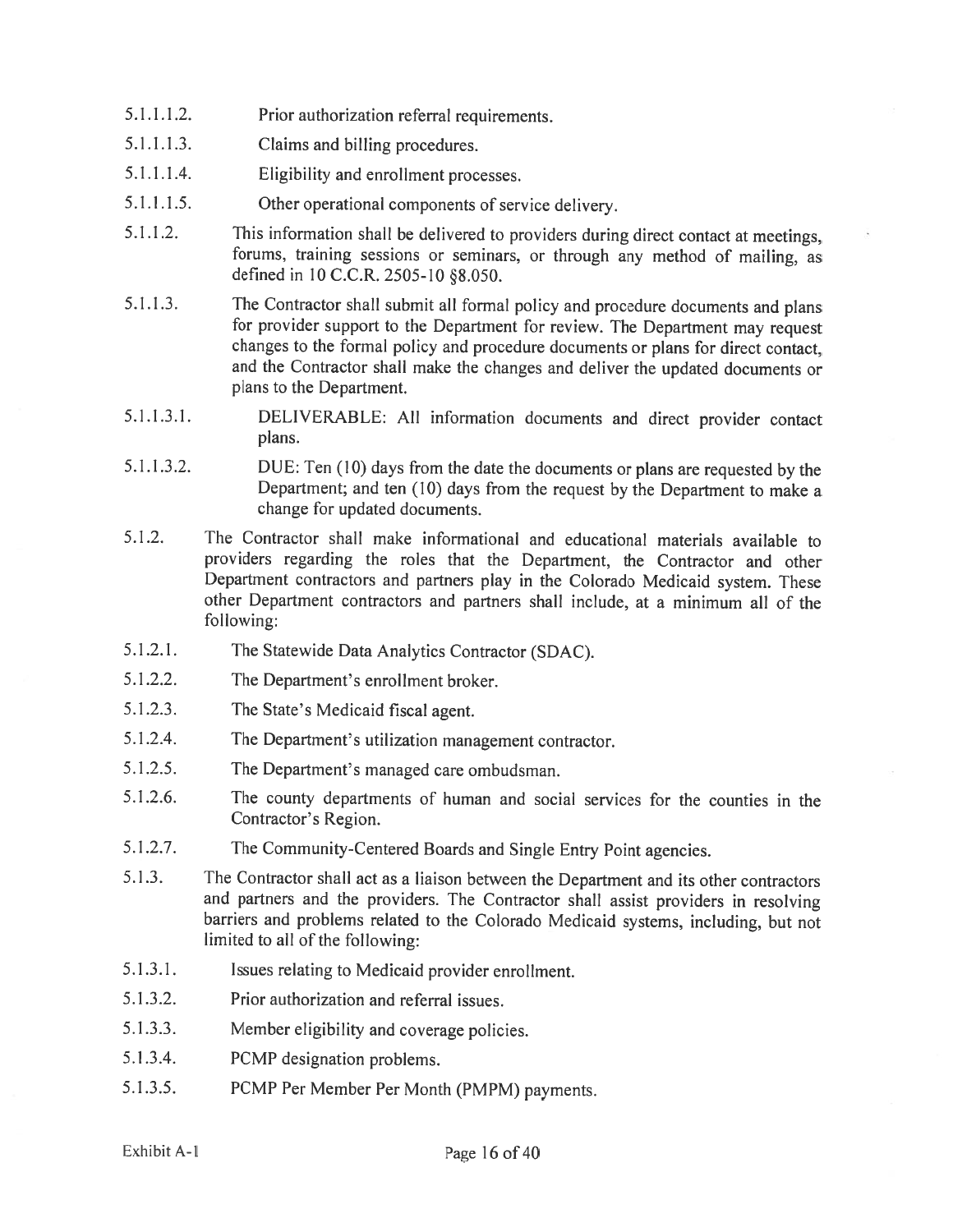- 5.1 .4. The Contractor shall provide <sup>a</sup> client and provider service center to receive calls from Members and providers regarding the ACC Program and to address all issues or problems facing those Members or providers related to the ACC Program. The Contractor shall make this service center available to clients and providers from 8:00 am until 5:00 pm Mountain Time of each Business Day.
- 5.1.5. The Contractor shall create and maintain <sup>a</sup> communication system that enables integration of clinical, administrative, provider, referral and claims data related to the care and support of its assigned Members. This system shall allow providers to readily exchange service plan, authorized treatment and claims information. The system shall also provide performance healthcare modules including but not limited to membership, clinical, contracting, claims, financial, reporting and outcomes.
- 5.1.5.1. The Contractor shall coordinate this system with the Department and the Department's other contractors to ensure that the information is comprehensive, accurate, current, and uniform with other information sources within the ACC Program, including, but not limited to, the information provided by the Department's Statewide Data Analytics Contractor.
- 5.1 .6. Using the Department provided data on all ACC members, the contractor shall assist all ACC PCMPs (including those they are not contracted with), upon request, by providing information on the provider's ACC members and their member's RCCO assignments.

#### 5.2. PRACTICE SUPPORT

- 5.2.1. The Contractor shall submit <sup>a</sup> Practice Support Plan, describing its annual activities, specific efforts to support the integration of behavioral and primary care, and efforts to meet the needs of the AwDC population for Department review and approval. These practice support activities shall be directed at <sup>a</sup> majority of the PCMPs in the Contractor's Region and may range from disseminating <sup>a</sup> practice support resource to its PCMP network to conducting formal training classes for PCMPs relating to practice support. These activities shall include at least one activity relating to each of the following topics:
- 5.2.1 .1. Operational practice support.
- 5.2.1.2. Clinical tools.
- 5.2.1.3. Client or Member materials.
- 5.2.1.3.1. DELIVERABLE: Practice Support Plan.
- 5.2.1.3.2. DUE: Annually, within the first three (3) months of the state fiscal year.
- 5.2.2. The Department will provide the Contractor materials relating to behavioral health and the BROs. The Contractor shall distribute these materials to all of the PCMPs in the Contractor's PCMP Network. The Department will direct the Contractor on the method for distributing these materials.
- 5.2.3. The Contractor shall offer support to PCMPs and providers, which may include comprehensive guidance on practice redesign to providing assistance with practice redesign and performance-enhancing activities. The Contractor shall provide tools to the PCMPs and providers that may include any of the following: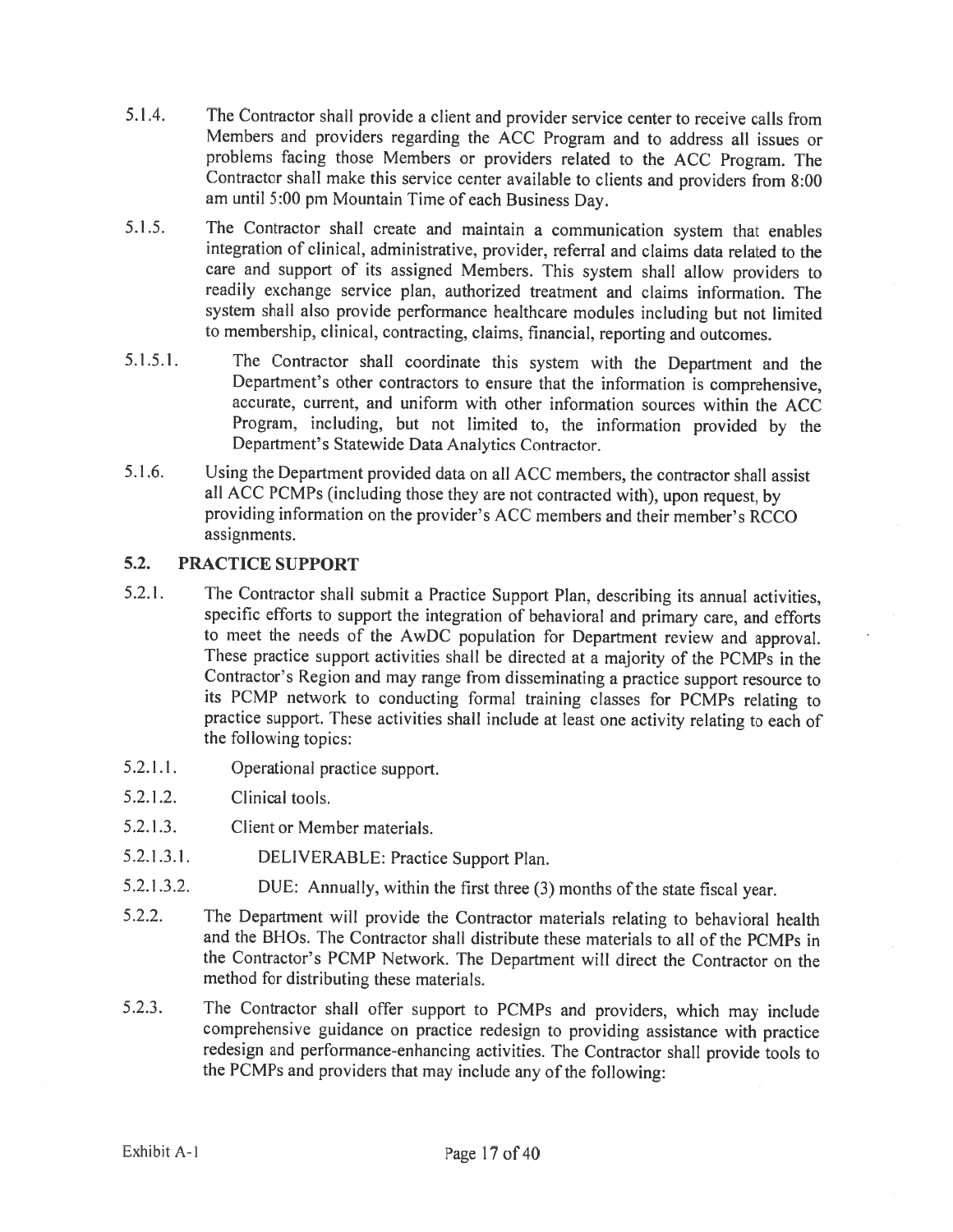| 5.2.3.1.   | <b>Clinical Tools:</b>                                                                                                                                                                                                                                                                                                                                                                          |
|------------|-------------------------------------------------------------------------------------------------------------------------------------------------------------------------------------------------------------------------------------------------------------------------------------------------------------------------------------------------------------------------------------------------|
| 5.2.3.1.1. | Clinical care guidelines and best practices.                                                                                                                                                                                                                                                                                                                                                    |
| 5.2.3.1.2. | Clinical screening tools, such as depression screening tools and substance use<br>screening tools.                                                                                                                                                                                                                                                                                              |
| 5.2.3.1.3. | Health and functioning questionnaires.                                                                                                                                                                                                                                                                                                                                                          |
| 5.2.3.1.4. | Chronic care templates.                                                                                                                                                                                                                                                                                                                                                                         |
| 5.2.3.1.5. | Registries.                                                                                                                                                                                                                                                                                                                                                                                     |
| 5.2.3.2.   | <b>Client Materials:</b>                                                                                                                                                                                                                                                                                                                                                                        |
| 5.2.3.2.1. | Client reminders.                                                                                                                                                                                                                                                                                                                                                                               |
| 5.2.3.2.2. | Self-management tools.                                                                                                                                                                                                                                                                                                                                                                          |
| 5.2.3.2.3. | Educational materials about specific conditions.                                                                                                                                                                                                                                                                                                                                                |
| 5.2.3.2.4. | Client action plans.                                                                                                                                                                                                                                                                                                                                                                            |
| 5.2.3.2.5. | Behavioral health surveys and other self-screening tools.                                                                                                                                                                                                                                                                                                                                       |
| 5.2.3.3.   | <b>Operational Practice Support:</b>                                                                                                                                                                                                                                                                                                                                                            |
| 5.2.3.3.1. | Guidance and education on the principles of the Medical Home.                                                                                                                                                                                                                                                                                                                                   |
| 5.2.3.3.2. | Training on providing culturally competent care.                                                                                                                                                                                                                                                                                                                                                |
| 5.2.3.3.3. | Training to enhance the health care skills and knowledge of supporting staff.                                                                                                                                                                                                                                                                                                                   |
| 5.2.3.3.4. | Guidelines for motivational interviewing.                                                                                                                                                                                                                                                                                                                                                       |
| 5.2.3.3.5. | Tools and resources for phone call and appointment tracking.                                                                                                                                                                                                                                                                                                                                    |
| 5.2.3.3.6. | Tools and resources for tracking labs, referrals and similar items.                                                                                                                                                                                                                                                                                                                             |
| 5.2.3.3.7. | Referral and transitions of care checklists.                                                                                                                                                                                                                                                                                                                                                    |
| 5.2.3.3.8. | Visit agendas or templates.                                                                                                                                                                                                                                                                                                                                                                     |
| 5.2.3.3.9. | Standing pharmacy order templates.                                                                                                                                                                                                                                                                                                                                                              |
| 5.2.3.4.   | Data, Reports and Other Resources:                                                                                                                                                                                                                                                                                                                                                              |
| 5.2.3.4.1. | Expanded provider network directory.                                                                                                                                                                                                                                                                                                                                                            |
| 5.2.3.4.2. | Comprehensive directory of community resources.                                                                                                                                                                                                                                                                                                                                                 |
| 5.2.3.4.3. | Directory of other Department-sponsored resources, such as the managed care<br>ombudsman and nurse advice line.                                                                                                                                                                                                                                                                                 |
| 5.2.3.4.4. | Link from main ACC Program website to the Contractor's website of<br>centrally located tools and resources.                                                                                                                                                                                                                                                                                     |
| 5.2.4.     | The Contractor shall provide qualified staff to act as transformation coaches for the<br>providers in the Contractor's PCMP Network. The transformation coaches shall<br>provide assistance necessary for the providers to build skills for their medical home<br>practice. The areas that these transformation coaches shall address include, but are not<br>limited to, all of the following: |

5.2.4.1. Process mapping.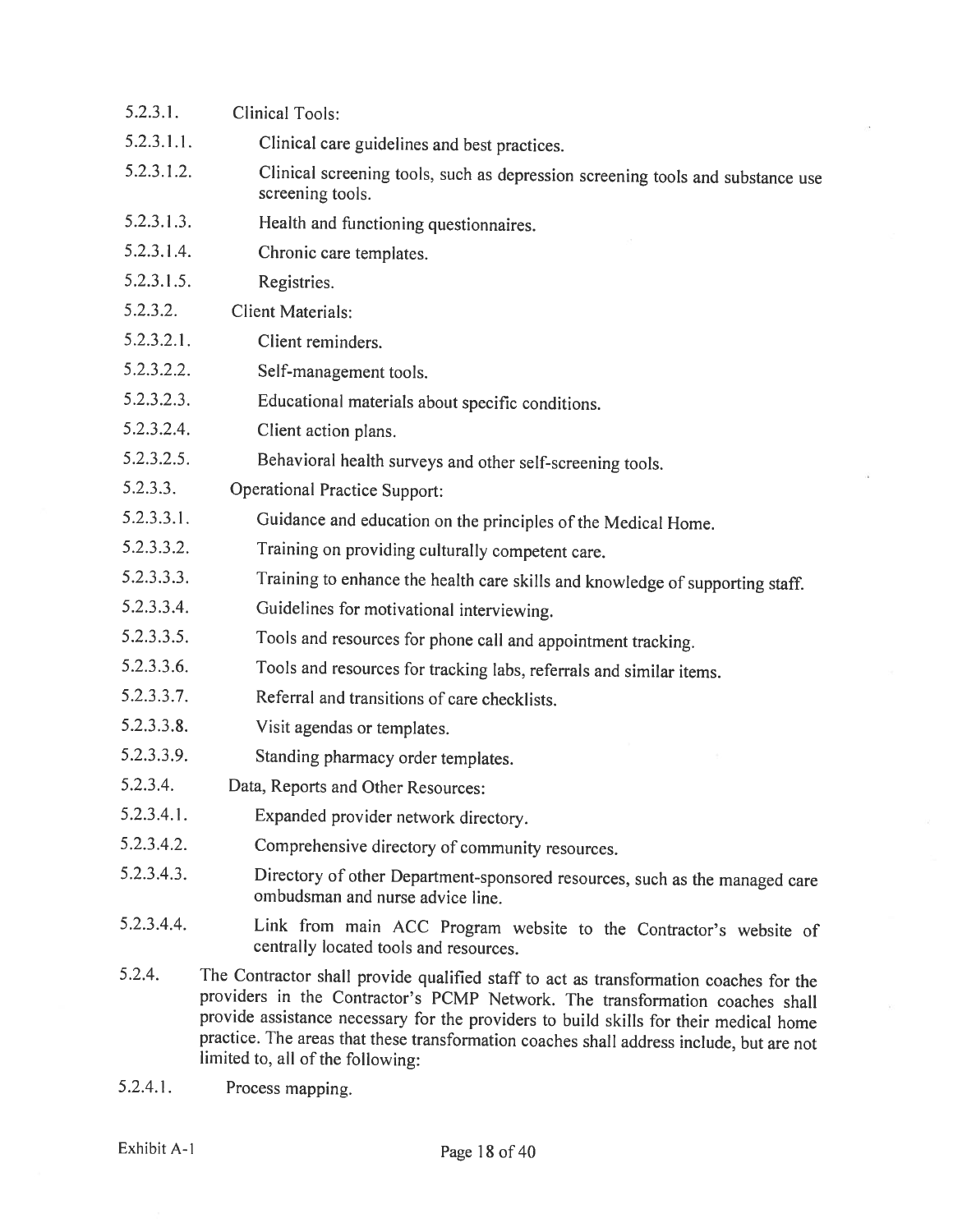- 5.2.4.2. Data analysis.
- 5.2.4.3. Embedding clinical guidelines.
- 5.2.4.4. Development of strategies for impacting clinical outcomes.
- 5.2.4.5. Improving office efficiencies.
- 5.2.4.6. Tri-annual group learning collaborative with other practices.
- 5.2.5. Provider Support Accessibility
- 5.2.5.1. The Contractor shall have an internet-accessible website that contains, at <sup>a</sup> minimum, all of the following:
- 5.2.5.1.1. General information about the ACC Program, the Contractor entity, the Contractor's role and purpose and the principles of <sup>a</sup> Medical Home.
- 5.2.5.1.2. <sup>A</sup> network directory listing providers and PCMPs with whom the Contractor has <sup>a</sup> contract, their contact information and provider characteristics such as gender, languages spoken, whether they are currently accepting new Medicaid clients and links to the provider's website if available.
- 5.2.5.1.3. <sup>A</sup> provider page or section that contains <sup>a</sup> description of the support the Contractor offers to providers, an online library of available tools, screenings, clinical guidelines, practice improvement activities, templates, trainings and any other resources the Contractor has compiled.
- 5.2.5.1.4. <sup>A</sup> listing of immediately available resources to guide providers and their Members to needed community-based services, such as child care, food assistance, services supporting elders, housing, utility assistance and other non-medical supports.
- 5.2.6. The Contractor shall provide interpreter services for all interactions with Members or Clients when there is no bilingual or multilingual staff member of the Contractor available who speaks <sup>a</sup> language understood by <sup>a</sup> Member.
- 5.2.6.1. The Contractor may provide interpreter services for any PCMP in the Contractor's Region or any other provider with whom the Contractor has an agreement that the provider needs to interact with Members.

# 5.3. DATA ANALYSIS AND REPORTS

- 5.3.1. The Contractor shall provide reasonable network and care coordination data to the Department or to the SDAC at the Department's direction.
- 5.3.2. The Contractor shall access any reports, queries and searches it requires from the SDAC. The Contractor shall design any queries or searches it requires and interpret the results of the queries and searches it conducts.
- 5.3.2.1. The Contractor shall share with the PCMPs, the SDAC and the Department any specific findings or important trends discovered through the Contractor's analysis of the available data and information.
- 5.3.3. The Contractor shall educate and inform the PCMPs and providers about the data reports and systems available to the providers and the practical uses of the available reports.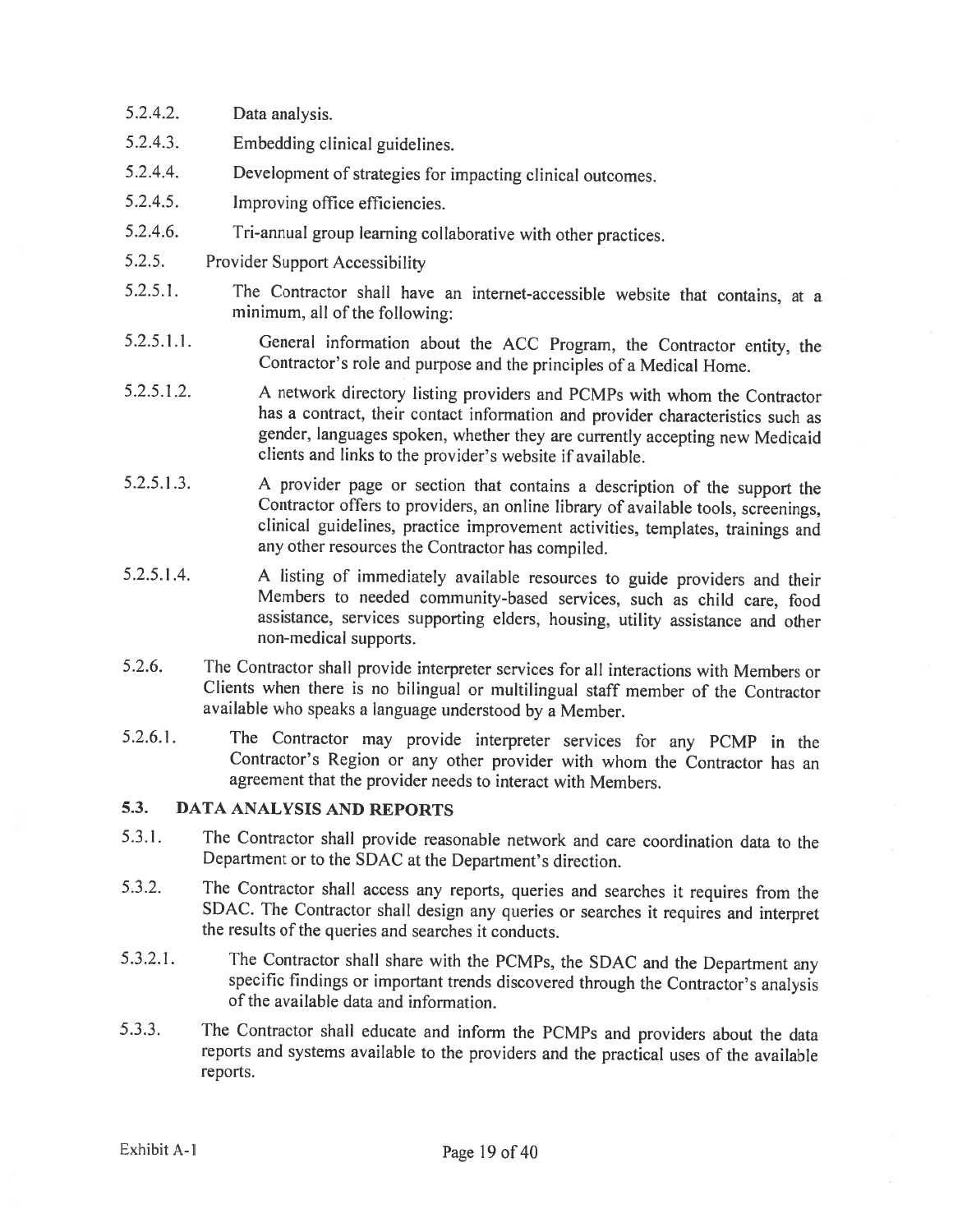- 5.3.4. The Contractor shall take appropriate action, based on the results of its searches, queries and analyses, to improve performance, target efforts on areas of concern and apply the information to make changes and improve the health outcomes of its members.
- 5.3.4.1. The Department may request that the Contractor report the results of any analysis it performs. At the Department's request, the Contractor shall report the results of the analyses it performed to the Department and what steps it intends to take based on those analyses, within ten (10) days of the Department's request. The further analyses or that the Contractor modify any steps it intends to take at the Department's sole discretion.

# SECTION 6.0 MEDICAL MANAGEMENT AND CARE COORDINATION

### 6.1. REFERRAL PROCESS ASSISTANCE

- 6.1.1. The Contractor shall ensure that all PCMPs with which it contracts are aware of and comply with the Department's referral requirements. These requirements include referring the PCMP's Members to specialty care as appropriate, providing the referring PCMP's Medicaid provider identification number and communicating the reason for the referral. The Contractor shall provide support to the PCMPs with which it contracts in the proper process for all required referrals based on information referrals and for specialty care obtained by Members without a referral. In the event that the any provider's referral question is beyond the resources available to the Contractor, the Department shall assist the Contractor in researching and providing the answer to the question.
- 6.1.2. The Contractor shall allow the PCMPs with which it contracts to refer Members to any specialists enrolled in Medicaid or any other Medicaid provider, including those not associated with the Contractor or another RCCO. The PCMP will not be required to provide <sup>a</sup> referral when the Member receives any of the following services:
- 6.1.2.1. Emergency care.
- 6.1 .2.2. EPSDT screenings.
- 6.1.2.3. Emergency and non-emergent medical transportation.
- 6.1 .2.4. Anesthesiology services.
- 6.1.2.5. Dental services.
- 6.1.2.6. Vision services.
- 6.1.2.7. Family <sup>p</sup>lanning services.
- 6.1.2.8. Behavioral health services.
- 6.1 .2.9. Home and Community-Based Waiver services, as defined in the State Plan that the Department has submitted to the Centers for Medicare and Medicaid Services.
- 6.1.2.10. Obstetrical care.
- 6.1.2.11. Primary care from <sup>a</sup> primary care <sup>p</sup>hysician, other than the Member's PCMP, if the Member's PCMP is unavailable to see the Member.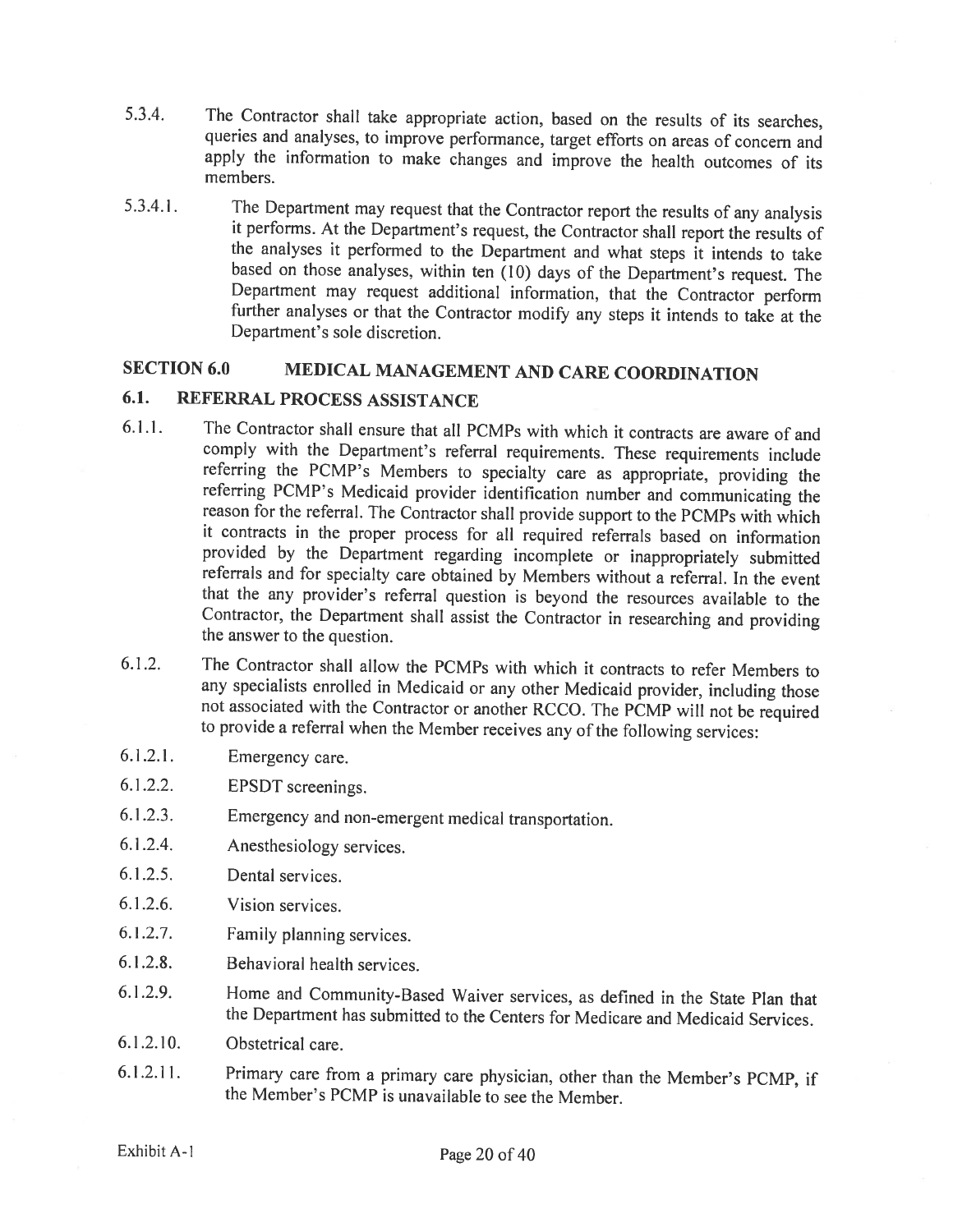### 6.1.2.12. Hospice Care.

6.1.3. The Department shall provide the Contractor with information regarding care obtained without <sup>a</sup> referral by Members in the Contractor's Region on <sup>a</sup> monthly basis.

### 6.2. MEDICAL MANAGEMENT SUPPORT

- 6.2.1. The Contractor shall use, and recommend to PCMPs, traditional and non-traditional medical management practices and tools to ensure optimal health outcomes and manage costs for the Department and the Contractor's Members. These practices and tools may include, but are not limited to, any of the following:
- 6.2.1.1. Traditional methods:
- 6.2.1.1.1. Coordination with the Department's utilization management contractor to detect inappropriate utilization of services.
- 6.2.1 .1 .2. Integrating disease management into the care of Members with multiple chronic conditions.
- 6.2.1.1.3. Catastrophic case management.
- 6.2.1 .1 .4. Coordination of medical services for Members with serious, life-changing, and possibly life-threatening, illnesses and injuries.
- 6.2.1 .2. Innovative and proven or promising practices:
- 6.2.1.2.1. Technologically enhanced communication, such as cell <sup>p</sup>hone messages, email communication and text messaging.
- 6.2.1.2.2. Providing PCMPs with tools and resources to support informed medical decision-making with Members.
- 6.2.1.2.3. Alternate formats for delivering care.
- 6.2.1.2.4. Methods for diversion to the most appropriate care setting.
- 6.2.2. The Department may review the Contractor's medical management practices and tools. In the event that the Department determines any practice or tool to be ineffective, inappropriate or otherwise unacceptable, the Contractor shall cease using or recommending that practice or tool immediately upon notification by the Department of its unacceptability.

### 6.3. PROMOTION OF MEMBER EMPOWERMENT, HEALTHY LIFESTYLE CHOICES AND INFORMED DECISION MAKING

- 6.3.1. The Contractor shall promote Member education and informed decision-making regarding healthy lifestyle choices, medical treatment and all aspects of the Member's own health care. This education shall include an overview of the ACC Program and how to navigate services within the Colorado Medicaid program. The Contractor's strategies may include, but are not limited to:
- 6.3.1.1. <sup>A</sup> comprehensive approach to promoting healthy behavior that takes into consideration factors that affect healthy behavior, such as community and cultural practices and standards, daily work and life opportunities and limitations and Member awareness of how behavior affects health. This approach may include clinical, personal and community-based strategies, as appropriate.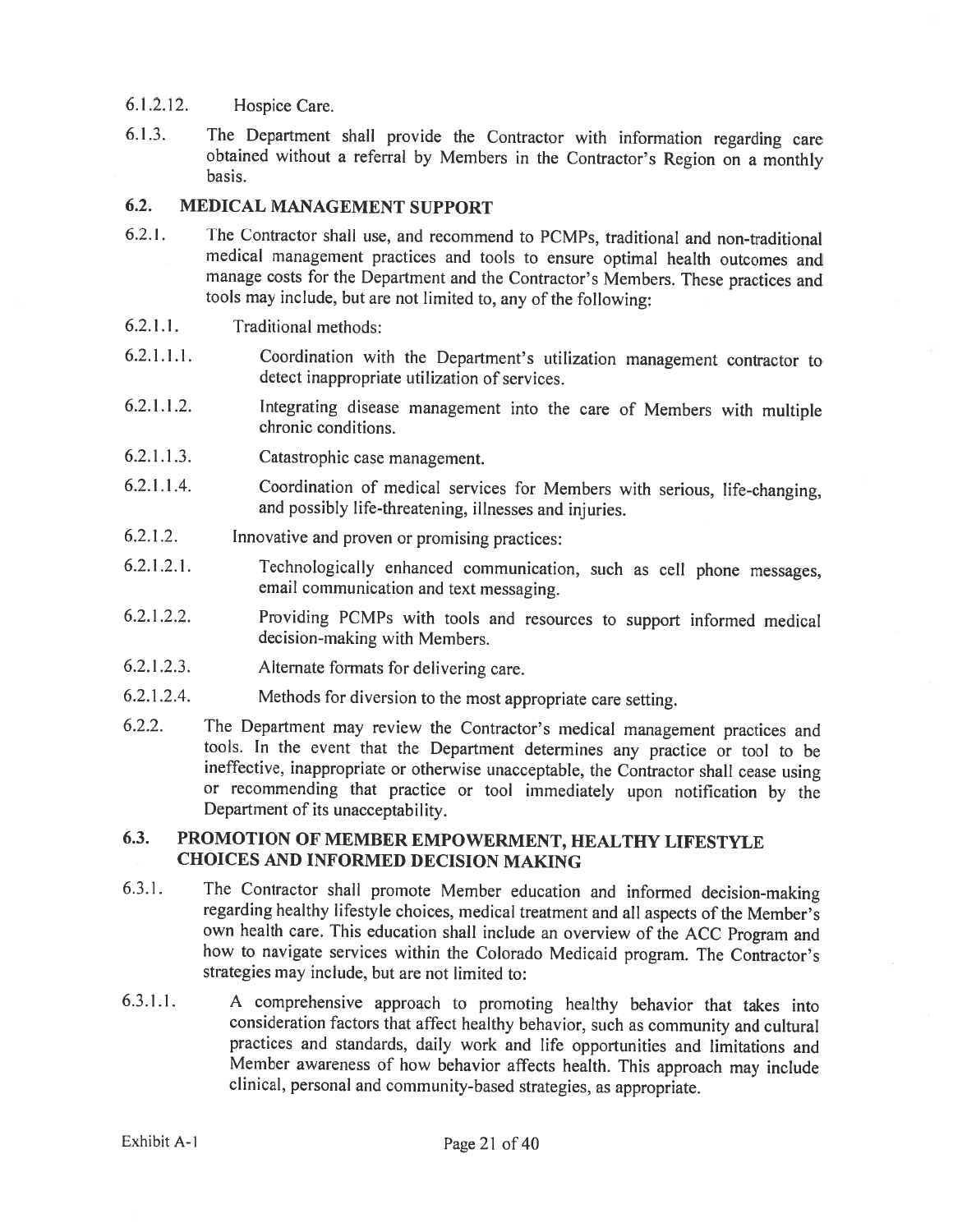- 6.3.1.2. Motivational interviewing to create Member-centered, directive methods for increasing the member's intrinsic motivation to change behavior.
- 6.3.1.3. Use of member decision aids.
- 6.3.1.4. Community health education, either provided by the Contractor or provided in partnership with the existing community of health educators, to help Members make lifestyle choices that lead to better health.
- 6.3.2. The Department may review the Contractor's strategies for promoting Member education and informed decision-making. In the event that the Department determines any strategy to be ineffective, inappropriate or otherwi shall cease using that strategy immediately upon notification by the Department of its unacceptability.

### 6.4. CARE COORDINATION

- 6.4.1. The Contractor shall provide care coordination for its Members, necessary for the Members to achieve their desired health outcomes in an efficient and responsible manner. The Contractor may allow the PCMPs other Subcontractors or other sources to perform some or all of the care coordination activities, but the Contractor shall be responsible for the ultimate delivery of care coordination services.
- 6.4.1 .1. In the event that the Contractor allows <sup>a</sup> PCMP or other Subcontractor to perform any care coordination activities, the agreement with that PCMP or other Subcontractor shall comply with all requirements of the Contract.
- 6.4.2. Regardless of its relationships or contracts with PCMPs or Subcontractors, the Contractor shall:
- 6.4.2.1. Assess current care coordination services provided of its Members to determine if coordination services and which care coordination services are insufficient or are not provided.
- 6.4.2.2. Provide all care coordination services that are not provided by another source.
- 6.4.2.3. Work with providers who are responsible for the Member's care to develop <sup>a</sup> <sup>p</sup>lan for regular communication with the person(s) who are responsible for the Member's care coordination.
- 6.4.2.4. Reasonably ensure that all care coordination services, including those provided by other individuals or entities, meet the needs of the Member.
- 6.4.3. The Contractor shall develop <sup>a</sup> formal system of care coordination for its Members. This formal system shall have the following characteristics:
- 6.4.3.1. Comprehensive Care Coordination characteristics include:
- 6.4.3.1.1. Assessing the Member's health and health behavior risks and medical and non-medical needs, including determining if <sup>a</sup> care <sup>p</sup>lan exists and creating <sup>a</sup> care plan if one does not exist and is needed.
- 6.4.3.1.1.1. The care <sup>p</sup>lan shall include <sup>a</sup> behavioral health component for those clients in need of behavioral health services.
- 6.4.3.1.2. The ability to link Members both to medical services and to non-medical, community-based services, such as child care, food assistance, services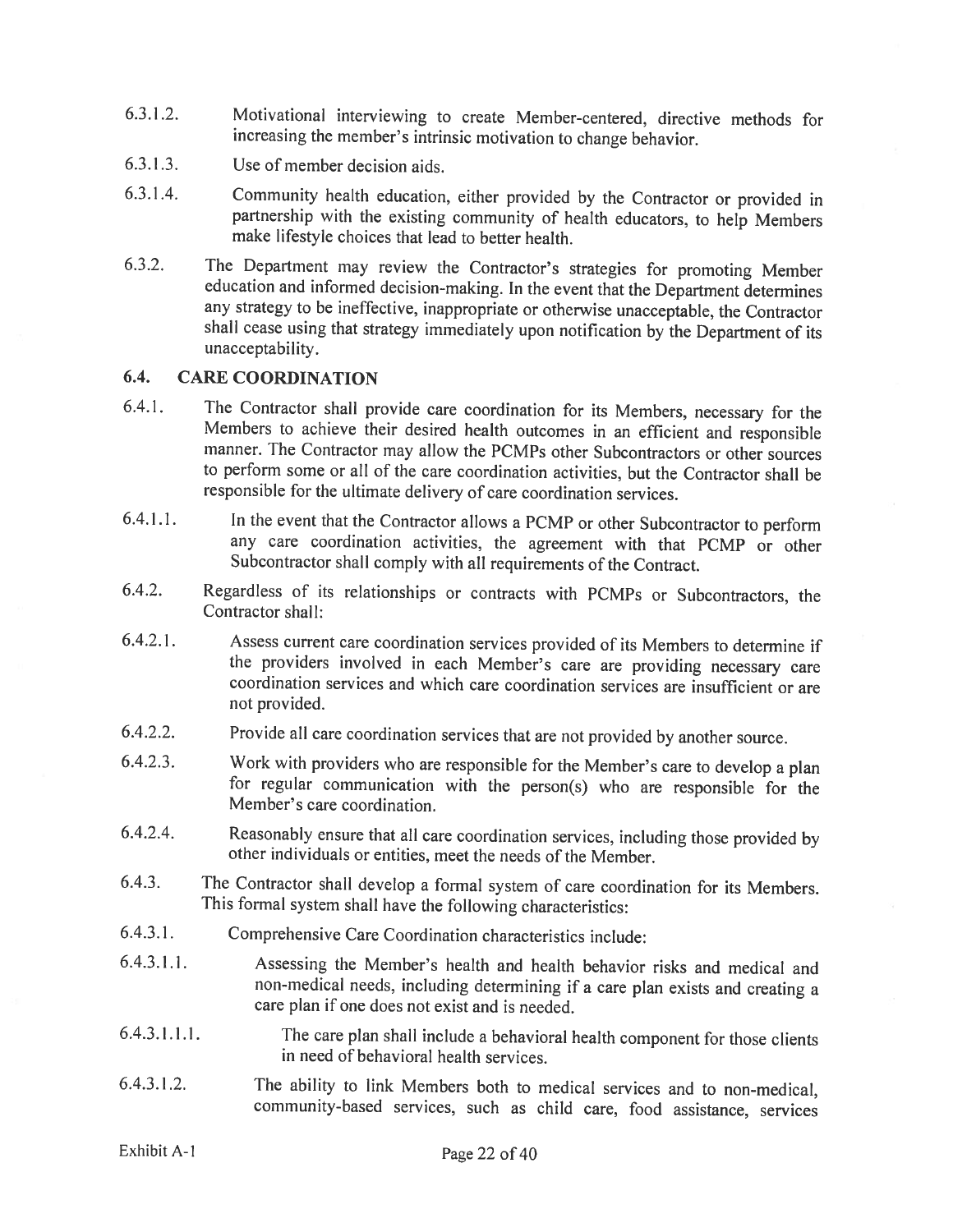supporting elders, housing, utilities assistance and other non-medical supports. This ability to link may range from being able to provide Members with the necessary contact information for the service to arranging the services and acting as <sup>a</sup> liaison between medical providers, non-medical providers and the Member.

- 6.4.3.1.3. Providing assistance during care transitions from hospitals or other care institutions to home- or community-based settings or during other transitions, such as the transition from children's health services to adult health services or from hospital or home care to care in <sup>a</sup> nursing facility. This assistance shall promote continuity of care and prevent unnecessary re-hospitalizations and document and communicate necessary information about the Member to the providers, institutions and individuals involved in the transition.
- 6.4.3.1.4. Providing solutions to problems encountered by providers or Members in the provision or receipt of care.
- 6.4.3.1.4.1. The Contractor shall document all problems presented by providers and Members in the provision or receipt of care and the solutions <sup>g</sup>iven to the provider or the Member. The Department may review any of the documented solutions and, should the Department determine the solution to be insufficient or otherwise unacceptable, may direct the Contractor to find <sup>a</sup> different solution or follow <sup>a</sup> specific course of action.
- 6.4.3.1.5. Informing the Members of the Department's Medicaid ombudsman to assist the Member in resolving health care issues and filing grievances.
- 6.4.3.1.6. Following up with Members to assess whether the Member has received needed services and if the Member is on track to reach their desired health outcomes.
- 6.4.3.2. Client/Family Centered characteristics include:
- 6.4.3.2.!. Ensuring that Members, and their families if applicable, are active participants in the Member's care, to the extent that they are able and willing.
- 6.4.3.2.2. Providing care and care coordination activities that are linguistically appropriate to the Member and are consistent with the Member's cultural beliefs and values
- 6.4.3.2.2.1. The Contractor shall provide cultural competency training to all of its new clinical staff members within three months of that staff member's hiring. The Contractor shall provide updated training to all staff members on an annual basis or as needed to address issues that arise in relation to cultural competency as requested by the Department.
- 6.4.3.2.3. Providing care coordination that is responsive to the needs of special populations, including, but not limited to:
- 6.4.3.2.3.1. The <sup>p</sup>hysically or developmentally disabled.
- 6.4.3.2.3.2. Children and foster children.
- 6.4.3.2.3.3. Adults and the aged.
- 6.4.3.2.3.4. Non-English speakers.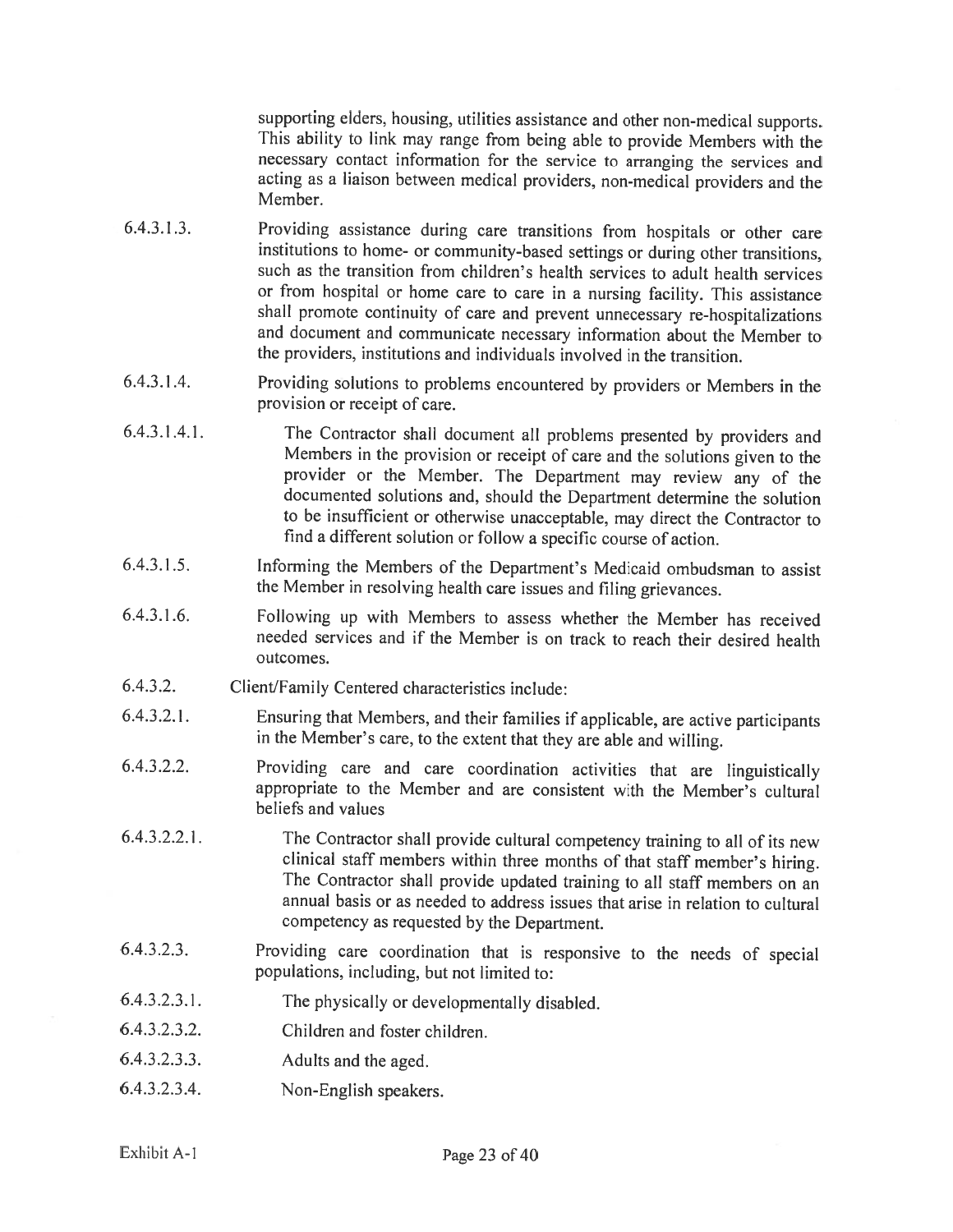- 6.4.3.2.3.5. All expansion populations, as defined in Colorado House Bill 09-1293, the Colorado Health Care Affordability Act.
- 6.4.3.2.3.6. Members in need of assistance with medical transitions.
- 6.4.3.2.3.7. Members with complex behavioral or <sup>p</sup>hysical health needs.
- 6.4.3.2.3.8. Members with HIV: In order to serve this population, the Contractor shall Public Health and Environment, which administers the Ryan White-funded program.
- 6.4.3.2.4. Providing care coordination that aims to keep Members out of <sup>a</sup> medical facility or institutional setting and provide care in the Member's community or home to the greatest extent possible. The Contractor shall ensure that all care coordination activities comply with the Supreme Court decision in Olmstead v. L. C. (527 U.S. <sup>581</sup> (1999)).
- 6.4.3.3. Integrated Care Coordination characteristics include:
- 6.4.3.3.1. Ensuring that <sup>p</sup>hysical, behavioral, long-term care, social and other services are continuous and comprehensive and the service providers communicate with one another in order to effectively coordinate care.
- 6.4.3.3.2. Providing services that are not duplicative of other services and that are mutually reinforcing.
- 6.4.3.3.3. Implementing strategies to integrate member care such as:
- 6.4.3.3.3.1. Developing <sup>a</sup> knowledge base of care providers, case management agencies and available services, both within the Contractor's network and the Members' communities.
- 6.4.3.3.3.2. Becoming familiar with the Department's initiatives and programs.
- 6.4.3.3.3.3. Knowing the eligibility criteria and contact points for community-based service available to the Member's in the Contractor's Region, subject to the Department's direction.
- 6.4.3.3.3.4. Identifying and addressing barriers to health in the in the Contractor's region, such as member transportation issues or medication management challenges.
- 6.4.4. The Contractor shall document its formal system of care coordination and deliver this documentation to the Department within sixty (60) days of the Contract's Effective Date.
- 6.4.4.1. DELIVERABLE: Documented formal system of care coordination.
- 6.4.4.2. DUE: Sixty (60) days from the Contract's Effective Date.
- 6.4.5. The Contractor shall provide the Department with an updated documentation of its formal system of care coordination whenever it makes any significant change to its system, when a series of minor changes have combine the prior system or upon the Department's request. The Contractor shall deliver this documentation to the Department within sixty (60) days of the change has occurred or from any request by the Department for updated documentation.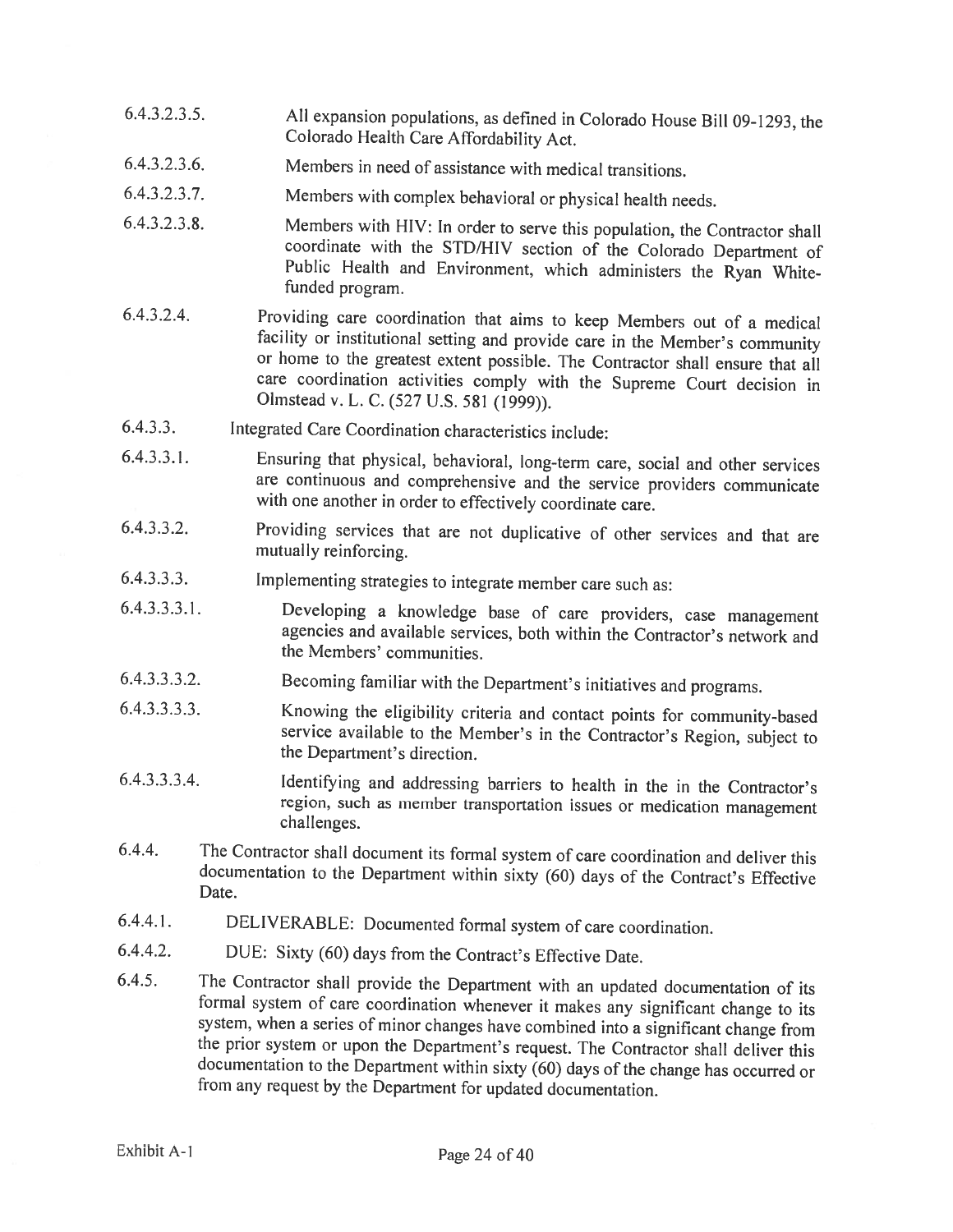- 6.4.5.1. DELIVERABLE: Updated documentation of formal system of care coordination.
- 6.4.5.2. DUE: Sixty (60) days from the change or from the Department's request.
- 6.4.6. The Department may review the Contractor's formal system of care coordination at any time. The Department may direct changes in the Contractor's system of care coordination in the event that it determines any aspect of the system to be insufficient, inappropriate or otherwise unacceptable, for any reason. The Contractor shall immediately implement any changes directed by the Depa
- 6.4.7. The Contractor shall provide, and document in its formal system of care coordination, all of the following:
- 6.4.7.1. Individuals to act as emergency department diversion outreach specialists, located in local hospitals, to assist Members who present at the emergency department in explaining the medical home concept and scheduling follow-up appointments with their PCMP.
- 6.4.7.2. Individuals to act as patient navigators to address the medical, social and socio economic needs of the Members in the Contractor's Region.
- 6.4.7.2.1. The patient navigators shall provide education to Members regarding available services that include, but are not limited to, public assistance, housing, nutrition and child care. This education shall also includ additional supports for possibly unrecognized needs and assistance in accessing any additional services.
- 6.4.7.3. Individuals to act as service coordinators for Members, the Member's PCMP and other providers and the Member's family. These service coordinators shall interact with their assigned Members and providers, over the telephone, to provide information about Contractor and its provider network, provide Member<br>assistance with PCMP selection, provide timely Member access to non-PCMP services and community resources, collect and enter additional data not contained in Medicaid claims data, and support all providers.
- 6.4.7.4. The Contractor shall ensure coordination between behavioral health and <sup>p</sup>hysical health providers.
- 6.4.7.5. <sup>A</sup> care team for each Member to assist the Member in access to care issues and in navigating systems, such as, medical, referral, public assistance, social services and patient accounts. This care team shall consist of, at <sup>a</sup> minimum, all of the following:
- 6.4.7.5.1. The Member's PCMP.
- 6.4.7.5.2. <sup>A</sup> behavioral health provider, if needed.
- 6.4.7.5.3. <sup>A</sup> dental provider, if needed.
- 6.4.7.5.4. Case management staff.
- 6.4.7.5.5. <sup>A</sup> referral specialist.
- 6.4.7.5.6. An emergency department diversion specialist.
- 6.4.7.5.7. <sup>A</sup> patient navigator.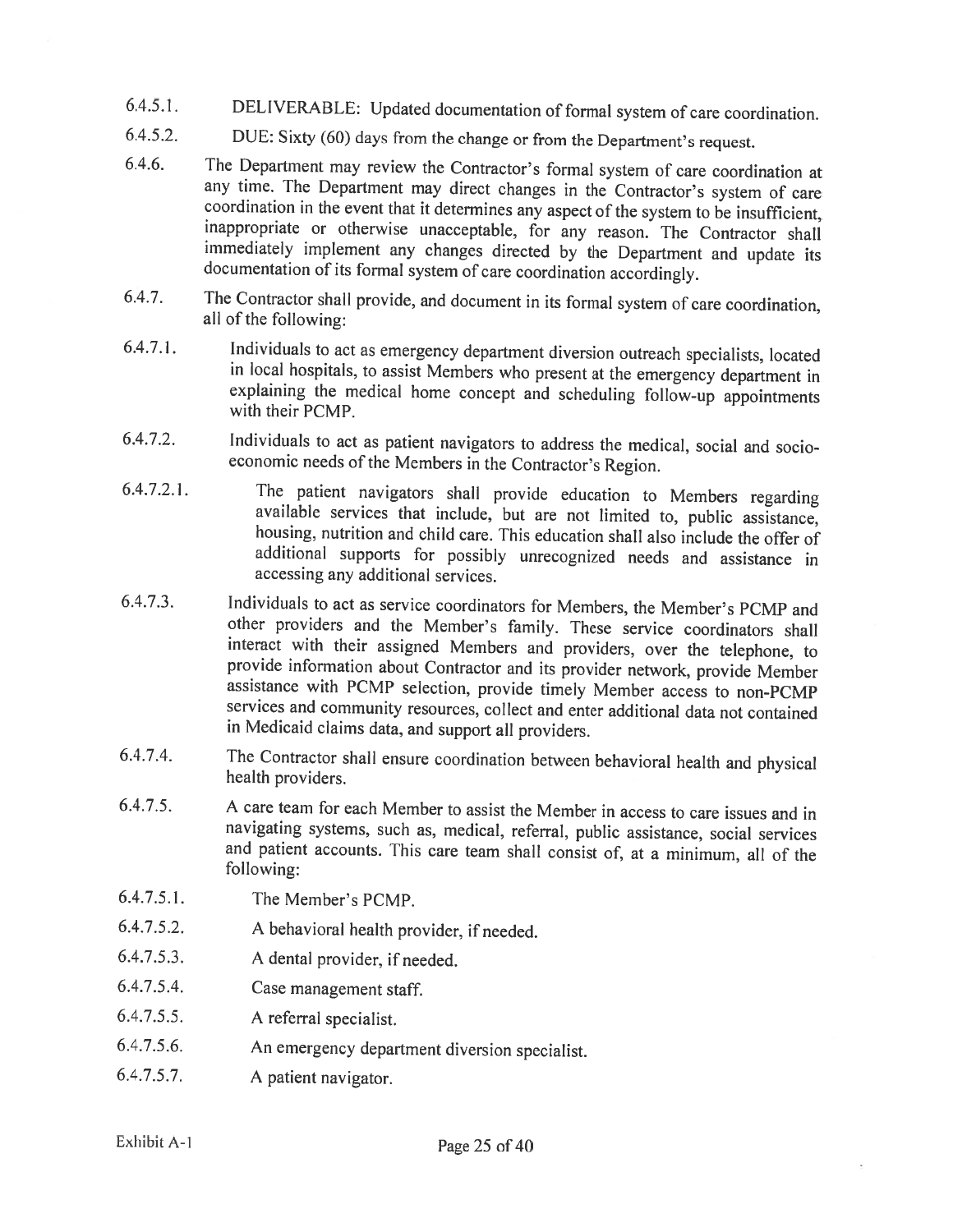### SECTION 7.0 ACCOUNTABILITY

# 7.1. INITIAL PHASE PERFORMANCE METRICS

- 7.1.1. The Department shall calculate the regional baseline costs and utilization measures and make the baseline costs, calculation methodologies and utilization measures available to the Contractor in <sup>a</sup> reasonable timeframe. The Department shall calculate future cost and utilization measures using the same methodology as the baseline costs and utilization measures, and shall use these future costs and utilization costs to measure the Contractor's performance.
- 7.1 .2. The Department shall only authorize the Contractor to enter the Expansion Phase if the future cost measurements show an aggregate reduction in costs for the Contractor's Region that meets the Department's budget goals. The Department shall determine whether any cost reduction meets the Department's budget goals in its sole discretion. The Department shall make reasonable efforts to provide the Contractor with cost reduction objectives so that the Contractor and its partners can align their efforts with the Department's program goals.
- 7.1.3. The Department shall measure the Contractor on the metrics contained in the Performance Target Table, as described in the following section on Expansion Phase Performance Metrics, during the Initial Phase. The Department shall make these measurements in order to create appropriate baselines and evaluate the Contractor's performance during the Initial Phase. The Department shall not pay the Contractor any incentive or other payment for meeting or exceeding any performance target before July 1, 2012.
- 7.1.3.1. The performance targets used to measure performance during the Initial Phase shall be the same as those used during the first year of the Expansion Phase.
- 7.1.3.2. The Department shall provide the Contractor monthly data on each performance target during the incentive payment <sup>p</sup>ilot program. The data used by the Department to calculate the estimated incentive payment the Contractor would receive if the program was operational shall be based on the most recent ninety (90) day period for which complete data is available.

# 7.2. EXPANSION PHASE PERFORMANCE METRICS

- 7.2.1. Once the Contractor has entered the Expansion Phase, the Department shall begin enrolling additional members into the Contractor's <sup>p</sup>lan at the Department's discretion. The Department may enroll any eligible Client within the Contractor's Region into the Contractor's <sup>p</sup>lan, and the Contractor shall accept all new members enrolled by the Department.
- 7.2.2. The Department will use three performance targets to measure the Contractor during the first year of the Expansion Phase. The three performance targets will be Emergency Room Visits per 1,000 Full Time Enrollees (FTE5), Hospital Readmissions per 1,000 FTEs, and Outpatient Service Utilization of MRIs, CT Scans, and X-Ray tests per 1,000 FTEs. The performance target goals will be the same as those described in the Section 9.2, Incentive Payments. The baseline for all performance targets listed in the following table shall be calculated based on the most recently available twelve (12) month period by the Department utilizing methodology that is fully disclosed to the Contractor in advance, with opportunity for consideration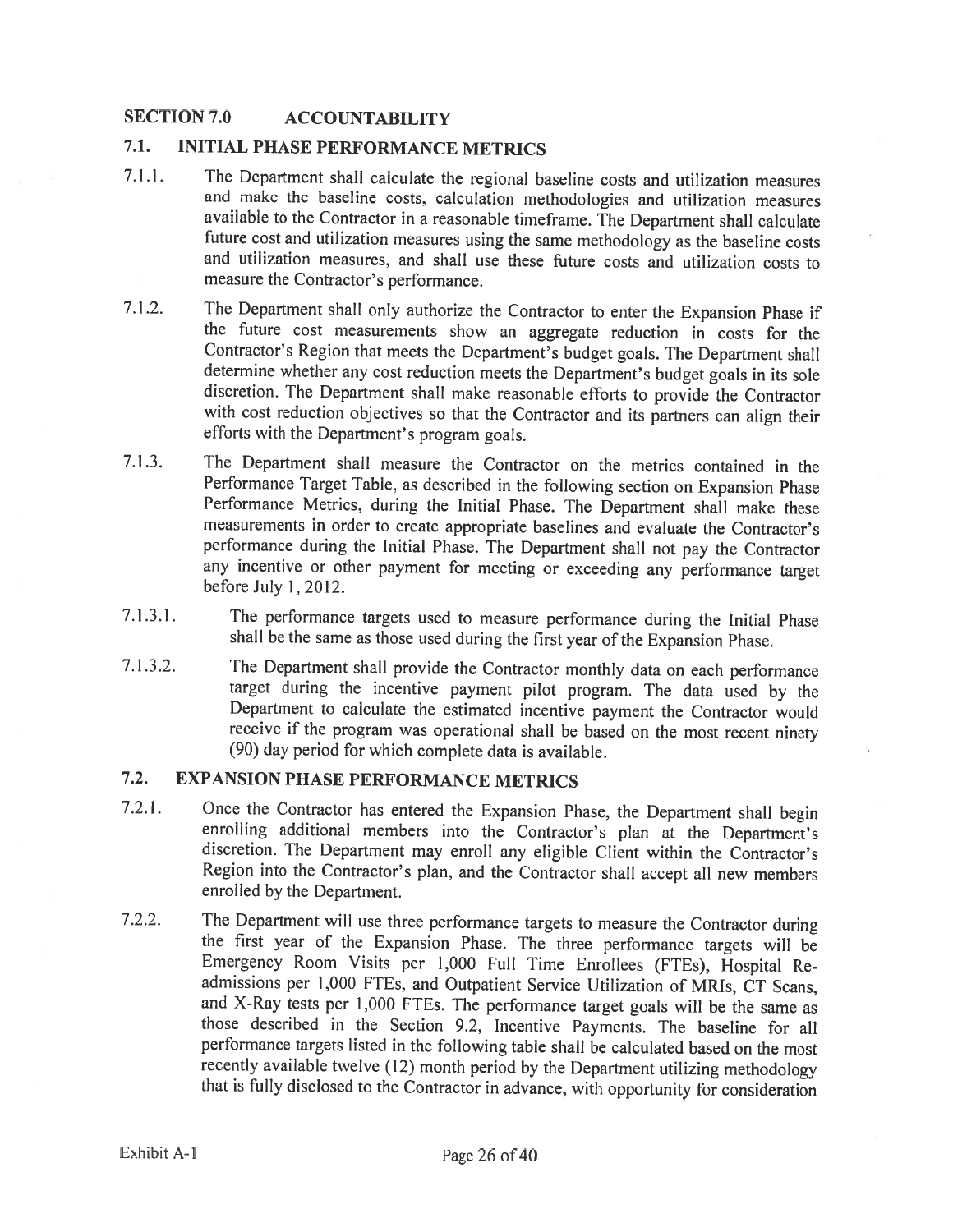of comments submitted by the Contractor prior to finalization of the methodology by the Department.

- 7.2.3. The Department shall not include the AwDC population in the incentive payment calculations for the first year of their enrollment in the program. The incentive payments for this population shall be paid out based on the Contractor's performance for all other Full Time Enrollees.
- 7.2.4. During the second year of the Expansion <sup>p</sup>hase and every subsequent year, the Department shall consult with the Contractor to determine the measurement areas and performance targets for the Contractor based on the Department's priorities, goals, objectives and initiatives. The Department shall amend this Contract to establish the new measurement areas and performance targets no later than March 1<sup>st</sup>.
- 7.2.5. The Department may institute <sup>a</sup> shared savings program during the expansion <sup>p</sup>hase at its discretion. In the event that the Department decides to institute <sup>a</sup> shared savings program, it shall work with the Contractor to amend this Contract as necessary to institute the program.

### 7.3. PERFORMANCE IMPROVEMENT

- 7.3.1. The Contractor shall submit, for Department approval, <sup>a</sup> three (3) year performance improvement program that shall include an annual Performance Improvement Plan (PIP) update. The PIP shall describe:
- 7.3.1.1. The Contractor's health and health care performance improvement goals and objectives, based on national standards, the Department's priorities, goals, objectives and initiatives and the needs of the Contractor's Region.
- 7.3.1.2. The methods and strategies the Contractor will employ to achieve these stated goals and objectives.
- 7.3.1.3. <sup>A</sup> statement of <sup>a</sup> minimum of two (2) targeted performance improvement activities, the rational for choosing each activity and <sup>a</sup> <sup>p</sup>lan for addressing them.
- 7.3.2. The Contractor shall deliver the PIP updates to the Department on an annual basis by October first of that year.
- 7.3.2.1. DELIVERABLE: Initial Performance Improvement Plan; Annual PIP update.
- 7.3.2.2. DUE: The Initial Performance Plan is due by October 1,2011; the PIP Update is due annually, by October  $1<sup>st</sup>$  of the year.
- 7.3.3. The Contractor shall include all relevant and available data, including those provided by the Department, the SDAC, claims data, prior authorization systems, registry data and data available through national collection initiatives, in any analysis, goa<sup>l</sup> setting or the formulation of any strategy or <sup>p</sup>lan.
- 7.3.4. The Department may review the Contractor's PIP at any time. The Department may direct reasonable changes in the Contractor's PIP in the event that it determines any aspect of the <sup>p</sup>lan to be insufficient, inappropriate or otherwise unacceptable, for any reason. The Contractor shall immediately implement any reasonable changes directed by the Department and update its PIP accordingly.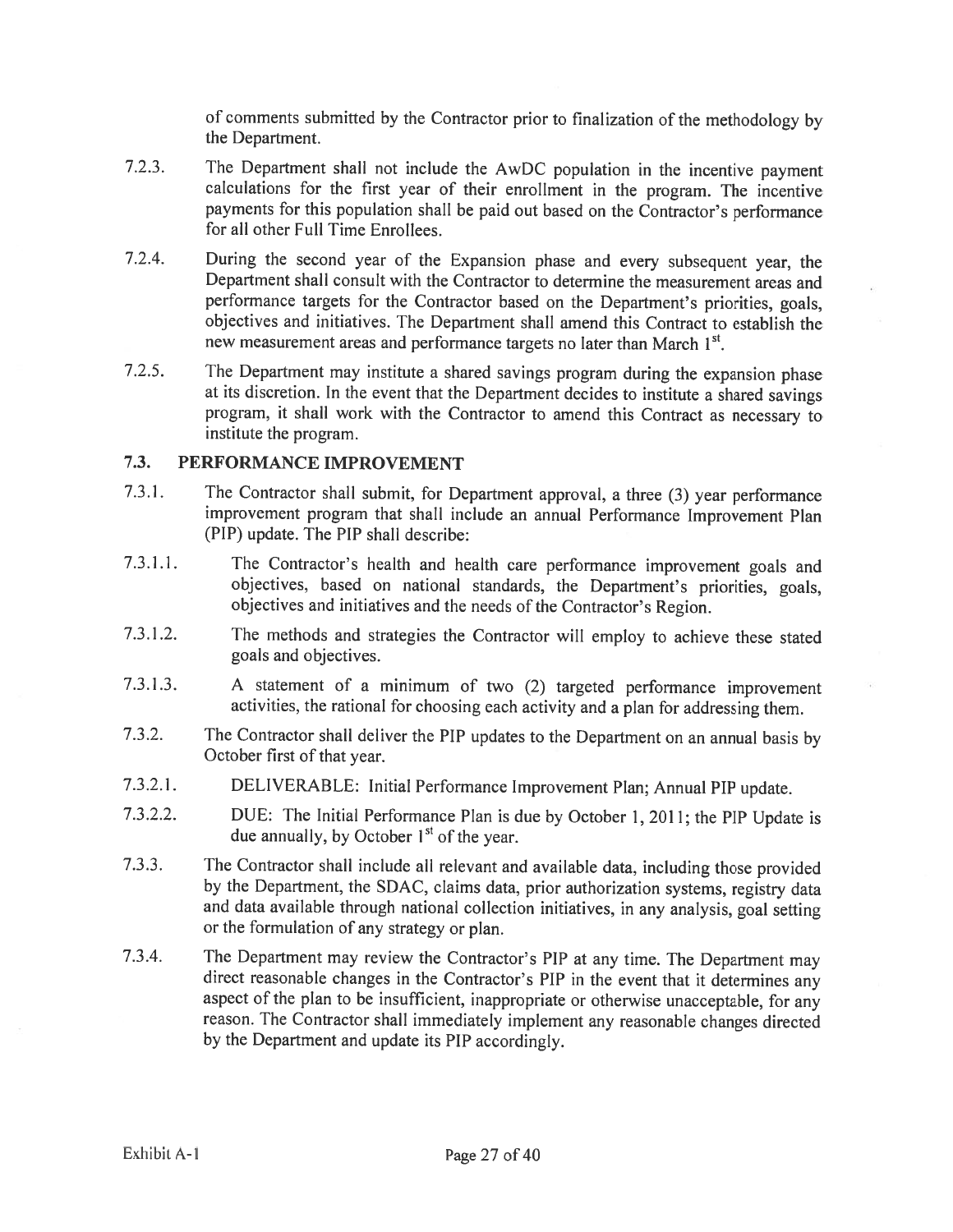### 7.4. FEEDBACK AND INNOVATION

- 7.4.1. The Contractor shall create <sup>a</sup> Performance Improvement Advisory Committee to provide input into the Contractor's implementation of the ACC Program and the Contractor's own performance improvement program. The Performance Improvement Advisory Committee shall:
- 7.4.1.1. Be directed and chaired by one of Contractor's Key Personnel.
- 7.4.1.2. Have <sup>a</sup> formal, documented membership and governance structure.
- 7.4.1.3. Have <sup>a</sup> diverse membership, representative of the Contractor's Region, which includes members representing at least the following:
- 7.4.1 .3.1. Members.
- 7.4.1.3.2. Member's families.
- 7.4.1.3.3. Advocacy groups and organizations.
- 7.4.1.3.4. The PCMP network.
- 7.4.1.3.5. Other Medicaid providers.
- 7.4.1.3.6. The Behavioral Health community.
- 7.4.1 .3.7. Charitable, faith-based or service organizations within the community.
- 7.4.1.4. Hold regularly scheduled meetings, no less often than on <sup>a</sup> quarterly basis.
- 7.4.1.5. Open all scheduled meetings to the public.
- 7.4.1 .6. Post the minutes of each meeting on the Contractor's website within seven (7) days of each meeting.
- 7.4.1.6.1. DELIVERABLE: Posted meeting minutes on the Contractor's website.
- 7.4.1.6.2. DUE: Seven (7) days from the date of the meeting.
- 7.4.2. The ACC Program Improvement Advisory Committee
- 7.4.2.1. The Contractor shall provide one person to serve as <sup>a</sup> member of the Department's ACC Program Improvement Advisory Committee. This individual shall be the Contractor's representative to the ACC Program Improvement Advisory Committee.
- 7.4.3. Medical Management Oversight Advisory Committee
- 7.4.3.1. The Contractor shall provide one person to serve as <sup>a</sup> member of the Department's Medical Management Oversight Advisory Committee. This individual shall be the Contractor's representative to the Medical Management Oversight Advisory Committee.
- 7.4.3.2. The Contactor shall work with the Utilization Management contractor and the Statewide Data and Analytics contractor on improving the ACC Program.
- 7.4.4. SDAC Operations Committee
- 7.4.4.1. The Contractor shall provide one person to serve as <sup>a</sup> member of the Department's SDAC Operations Committee. This individual shall be the Contractor's representative to the SDAC Operations Committee.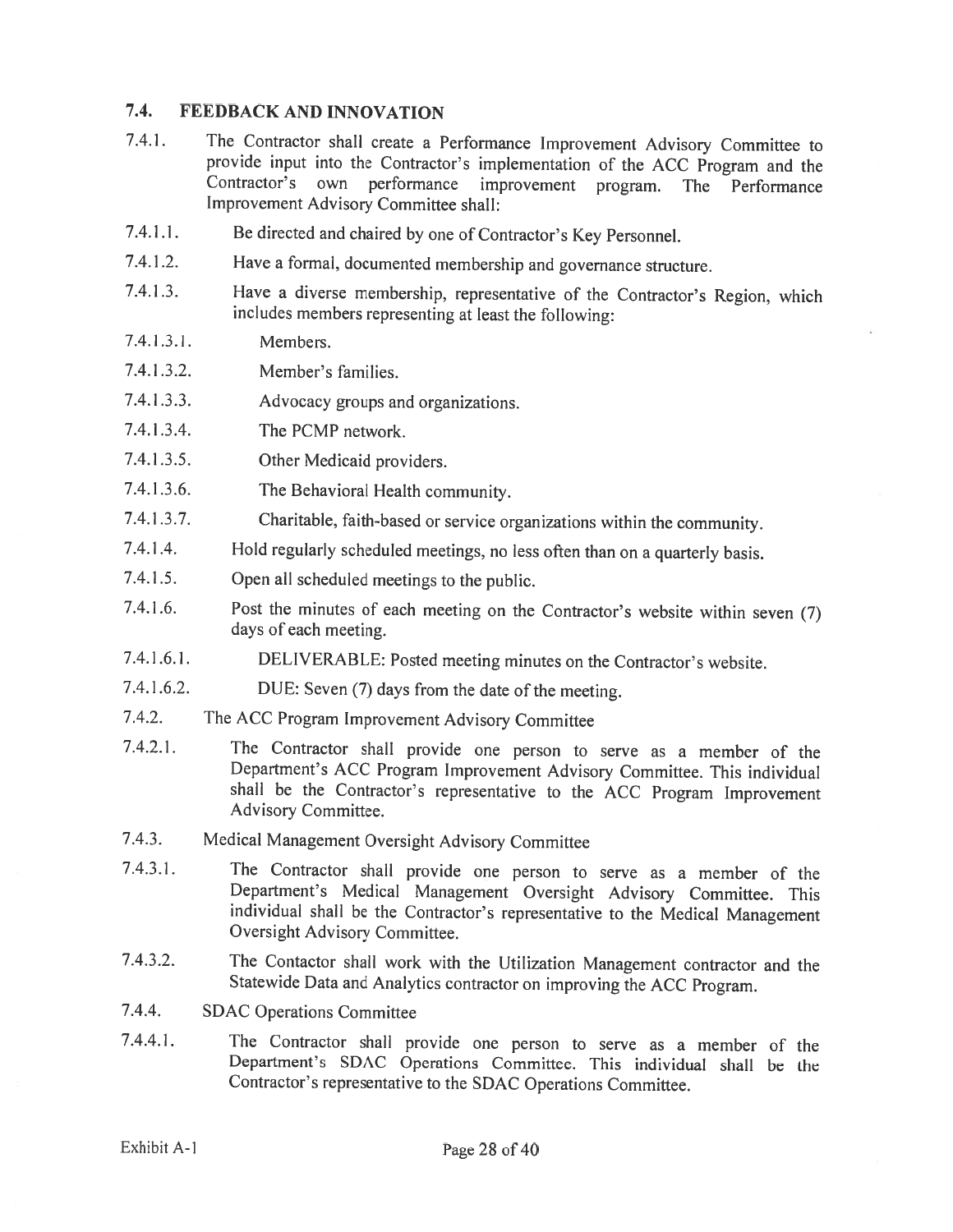- 7.4.5. AwDC expansion workgroup.
- 7.4.5.1. The Contractor shall provide one staff person to serve as <sup>a</sup> member of the AwDC expansion workgroup.
- 7.4.6. The Contractor's representative on each of the committees described in this section may serve on any number of committees, as time permits. If conflicting meetings, other obligations or any other event does not permit the Contractor's representative<br>from attending a meeting, the Contractor shall provide an alternate representative to<br>attend the meeting that the regular representative attend through telephone, video conference or other means by the Department.
- 7.4.7. The Department may request the Contractor provide an replacement representative, for any of the committees in this section, from the Contractor in the event that the unacceptable or if the representative shows a pattern of being disruptive during<br>meetings, being tardy to regularly scheduled meetings or failing to attend regularly<br>scheduled meetings. In the event that the Department req regularly scheduled meeting of that committee.

# SECTION 8.0 PROGRAM REPORTING

# 8.1. ADMINISTRATIVE REPORTING

- 8.1.1. Network Report
- 8.1 .1.1. The Network Report shall contain:
- 8.1.1.1.1. A listing of the total number of providers by type of provider and by county, including, but not limited to, PCMPs, specialists and hospitals.
- 8.1.1.1.2. The number of providers who are accepting new Clients.
- 8.1.1.1.3. <sup>A</sup> description of how the Contractor's network of providers meets the needs of the Member population in the Contractor's Region.
- 8.1.1.2. In addition to the requirements for all network reports, the report submitted at the beginning of the Department's fiscal year shall include a summary of the challenges and opportunities for improving the Contract unmet needs within the Contractor's network and the Contractor's strategy for meeting those needs.
- 8.1.1.3. The Contractor shall submit the network report on a quarterly basis, no later than thirty (30) days from the end of the reporting quarter. The Department shall provide to the Contractor a monthly extract of the Me <sup>p</sup>hone, address, county, Region and specialty.
- 8.1.1.3.1. DELIVERABLE: Network Report.
- 8.1.1.3.2. DUE: within thirty (30) days of the end of each quarter.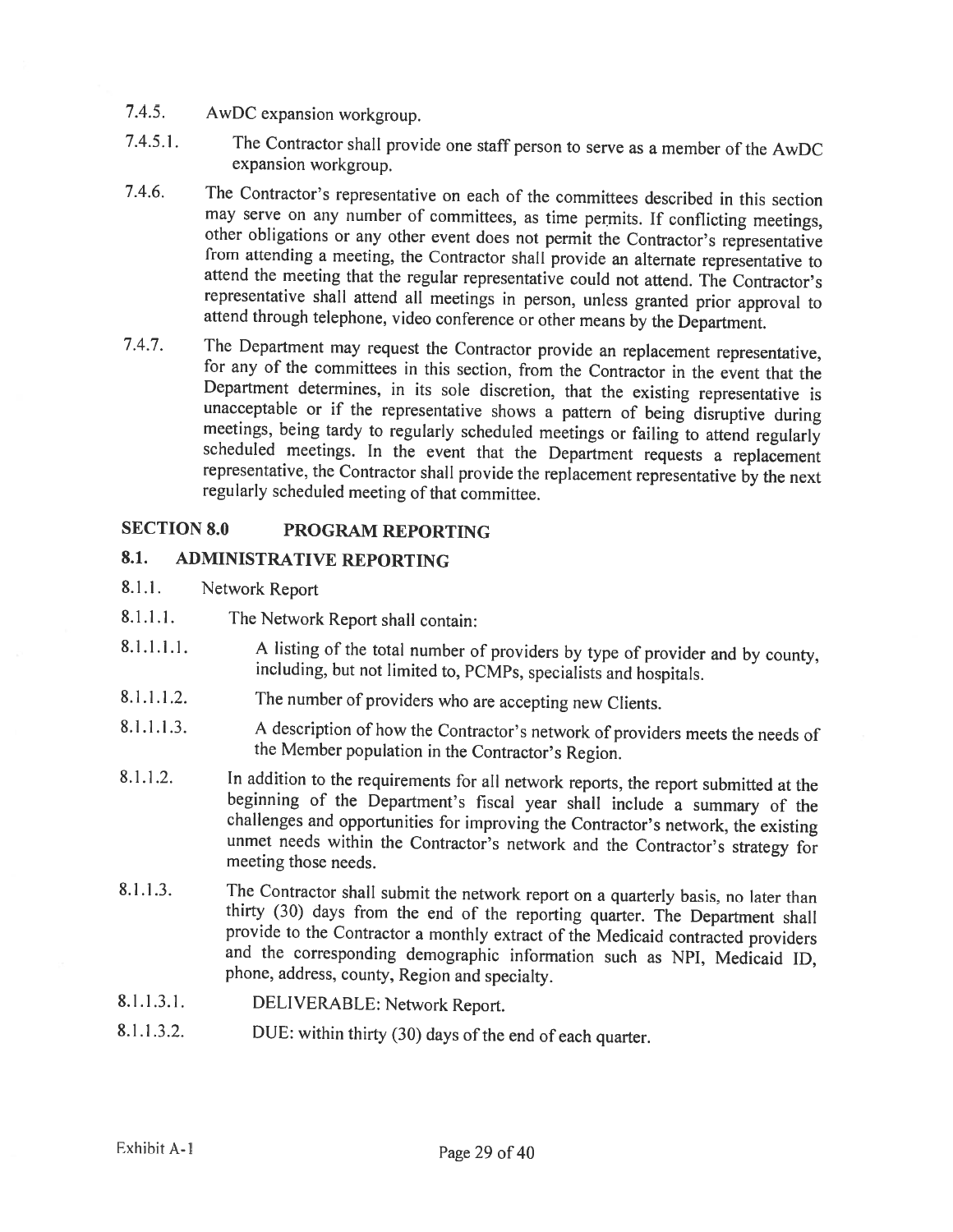#### 8.1 .2. Program Integrity Report

- 8.1.2.1. The Contractor shall report to the Department any suspicion or knowledge of fraud or abuse, including, but not limited to, false or fraudulent filings of claims and the acceptance of or failure to retum any monies allowed or paid on claims known to be fraudulent.
- 8.1 .2.2. The Contractor shall report any suspicion or knowledge of fraud or abuse to the Department immediately upon receipt of the information causing suspicion or knowledge of the fraud or abuse.
- 8.1.2.3. The Contractor shall prepare <sup>a</sup> written program integrity report detailing the specific background information of any reported fraud or abuse, the name of the provider and <sup>a</sup> description of how the Contractor became aware of the information that led to the report. The Contractor shall deliver this Program Integrity Report to the Department within ten (10) business days from when it reported the fraud or abuse to the Department.
- 8.1.2.3.1. DELIVERABLE: Program Integrity Report.
- 8.1.2.3.2. DUE: Ten (10) days from the initial report of the fraud or abuse.
- 8.1.2.4. The Contractor shall report any possible instances of <sup>a</sup> Member's fraud, such as document falsification, to the department of human or social services in the county in which the Member resides, immediately upon gaining information leading to knowledge of the fraud or suspicion of fraud. The Contractor shall deliver a written report of the possible instances of the Member's fraud detailing the specific background information of the reported fraud, the name of the Member and <sup>a</sup> description of how the Contractor became aware of the information that led to the report. The Contractor shall deliver this Member fraud report to the county department to which it made its initial report within ten (10) business days from when it reported the fraud to the county department.
- 8.1 .2.4.1. DELIVERABLE: Member Fraud Report.
- 8.1.2.4.2. DUE: Ten (10) days from the initial report of the fraud or abuse.
- 8.1.3. Integration Reporting
- 8.1.3.1. The Contractor shall submit to the Department <sup>a</sup> report that includes an environmental scan of current practices, challenges, and new strategies for integration of behavioral and <sup>p</sup>hysical health care for all covered populations. The Contractor shall collaborate with the BHOs in its region to create the report.
- 8.1.3.1.1. DELIVERABLE: Behavioral Health Integration Report
- 8.1.3.1.2. DUE: July 1,2012
- 8.1.4. Integrated care and AwDC
- 8.1.4.1. The Contractor shall submit <sup>a</sup> quarterly report describing all of the following:
- 8.1.4.1.1. Integrated care efforts and continuing challenges.
- 8.1 .4.1 .2. Updates on strategies identified in the Behavioral Health Integration Report.
- 8.1.4.1.3. Challenges identified in serving the AwDC population.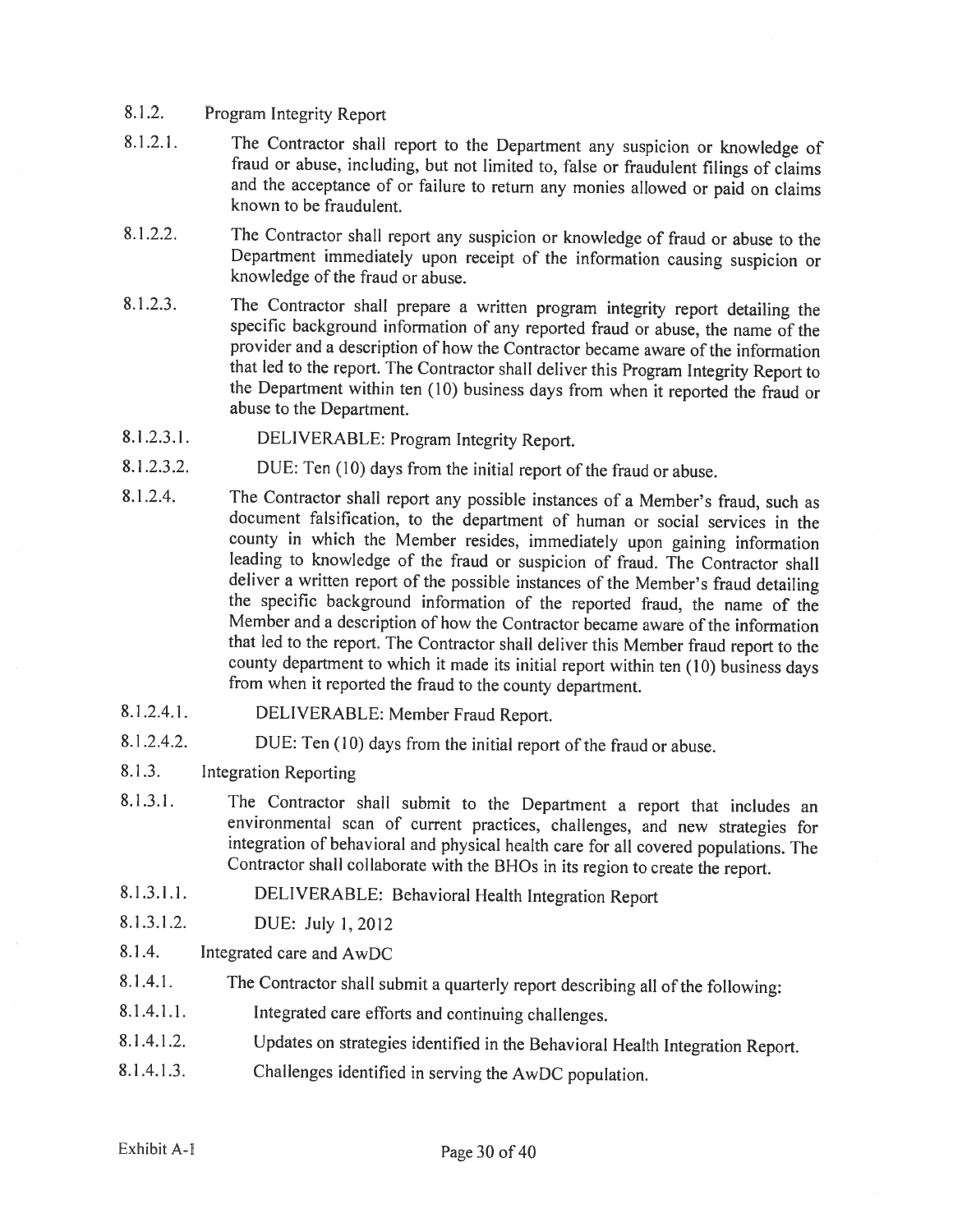- 8.1.4.1.4. Lessons learned from the AwDC population related to their health needs and behaviors.
- 8.1.4.1 .5. DELIVERABLE: AwDC Integrated Care Report.
- 8.1.4.1.6. DUE: <sup>30</sup> days from the end of each calendar quarter.

### 8.2. PERFORMANCE REPORTS

- 8.2.1. Stakeholder Feedback Report
- 8.2.1.1. The Stakeholder Feedback Report shall contain:
- 8.2.1.1.1. A summary of the feedback received from Members and other stakeholders, through any advisory committee or through any other means.
- 8.2.1.1.2. <sup>A</sup> description of trends and themes in the feedback received.
- 8.2.1.1.3. <sup>A</sup> description of overarching issues to address or system-wide problems that must be solved and <sup>a</sup> proposal to address these issues or solve the problems.
- 8.2.1 .1 .4. <sup>A</sup> summary of the feedback and complaints from Members, providers and the community at large and any advice or views expressed by the Contractor's Performance Improvement Advisory Committee.
- 8.2.1.2. The Contractor shall provide the Stakeholder Feedback Report, to the Department, on <sup>a</sup> quarterly basis, within thirty (30) days from the end of the quarter that the report covers.
- 8.2.1.3. The Stakeholder feedback report may contain information that is not reflected in the Contractor's regular grievance process and the information contained in such <sup>a</sup> report is not indicative of <sup>a</sup> weakness or limitation of the Contractor or the Contractor's systems.
- 8.2.1.3.1. DELIVERABLE: Stakeholder Feedback Report.
- 8.2.1.3.2. DUE: Thirty (30) days from the end of the quarter that the report covers.
- 8.2.2. Management Report
- 8.2.2.1. The Contractor shall measure and create <sup>a</sup> Management Report that contains <sup>a</sup> detailed description of all of the following measurements:
- 8.2.2.1.1. Specific health outcomes in relation to the Department's priority areas of the reduction in carries, depression, obesity and tobacco use.
- 8.2.2.1.1.1. The Department may change these priority areas, at any time, by notifying the Contractor, in writing, of the change.
- 8.2.2.1 .2. Health care affordability that address cost issues, such as the change in expenditures for the Members in the Contractor's Region on durable medical equipment or branded prescription medications.
- 8.2.2.1.2.1. The Department may request the inclusion or exclusion of specific cost issues or expenditures, at any time, by notifying the Contractor, in writing, of the inclusion or exclusion.
- 8.2.2.1.3. Access to care measures that show the ability of the Contractor's Members to find and use services, such as, the number of Members in special populations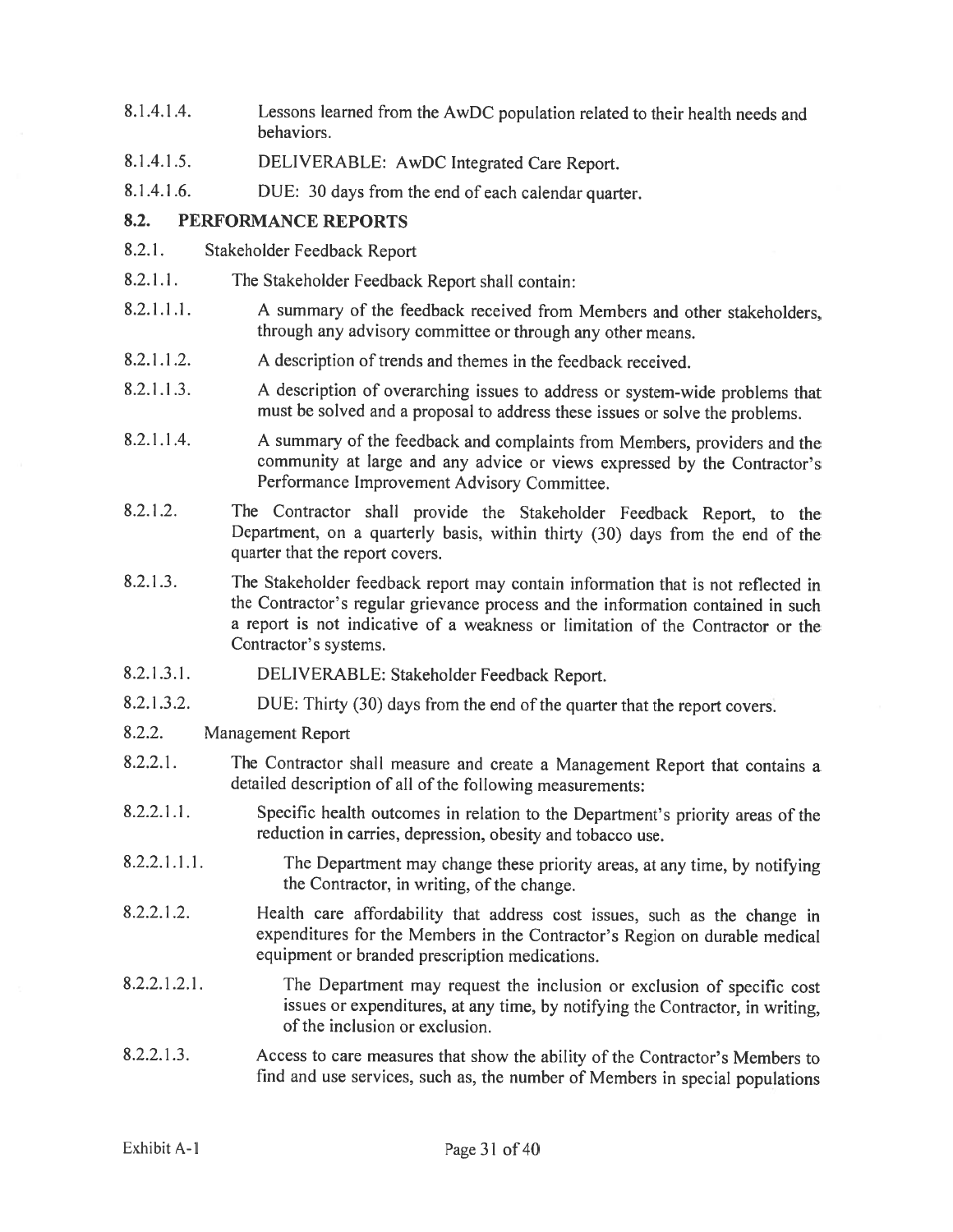that are able to access needed care within <sup>a</sup> certain distance from the Member's home or during <sup>a</sup> certain period of time.

- 8.2.2.1.3.1. The Department may request the inclusion or exclusion of any specific population of Members or of any metrics related to those Members' access to care, by notifying the Contractor, in writing, of the inclusion or exclusion no later than thirty (30) days prior to the submission of the report.
- 8.2.2.1 .4. The experience of stakeholders with the ACC Program and the health care system in the Contractor's Region.
- 8.2.2.2. The Contractor shall provide the Management Report, to the Department, on <sup>a</sup> quarterly basis, within thirty (30) days from the end of the quarter that the report covers.
- 8.2.2.2.1. DELIVERABLE: Management Report.
- 8.2.2.2.2. DUE: Thirty (30) days from the end of the quarter that the report covers.

### 8.3. REPORT VERIFICATION

- 8.3.1. The Department may, in its sole discretion, verify any information the Contractor reports to the Department for any reason. The Department may use any appropriate, efficient or necessary method for verifying this information including, but not limited to:
- 8.3.1.1. Fact-checking.
- 8.3.1.2. Auditing reported data.
- 8.3.1 .3. Requesting additional information.
- 8.3.1.4. Performing site visits.
- 8.3.2. In the event that the Department determines that there are errors or omissions in any reported information, the Contractor shall produce an updated report, which corrects all errors and includes all omitted data or information, and submit the updated report to the Department within ten (10) days from the Department's request for the updated report.
- 8.3.2.1. DELIVERABLE: Updated reports.
- 8.3.2.2. DUE: Ten (10) days from the Department's request for an updated or corrected report.

#### 8.4. REPORT FORMAT OR TEMPLATES

8.4.1. The Contractor shall provide all reports in <sup>a</sup> format or template directed by the Department. The Department will develop the templates with input from the Contractor. The Contractor shall ensure that all reports comply with the specific guidance provided by the Department related to that report.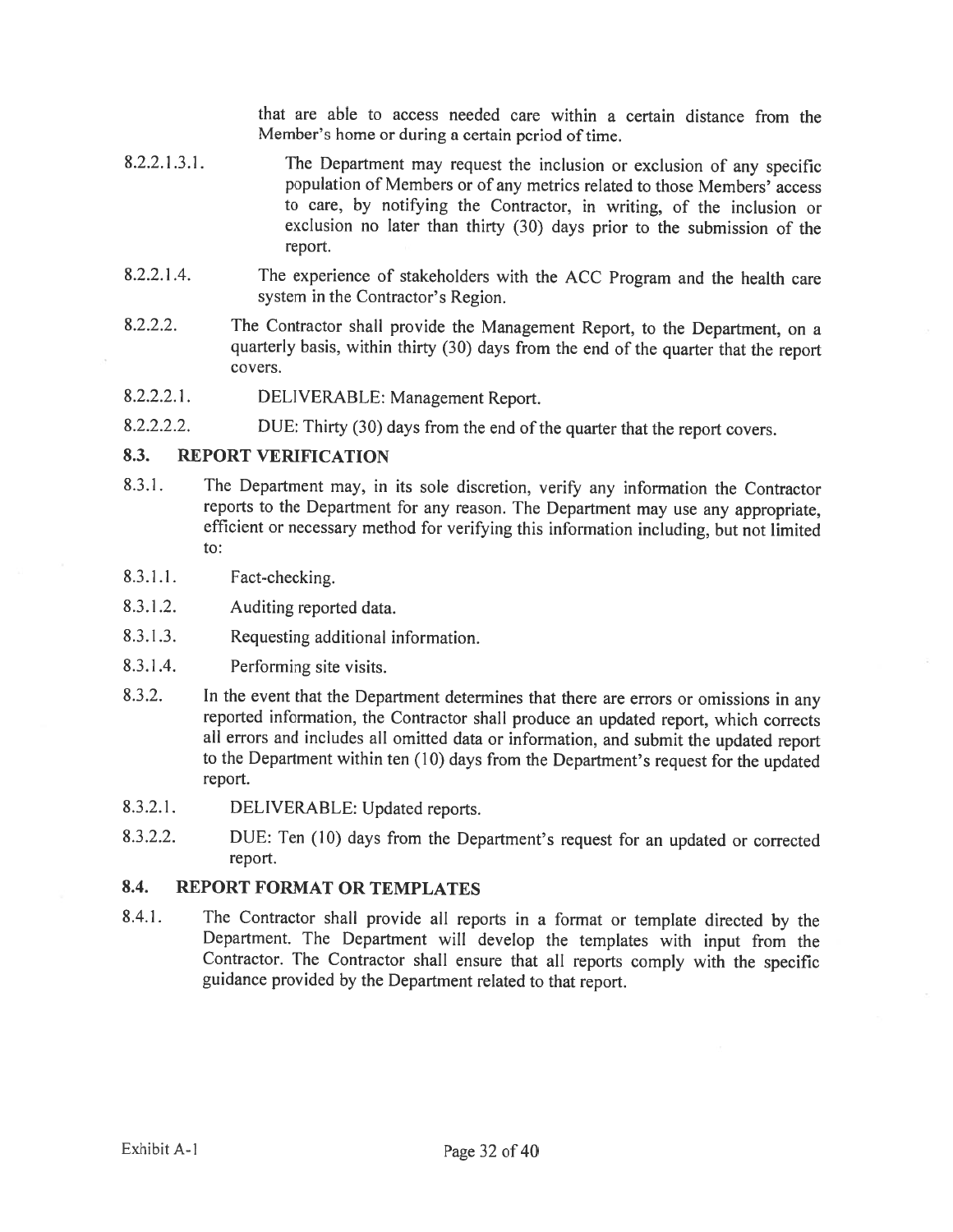### SECTION 9.0 COMPENSATION

### 9.1. PMPM PAYMENTS

9.1.1. The Department shall pay the Contractor, through the Colorado MMIS, a monthly PMPM Payment for each active Member enrolled in the Contractor's <sup>p</sup>lan on the first day of that month at the following rates:

| <b>Description</b>                                                   | Period                               | <b>PMPM</b><br><b>Amount</b> |
|----------------------------------------------------------------------|--------------------------------------|------------------------------|
| A. All Members                                                       | Effective Date through June 30, 2012 | \$13.00                      |
| <b>B.</b> All Members                                                | July 1, 2012 forward                 | \$12.00                      |
| C. Additional for Members eligible<br>for Medicaid through the AwDC. | Effective Date forward               | \$3.00                       |

- 9.1.1.1. The PMPM payments shall only be made during the Initial Phase and the Expansion Phase. The Contractor shall not receive any PMPM Payment before the beginning of the Initial Phase.
- 9.1.1.2. The number of active Members enrolled in the Contractor's <sup>p</sup>lan shall be calculated based on the number of enrollments in the Colorado Medicaid Management Information System.
- 9.1.1.3. The Department shall remit all PMPM Payments to the Contractor within the month for which the PMPM Payment applies. In the event that the Contractor is not compensated for <sup>a</sup> Member in <sup>a</sup> month for which the Contractor should have been compensated, the Department shall compensate the Contractor for that Member.

### 9.2. INCENTIVE PAYMENT

- 9.2.1. After July 1, <sup>2012</sup> and when the Contractor has been moved into the Expansion Phase, the Department shall pay the Contractor an Incentive Payment, through the MMIS, when the Contractor meets or exceeds the Level <sup>I</sup> Targets or Level <sup>2</sup> Targets, as calculated based on region-wide performance and described in Section 7.2 of this Statement of Work. In the event that the Contractor meets or exceeds the Level 2 target for any Measurement Area, the Contractor shall only receive the Level <sup>2</sup> Target Incentive Payment in <sup>p</sup>lace of the Level <sup>1</sup> Target Incentive Payment.
- 9.2.2. The following table describes the amounts available for each measurement area and the amount the Contractor may receive if it meets the stated performance targets.
- 9.2.2.1. Incentive Payment Table

| <b>Measurement Area</b>                                             | <b>Performance Target</b><br><b>Percentage Improvement</b>                                                | <b>Total Incentive Payment</b>            |
|---------------------------------------------------------------------|-----------------------------------------------------------------------------------------------------------|-------------------------------------------|
| A. Emergency Room Visits<br>per 1,000 Full Time<br>Enrollees (FTEs) | Level 1 Target: Total Emergency<br>Room Visits reduced at least 1.0%<br>and less than 5.0% below baseline | Level 1 Target: 66% of the Full<br>Amount |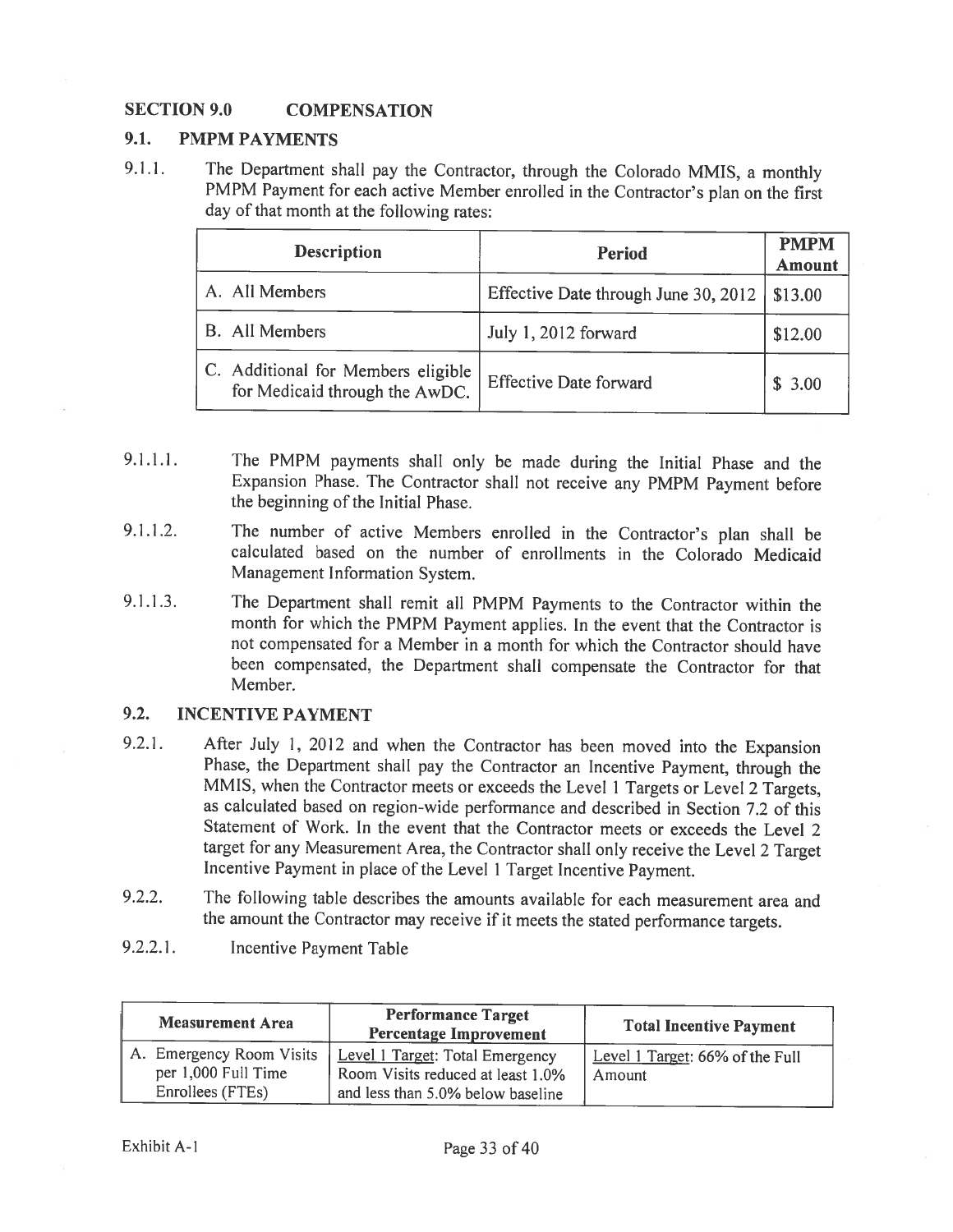|                                                                                              | Level 2 Target: Total Emergency<br>Room Visits reduced between 5.0%<br>or more below baseline                                                                                                                                                                                                                  | Level 2 Target: 100% of the Full<br>Amount<br>Full Amount: \$0.33 PMPM                                              |
|----------------------------------------------------------------------------------------------|----------------------------------------------------------------------------------------------------------------------------------------------------------------------------------------------------------------------------------------------------------------------------------------------------------------|---------------------------------------------------------------------------------------------------------------------|
| B. Hospital Re-admissions<br>per 1,000 FTEs                                                  | Level 1 Target: Total Hospital Re-<br>admissions reduced at least 1.0%<br>and less than 5.0% below baseline<br>Level 2 Target: Total Hospital Re-<br>admissions reduced between 5.0%<br>or more below baseline                                                                                                 | Level 1 Target: 66% of the Full<br>Amount<br>Level 2 Target: 100% of the Full<br>Amount<br>Full Amount: \$0.33 PMPM |
| C. Outpatient Service<br>Utilization of MRIs, CT<br>scans, and X-Ray tests<br>per 1,000 FTEs | Level 1 Target: Total Outpatient<br>Service Utilization of MRIs, CT<br>scans, and X-Ray tests reduced at<br>least 1.0% and less than 5.0%<br>below baseline<br>Level 2 Target: Total Outpatient<br>Service Utilization of MRIs, CT<br>scans, and X-Ray tests reduced<br>between 5.0% or more below<br>baseline | Level 1 Target: 66% of the Full<br>Amount<br>Level 2 Target: 100% of the Full<br>Amount<br>Full Amount: \$0.33 PMPM |

9.2.2.2. The Department shall remit all Incentive Payments to the Contractor on <sup>a</sup> quarterly basis within one-hundred and twenty (120) days from the last day of the quarter in which the Incentive Payments were earned. The Department will calculate the Incentive Payment separately for each month in <sup>a</sup> quarter, and the Contractor may receive different amounts for each month within <sup>a</sup> quarter based on the specific performance targets the Contractor was able to meet during each specific month.

### 9.3. PAYMENT CALCULATION DISPUTES

9.3.1. In the event that the Contractor believes that the calculation or determination of any Incentive Payment or PMPM is incorrect, the Contractor shall notify the Department of its dispute within thirty (30) days of the receipt of the payment. The Department shall review calculation or determination and may make changes based on this review. The determination or calculation that results from the Department's review shall be final. No disputed payment shall be due until after the Department has concluded its review.

### SECTION 10.0 STARTUP PROCESS

### 10.1. START-UP PHASE

- 10.1.1. During the Start-Up Phase, the Contractor shall:
- 10.1.1.1. Establish an Implementation Plan that includes <sup>a</sup> schedule of activities and milestones for the Start-Up Phase and the Initial Phase within seven (7) days from the Contract's Effective Date.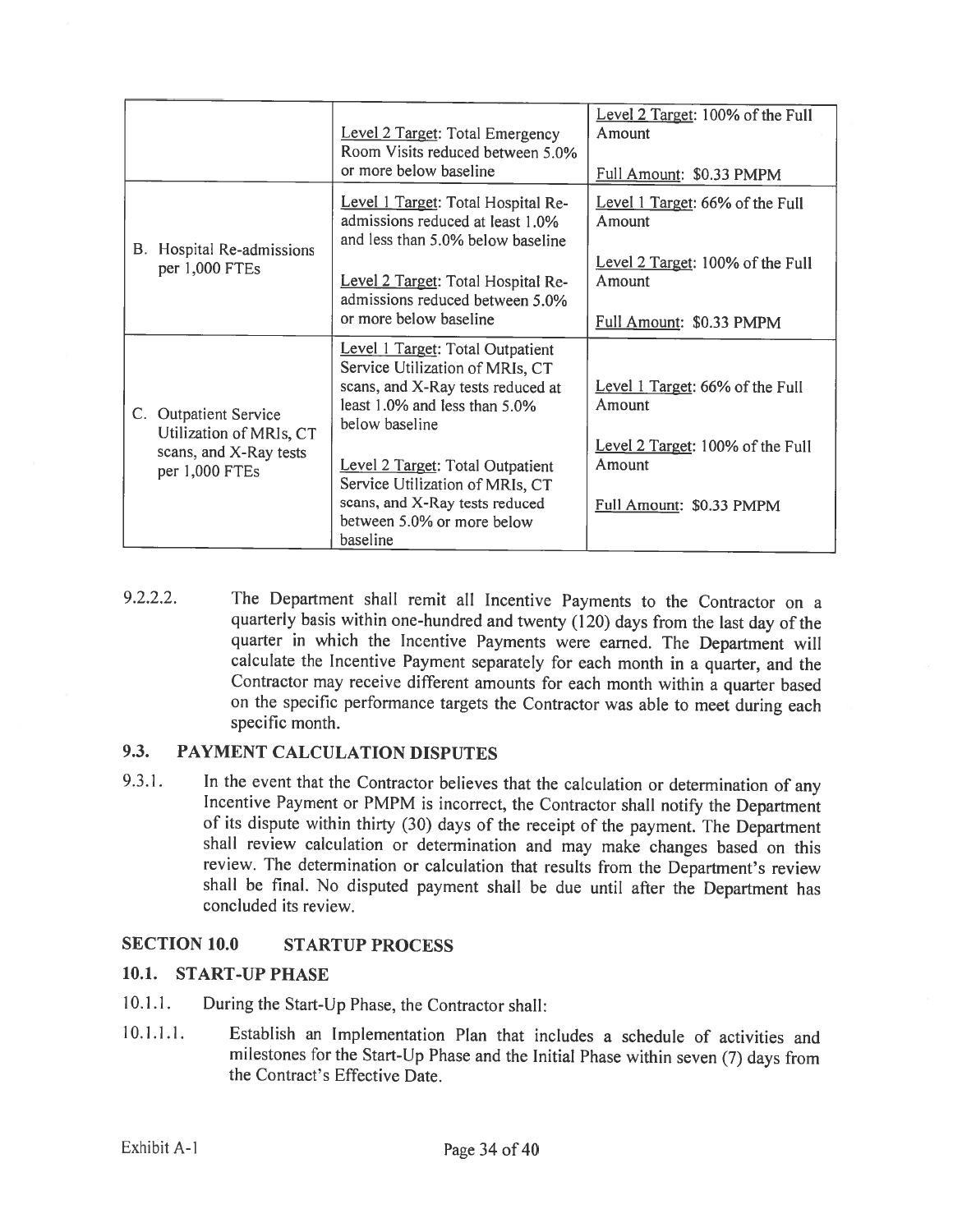- 10.1.1.1.1. DELIVERABLE: Implementation Plan.
- 10.1.1.1.2. DUE: Seven (7) days from the Contract's Effective date.
- 10.1.1.2. Create a Start-Up Plan containing the following components:
- 10.1.1.2.1. The Organizational Chart described in section 2.2.7 of this Statement of Work.
- 10.1 .1.2.2. <sup>A</sup> Customer Service Plan that describes how the Contractor will track incoming telephone calls, emails and other contact from providers, Members and the general public, how it <sup>p</sup>lans to fulfill its customer service requirements and similar customer service related items.
- 10.1.1.2.3. <sup>A</sup> timeline for the creation of the website for the Contractor's Region and <sup>a</sup> description of the contents and structure of the site or <sup>a</sup> prototype of the website.
- 10.1.1.2.4. The ACC Program Member Handbook section specific to the Contractor's Region as described in Section 3.2.3.1 of this Statement of Work.
- 10.1.1.2.5. <sup>A</sup> description of how the Contractor intends to provide necessary provider orientation to the ACC Program and the Contractor's network and <sup>a</sup> <sup>p</sup>lan for providing necessary provider training.
- 10.1.1.2.5.1. DELIVERABLE: Start-Up Plan.
- 10.1.1.2.5.2. DUE: Thirty (30) days from the Contract's Effective Date.
- 10.1.1.3. Cooperate with the Department in the Department's Operational Readiness Review, including, but not limited to:
- 10.1.1.3.1. Providing all information, data or reports the Department requires or requests that are within the scope of the Operational Readiness Review.
- 10.1.1.3.2. Allowing the Department reasonable access to the Contractor's facilities and staff.
- 10.1.1.3.3. Developing and implementing any corrective action <sup>p</sup>lan, as directed by the Department.
- 10.1.1.4. Complete all other deliverables contained in this Contract with <sup>a</sup> due date that occurs in the Start-Up Phase, including, but not limited to, all of the following:
- 10.1.1.4.1. The Communication Plan.
- 10.1.2. During the Start-Up Phase, the Department shall:
- 10.1.2.1. Work with the Contractor to define project management and reporting standards.
- 10.1.2.2. Work with the Contractor to define expectations for content and format of all deliverables in the Contract.
- 10.1.2.3. Initiate an Operational Readiness Review to determine the Contractor's readiness and ability to provide services to its Members and resolve any identified operational deficiencies. The Department may require the Contractor to develop and implement a corrective action plan to remedy any deficiencies found during the Operational Readiness Review.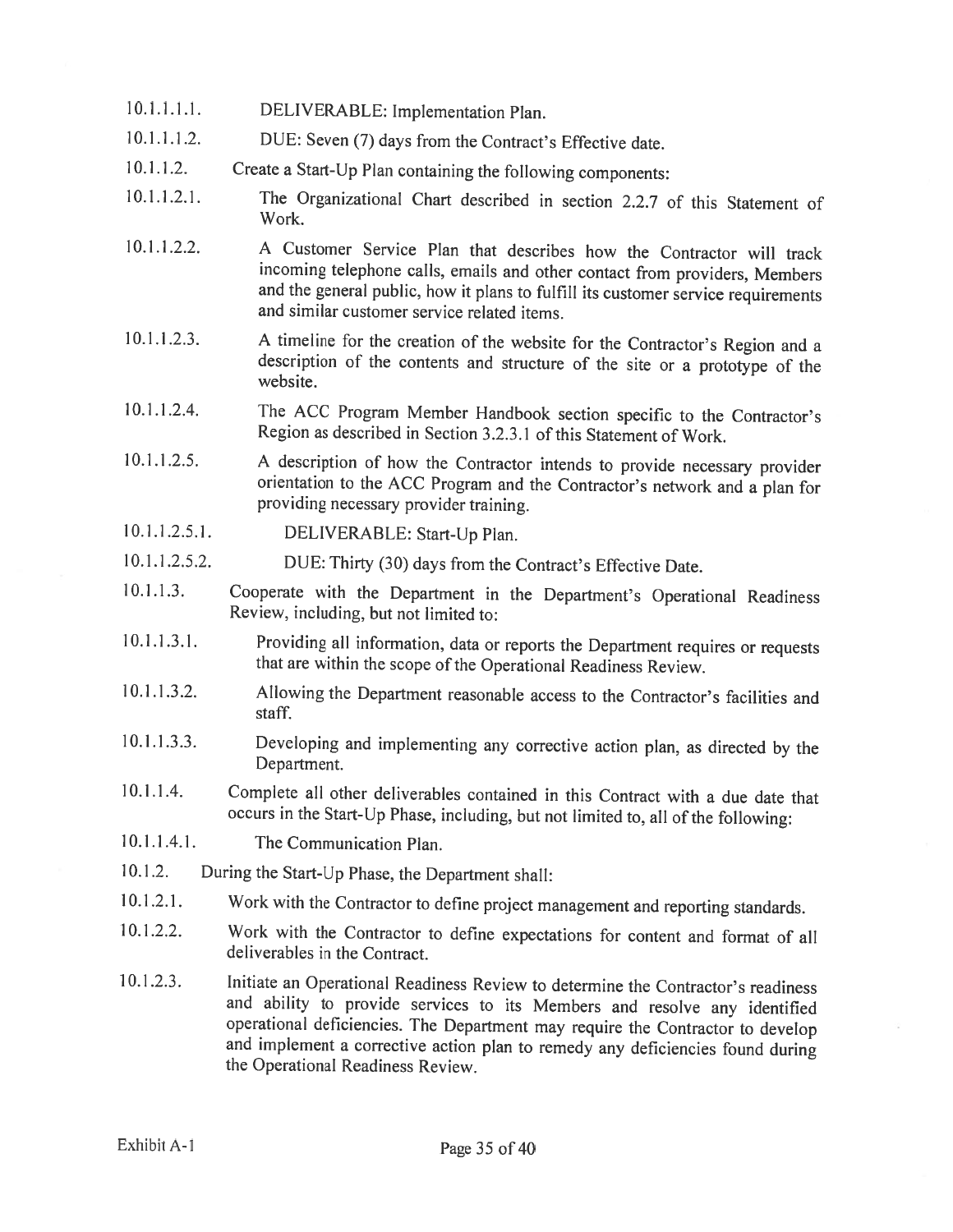### SECTION 11.0 TRANSITION AT TERMINATION

### 11.1. CONTRACTOR'S TRANSITION REQUIREMENTS

- 11.1.1. Upon termination of the Contract for any reason, the Contractor shall do all of the following for <sup>a</sup> period not to exceed sixty (60) days before termination of the Contract:
- 11.1.1.1. Provide the Department with all information related to the Contractor's PCMP Network, its Members and the services provided to those Members, for transition to the Department or any other contractor of the Contractor's responsibilities.
- 11.1.1.2. Provide for the uninterrupted continuation of all network management, care coordination and administrative services until the transition of every Member is complete and all requirements of the Contract are satisfied.
- 11.1.1.3. Designate an appropriate individual as the transition coordinator to work with the Department and any staff from the replacement contractor to ensure the transition does not adversely impact any member's care.
- 11.1.1.4. Provide to the Department all reports reasonably necessary for a transition.
- 11.1.1.5. Notify any Subcontractors of the termination of the Contract, as directed by the Department.
- 11.1.1.6. Notify all of the Members in the Contractor's Region that the Contractor will no longer be the RCCO for the region, in <sup>a</sup> form and manner approved by the Department.
- 11.1.1.7. Notify each PCMP in the Contractor's PCMP Network of the termination and the end date of the Contract and explain to the provider how the provider may continue participating in the ACC Program.
- 11.1.1.8. Cooperate with the Department and any other replacement contractor during the transition, including, but not limited to, using reasonable efforts to share and transfer Member information and following any instructions or performing any required actions, as reasonably directed by the Department.
- 11.1.1.9. Provide the Department, in <sup>a</sup> format prescribed and approved by the Department:
- 11.1.1.9.1. A list of all PCMPs in the Contractor's PCMP Network.
- 11.1.1.9.2. <sup>A</sup> list of all Members in the Contractor's Region.

### SECTION 12.0 GENERAL REQUIREMENTS

### 12.1. CONTRACTORS AND SUBCONTRACTORS

- 12.1.1. Department Contractors
- 12.1.1.1. The Department may, in its sole discretion, use another contractor to perform any of the Department's responsibilities contained in the Contract. The Contractor shall work in coordination with any of these other contractors at the Department's direction. Any reference to the Department shall also include reference to its contractors as applicable.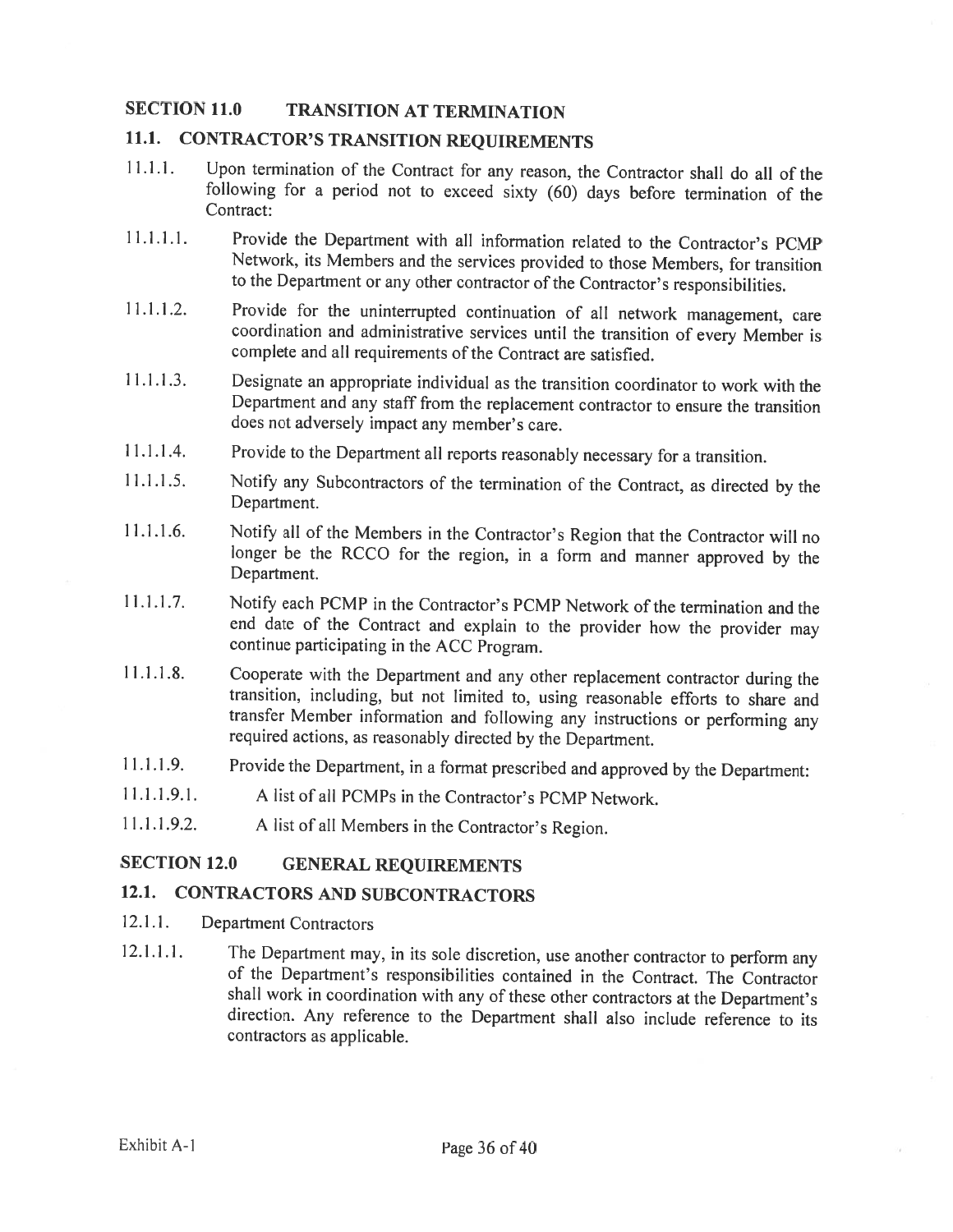### 12.1.2. Subcontractors

- 12.1.2.1. Other than the care coordination provided by any PCMP, the Contractor shall not subcontract more than forty percent  $(40\%)$  of its responsibilities under the Contract, based on the total annual Contract value, t
- 12.1.2.2. The Contractor shall not enter into any agreement with a Subcontractor or have any Subcontractor begin work in relation to the Contract until it has received the express, written consent of the Department to subcontract with the specific Subcontractor. This consent requirement shall only apply to subcontracts that relate to ten percent (10%) or more of the responsibilities under the Contract, based on the total annual Contract value.
- 12.1.2.3. Any agreement the Contractor has with <sup>a</sup> Subcontractor shall be in writing and shall require compliance with all ofthe terms in this Contract.

# 12.2. NO MEDICAL TREATMENT DIRECTION

- 12.2.1. The Contractor may make recommendations and provide support to PCMPs and their Members to improve health outcomes, but shall not, under any circumstance, direct treatment or require the PCMP or Member to make any d
- 12.2.2. The Contractor may not create or make any referrals, on behalf of any Member or provider, in its role as a RCCO. Only a provider may create or make any referrals, and the Contractor may facilitate the referral proc

### 12.3. DUE DATE AND TIMELINES

- 12.3.1. All due dates, deadlines and timelines in this Statement of Work are measured in calendar days unless specifically stated otherwise. Additionally, all due dates, deadlines and timelines in this Contract, based on event that any due date or deadline falls on a weekend, a Department holiday or other day the Department is closed, the due date or deadline shall be automatically extended to the next business day the Department is open.
- 12.3.2. The Department may, in its sole discretion, extend the due date, deadline or timeline of any activity, deliverable or requirement under this Statement of Work. Any such extension shall only be valid if it is delive
- 12.3.3. All Contract deliverables shall be submitted electronically to:

acc@state.co.us and the Department's contract manager.

### 12.4. CYBER SECURITY

12.4.1. The Contractor shall ensure that all of its information technology systems and websites are operated and maintained in compliance with all state and federal statutes, regulations and rules and all State of Colorado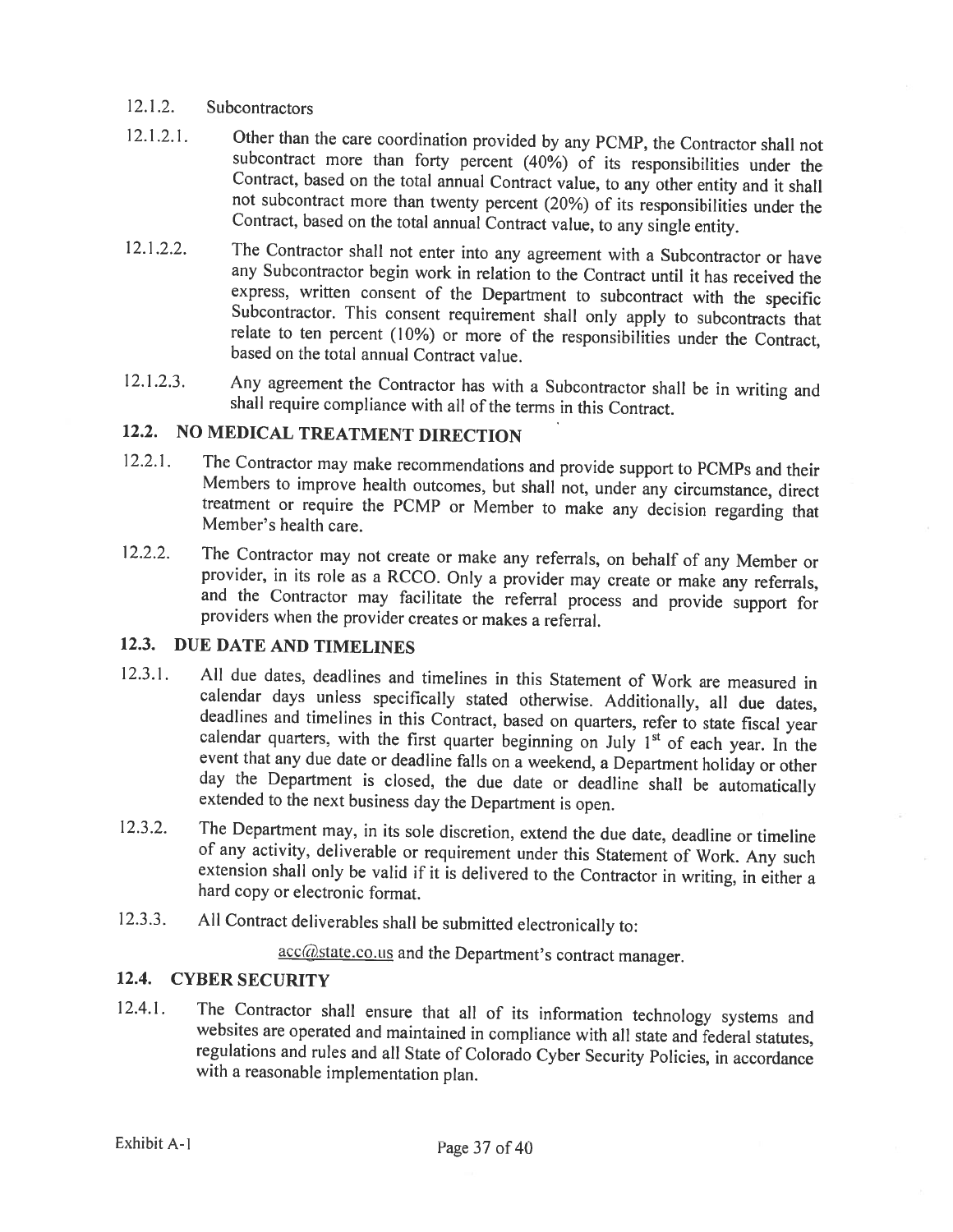### 12.5. DISPUTES BETWEEN RCCOS

12.5.1. The Contractor shall cooperate with any other RCCO to resolve any dispute, regarding the ACC Program's policies, between the Contractor and the RCCO relating to any ACC Program related issue, including, but not lim relating to providers within the ACC Program, Members, performance target measurements or PMPM Payments. If the Contractor and another RCCO are unable to reach a resolution to the dispute, the Contractor shall submit a not to the Department. The Department may conduct any investigation or hearing it deems appropriate to the dispute, and shall make a final determination on the dispute. The Contractor shall abide by the Department's decision r

### 12.6. DEBARRED ENTITIES

- 12.6.1. In addition to the Debarment and Suspension provisions in §21(C) of this Contract, the Contractor shall not knowingly have <sup>a</sup> relationship with any of the following entities:
- 12.6.1.1. An individual who is debarred, suspended, or otherwise excluded from participating in procurement activities under the Federal Acquisition Regulation or from participating in non-procurement activities under regulations issued under Executive Order No.12549 or under guidelines implementing Executive Order No. 12549.
- 12.6.1.2. An individual who is an affiliate, as defined in the Federal Acquisition Regulation, of <sup>a</sup> person described in the prior paragraph.
- 12.6.2. For the purposes of this section, <sup>a</sup> relationship is described as:
- 12.6.2.1. <sup>A</sup> director, officer or partner of the Contractor.
- 12.6.2.2. A person or entity with more than five percent (5%) beneficial ownership of the Contractor.
- 12.6.2.3. <sup>A</sup> Person with an employment, consulting or other arrangement with the Contractor that is responsible for any of the Contractor's obligations under this Contract.

# 12.7. FEDERAL INTERMEDIATE SANCTIONS

- 12.7.1. The Department may implement any intermediate sanctions, as described in <sup>42</sup> CFR 438.702, if the Department makes the determination to impose sanctions under <sup>42</sup> CFR 438.700.
- 12.7.2. Before imposing any intermediate sanctions, the Department shall <sup>g</sup>ive the Contractor timely written notice that explains:
- 12.7.2.1. The basis and nature of the sanction.

# 12.8. TERMINATION UNDER FEDERAL REGULATIONS

- 12.8.1. The Department may terminate this Contract for cause and enroll any Member enrolled with the Contractor in other RCCOs or PCCMs, or provide their Medicaid benefits through other options included in the State plan i
- 12.8.1.1. Carry out the substantive terms of its contracts.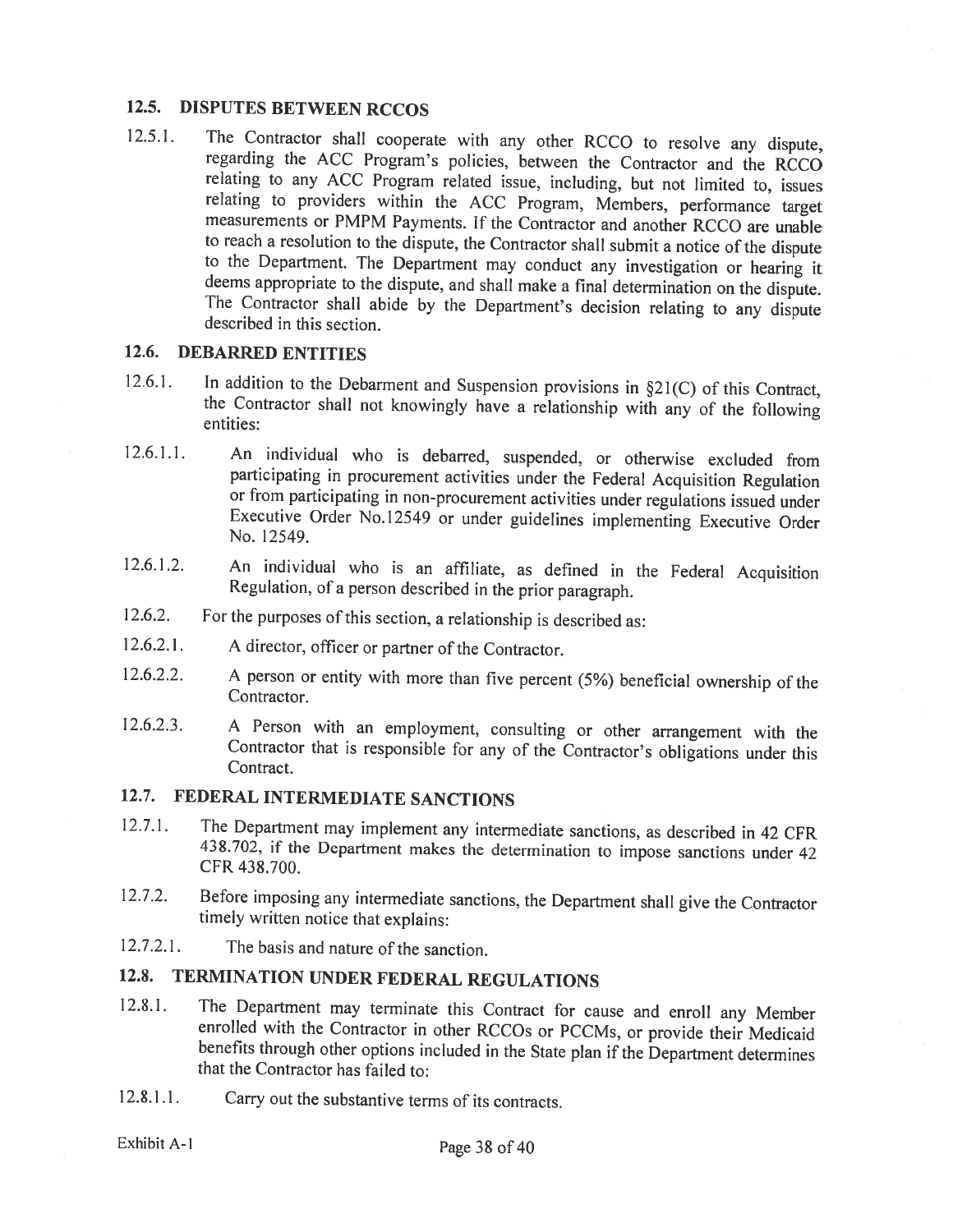- 12.8.1.2. Meet applicable requirements in sections 1932, 1903(m) and 1905(t) of the Social Security Act (42 U.S.C. 401).
- 12.8.2. Before terminating the Contractor's Contract as described in this section, the Department shall:
- 12.8.2.1. Provide the Contractor <sup>a</sup> cure notice that includes, at <sup>a</sup> minimum, all of the following:
- 12.8.2.1.1. The Department's intent to terminate.
- 12.8.2.1.2. The reason for the termination.
- 12.8.2.1 .3. The time and <sup>p</sup>lace for the pre-termination hearing
- 12.8.2.2. Conduct <sup>a</sup> pre-termination hearing.
- 12.8.2.3. Give the Contractor written notice of the decision affirming or reversing the proposed termination of the Contract.
- 12.8.2.3.1. If the Department determines, after the hearing, to terminate the Contract for cause, then the Department shall send <sup>a</sup> written termination notice to the Contractor that contains the effective date of the termination.
- 12.8.2.3.2. Upon receipt of the termination notice, the Contractor shall <sup>g</sup>ive Members enrolled with the Contractor notice of the termination and information, consistent with <sup>42</sup> CFR 438.10, on their options for receiving Medicaid services following the effective date of termination.
- 12.8.3. Once the Department has notified the Contractor of its intent to terminate under this section, the Department may:
- 12.8.3.1. Give the Members enrolled with the Contractor written notice of the State's intent to terminate the Contract.
- 12.8.3.2. Allow Members enrolled with the Contractor to disenroll immediately, without cause.

### 12.9. INFORMATION AVAILABILITY

12.9.1. The parties acknowledge and agree that the ability of the Contractor to perform and optimize many of the functions contemplated under this agreement, including quality improvement, population health management and care coordination functions, will depend, in part, upon the timely, complete and accurate production of claims, demographic, authorization and related data by the Department. The Department and Contractor agree to prioritize the implementation and maintenance of robust, effective data reporting mechanisms that support the Contractor's ability to perform these functions, in accordance with Contractor's responsibility to reduce aggregate Medicaid program costs, improve health outcomes and patient experience. The parties affirm their reciprocal accountability for the production of Medicaid program data and for the achievement of Accountable Care Collaborative goals.

## 12.10. RETROSPECTIVE ENROLLMENT AND DISENROLLMENT

12.10.1. The Department may retroactively enroll Members for <sup>a</sup> period of not more than ninety (90) days in its discretion.